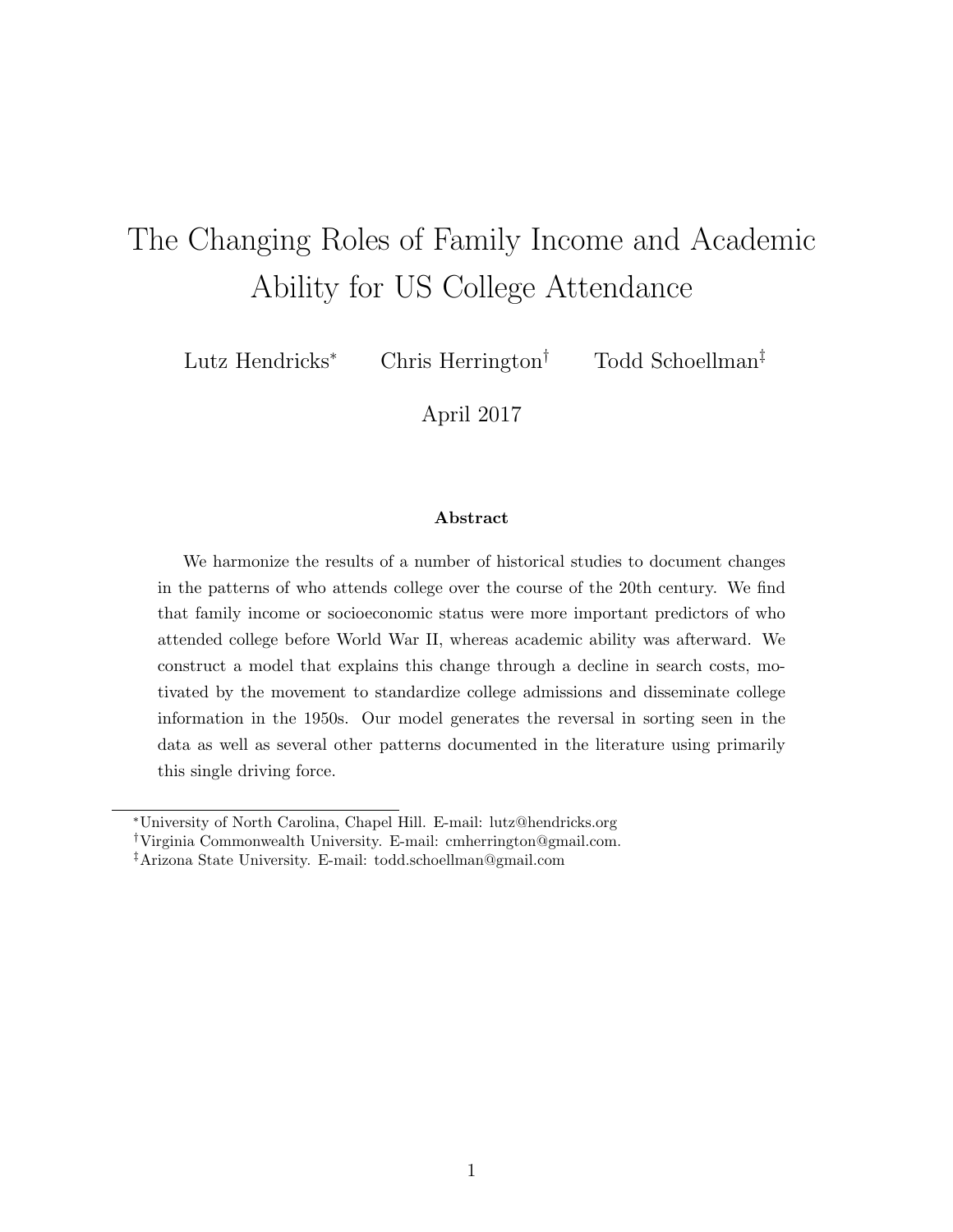# 1 Introduction

One of the central goals of U.S. higher education policy is to expand access to college. One interpretation of this goal is that students' abilities should be the sole determinants of who can attend college, and not factors such as their family's income, wealth, or location [\(Bowen et al.,](#page-27-0) [2005\)](#page-27-0). A large literature has studied whether federal loan programs effectively alleviate borrowing constraints and deliver access to college. The consensus in this literature seems to be that cohorts entering college around 1980 were not borrowing constrained, but that federal aid programs have failed to keep pace with rising college costs since. This failure has led to a decline in access to college [\(Belley and Lochner,](#page-27-1) [2007;](#page-27-1) [Lochner and](#page-31-0) [Monge-Naranjo,](#page-31-0)  $2011$  $2011$  $2011$ ).<sup>1</sup>

The existing literature has focus on the interplay between federal loan programs, borrowing constraints, and access to college for recent cohorts. Our goal is to add to the literature by providing a broader historical context. To do so, we make two contributions. First, we construct a database that documents changes in the composition of college attendees versus non-college attendees as far back as the high school graduating class of 1919. Our data show a pronounced increase in access over this time period, particularly in the 1940s and 1950s. Our specific metric will be the relative importance of academic ability (test scores, high school class rank) versus family background (socioeconomic status, income of parents). We find that the role of the former increases and of the latter decreases. Our second contribution is to provide a model to help understand these changes. We show that a simple model with falling costs of searching for colleges can explain our findings as well as several others in the literature. We link this falling search cost to the standardization of college admissions that took place in the U.S. shortly after World War II.

Our empirical contribution involves collecting, harmonizing, and analyzing the results from over forty datasets or studies that cover college attendance patterns. Our data cover two broad eras. For the graduating classes of 1960 onward, we have periodic access to microdata on nationally representative samples of high school students, including notably Project Tal-

<span id="page-1-0"></span><sup>1</sup>Similarly, [Galindo-Rueda and Vignoles](#page-29-0) [\(2005\)](#page-29-0) documents that the importance of ability in determining educational attainment declined in the UK between 1958 and 1970. A number of papers documented that family income played little role in college attendance after controlling for individual characteristics such as ability in the NLSY79 [\(Cameron and Tracy,](#page-28-0) [1998;](#page-28-0) [Cameron and Heckman,](#page-28-1) [1999;](#page-28-1) [Carneiro and Heckman,](#page-28-2) [2002\)](#page-28-2). [Keane and Wolpin](#page-31-1) [\(2001\)](#page-31-1) and [Cameron and Taber](#page-28-3) [\(2004\)](#page-28-3) also argue that borrowing constraints played little role in students' decisions. However, [Belley and Lochner](#page-27-1) [\(2007\)](#page-27-1) and [Bailey and Dynarski](#page-27-2) [\(2011\)](#page-27-2) document that access has subsequently declined by the metrics we use below. Finally, [Ionescu](#page-30-0) [\(2009\)](#page-30-0) models college and the current Federal Student Loan Program in great detail and finds that it plays little role in shaping college attendance decisions.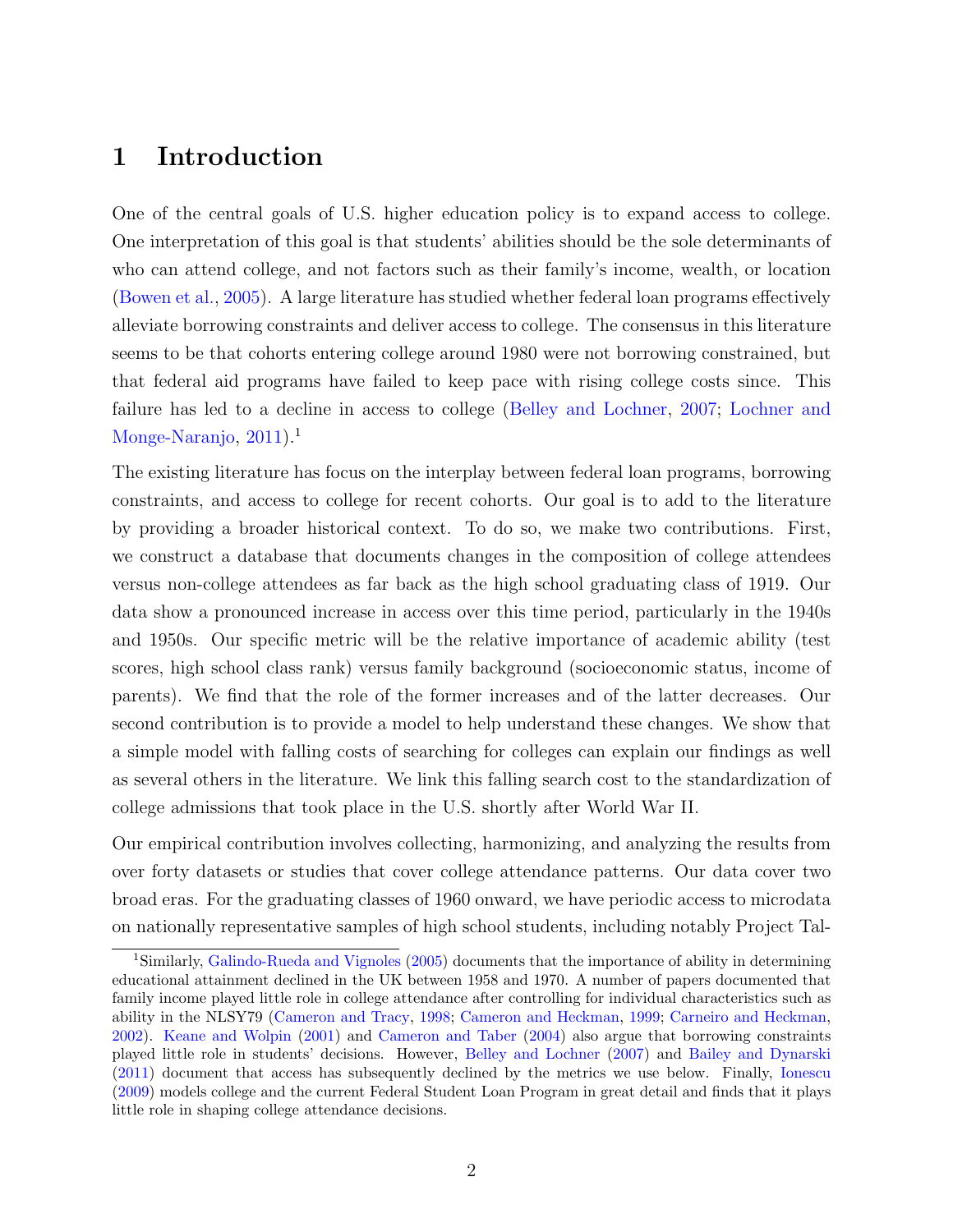ent and NLSY79. These surveys include multiple measures of students' academic abilities, family characteristics, and college attendance decisions that allow us to construct directly college attendance patterns. We are unaware of extant microdata covering any earlier cohorts. Instead, we have collected the published reports from nearly three dozen studies that investigated college attendance patterns for these earlier cohorts. Our analysis for this earlier period rests on published tabulations from these studies.

These early studies suggest dramatically different college attendance patterns than we see today. For example, [Updegraff](#page-33-0) [\(1936\)](#page-33-0) collected information on 15 percent of Pennsylvania's 1933 high school graduating class. In his report, he provides a table giving college attendance rates for students with different ranges of IQ test score and socioeconomic status (constructed using parental education and occupation). We reproduce his results on college attendance by test score and socioeconomic status "quartiles" in Figure [1a.](#page-2-0) Family background played the dominant role in determining who attended college; academic ability played a surprisingly small role. This finding is suggestive on its own. To provide context, we replicate the study as closely as possible in the NLSY79, mimicking how Updegraff measured family background, academic ability, and college attainment. The results, shown in Figure [1b,](#page-2-1) show a complete reversal: by the 1979 cohort academic ability is the dominant determinant of college attendance, with almost no role for family background, except at the very highest quartile

<span id="page-2-0"></span>

<span id="page-2-2"></span><span id="page-2-1"></span>Figure 1: Changing Patterns of College Attendance: 1933 and 1979 Cohorts

We harmonize and replicate similar results from nearly three dozen other historical studies, then merge them with the results of the modern microdata to form a time series on college attendance patterns. We find large changes in sorting patterns over time. Updegraff's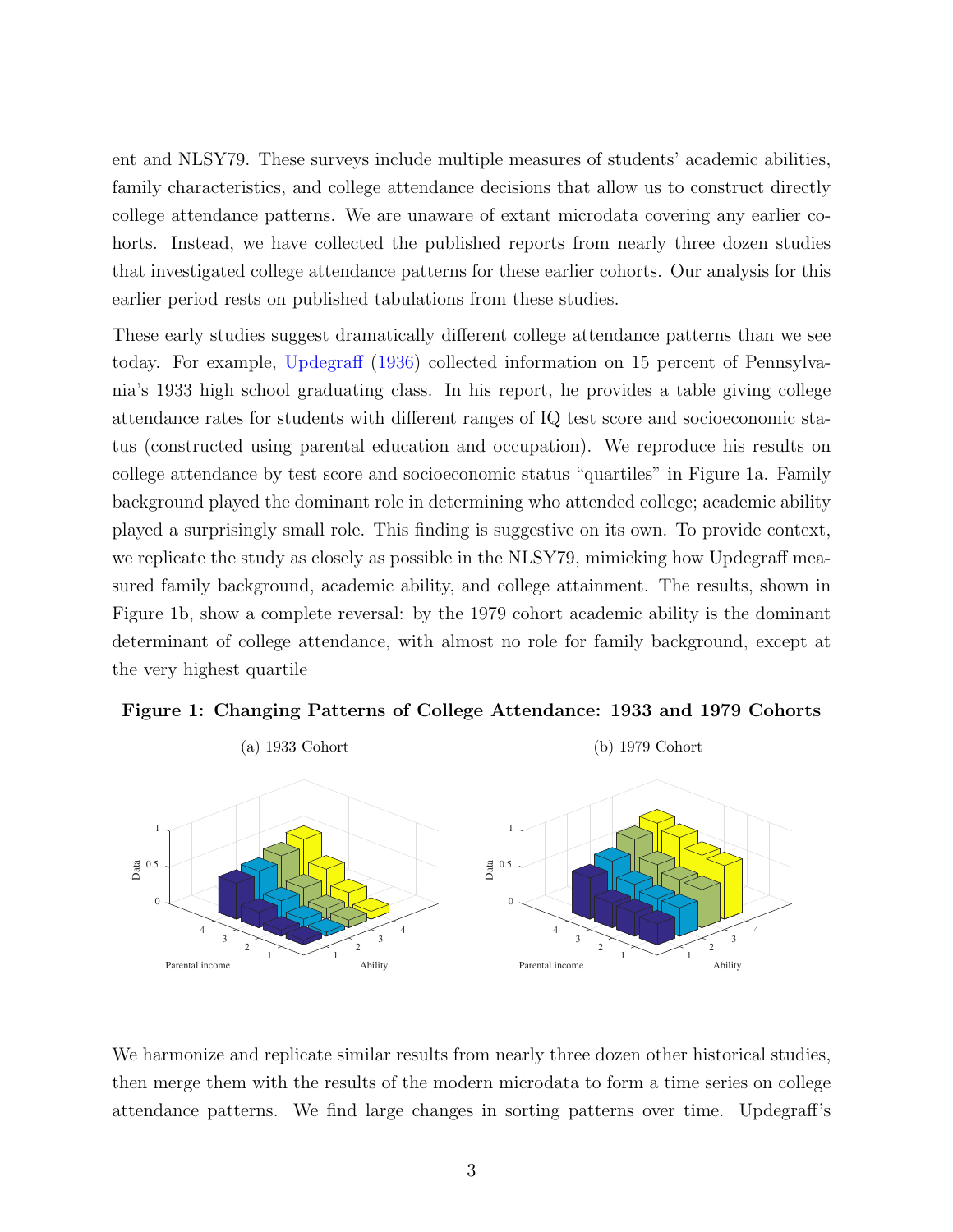findings are typical of studies from the 1920s and 1930s. There are few studies during or shortly after World War II; by the mid 1950s there is growing evidence of a complete reversal, with academic ability playing a strong role in college attendance and family background playing little role. We see little evidence of a systematic trend in these patterns since 1960.

We tie these trends to a number of other changes that affected higher education shortly after World War II and which can be jointly described as the national integration of the market for college [\(Hoxby,](#page-30-1) [2009\)](#page-30-1). Most colleges streamlined and standardized their admissions process around this time. College guides disseminated information on colleges and their admission criteria. Students responded by widening their college search and applying to multiple colleges, which became increasingly important as more colleges practiced selective admissions. National integration produced other trends that have been studied elsewhere: stronger sorting of college students on ability; and stronger sorting of students of different abilities between college [\(Taubman and Wales,](#page-33-1) [1972;](#page-33-1) [Hendricks and Schoellman,](#page-30-2) [2014;](#page-30-2) [Hoxby,](#page-30-1) [2009\)](#page-30-1).

Our second contribution is to provide a model of college search that rationalizes all of these observations. The model features students who are heterogeneous with respect to their academic ability, the family resources they can access if they attend college, and where they live. Each location has a local college with heterogeneous endowments (in the literal sense). Students can work straight out of high school or attend college, which augments their human capital and future earning power. If they choose to attend college, they can either apply to the local college at no cost, or pay a search cost to access and apply to the entire menu of colleges in the economy. Colleges set admissions policies to maximize an objective that includes both size and quality, where quality is in turn a function of their endowment and the mean ability of their students.

We feed into this model two exogenous driving forces. The first is a rising value of attending college, which captures for example the rising college wage premium. It allows our model to fit college attainment by cohort but is otherwise less essential for our results. The second is a falling cost of searching among non-local colleges, which captures the standardization of college admissions in the 1950s. This is the key driving force that allows our model to fit the patterns documented here and elsewhere in the literature.

We calibrate these two driving forces to fit college attainment and sorting patterns as well as possible. We show that using just these two parameters we can generate all of these patterns. The 1930s calibration features high costs to search. Most students attend their local college, which results in an equilibrium where all colleges are equally mediocre. As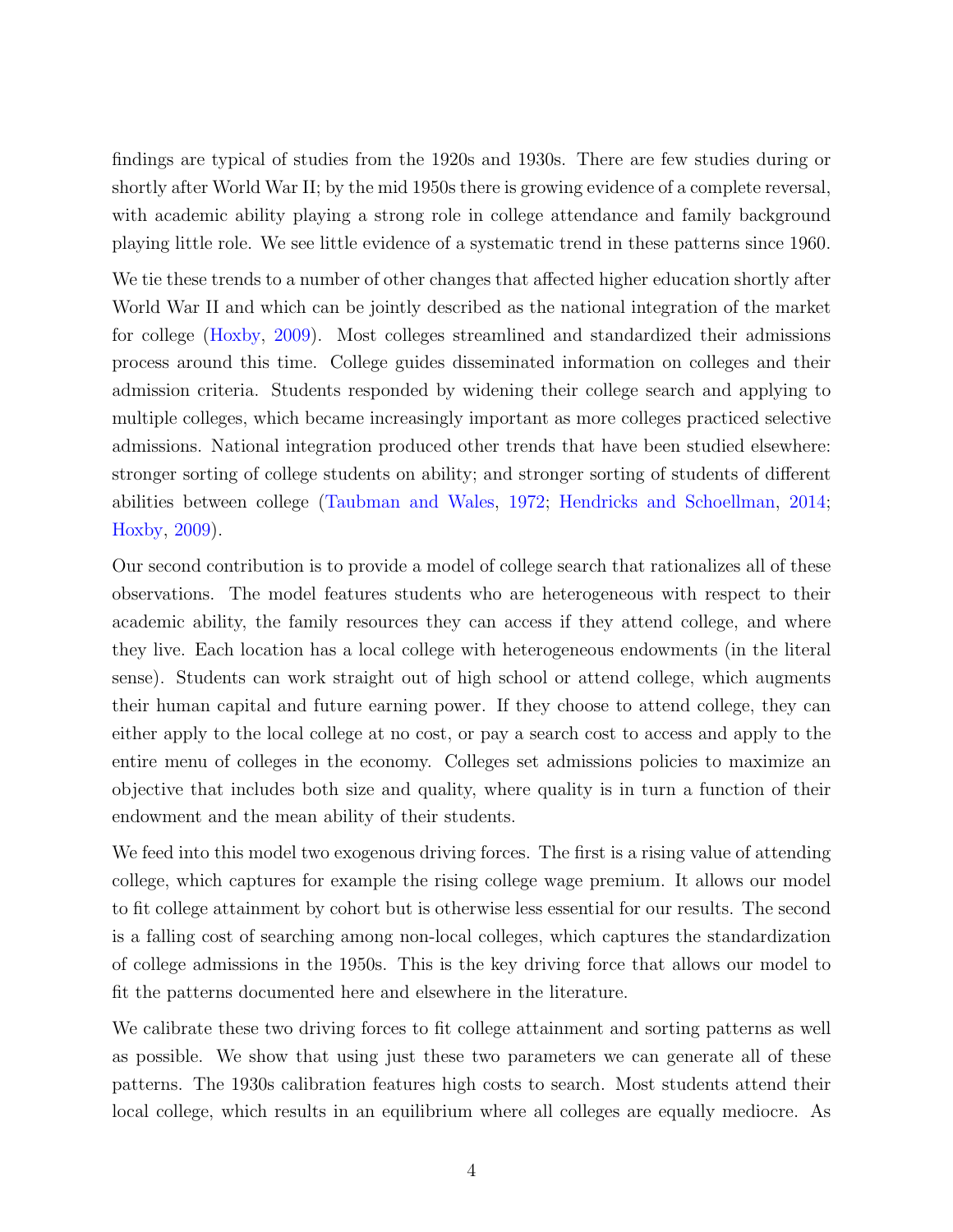search costs fall, high-ability students search nationally for high-quality colleges, since they have the most to gain due to a complementarity between ability and quality in the human capital production function. Low-ability students' college choices worsen because the best students are now segmented into selective, high-quality colleges that they cannot attend. Changes in the quality of colleges available to students of different abilities is critical to generating the changed sorting patterns as in Figure 1. The model also generates search behavior and sorting of students between colleges consistent with the evidence. We show that a model without time-varying search costs delivers none of these predictions.

In addition to the work listed above, our paper is related to two literatures. The first seeks to understand the rise of college attainment in the U.S. [Restuccia and Vandenbroucke](#page-32-0) [\(2013\)](#page-32-0) focus on the rise in the skill premium as a driving force. Several other papers agree, but add additional driving forces: [Goldin and Katz](#page-29-1) [\(2008\)](#page-29-1) explore a number of institutional changes that may have played a role; [Donovan and Herrington](#page-28-4) [\(2017\)](#page-28-4) argue that declining real college costs relative to income played a role until the 1968 cohort; and [Castro and Coen-Pirani](#page-28-5) [\(2016\)](#page-28-5) add that the decline in measured abilities across a wide variety of assessments may have helped explain the slowdown in attainment for post-1950 cohorts. Although our work is related to this literature, our focus is more on explaining the changing patterns of who attends college rather than how many do so. The second literature concerns the long-run trends in inequality. Probably the most related work by [Chetty et](#page-28-6) [al.](#page-28-6) [\(forthcoming\)](#page-28-6) shows falling levels of income mobility, which diverges from the pattenrs we have documented here for access to college. [Comerford et al.](#page-28-7) [\(2016\)](#page-28-7) provide a unified theory that may help to rationalize these trends, by noting that a greater emphasis on human capital accumulation may actually lead to higher inequality once families' dynamic human capital investment responses are taken into account.

# 2 Historical Data

The central empirical claim of our paper is that the importance of family background in determining who attends college has declined throughout the twentieth century, while the importance of academic ability has risen. The evidence for this claim is derived from two very different types of sources. For the modern era (high school graduating classes of 1960 onward) we have access to large, nationally representative microdata surveys with multiple measures of family background and academic ability as well as students' post-graduation outcomes. These sources are largely familiar to economists and include most prominently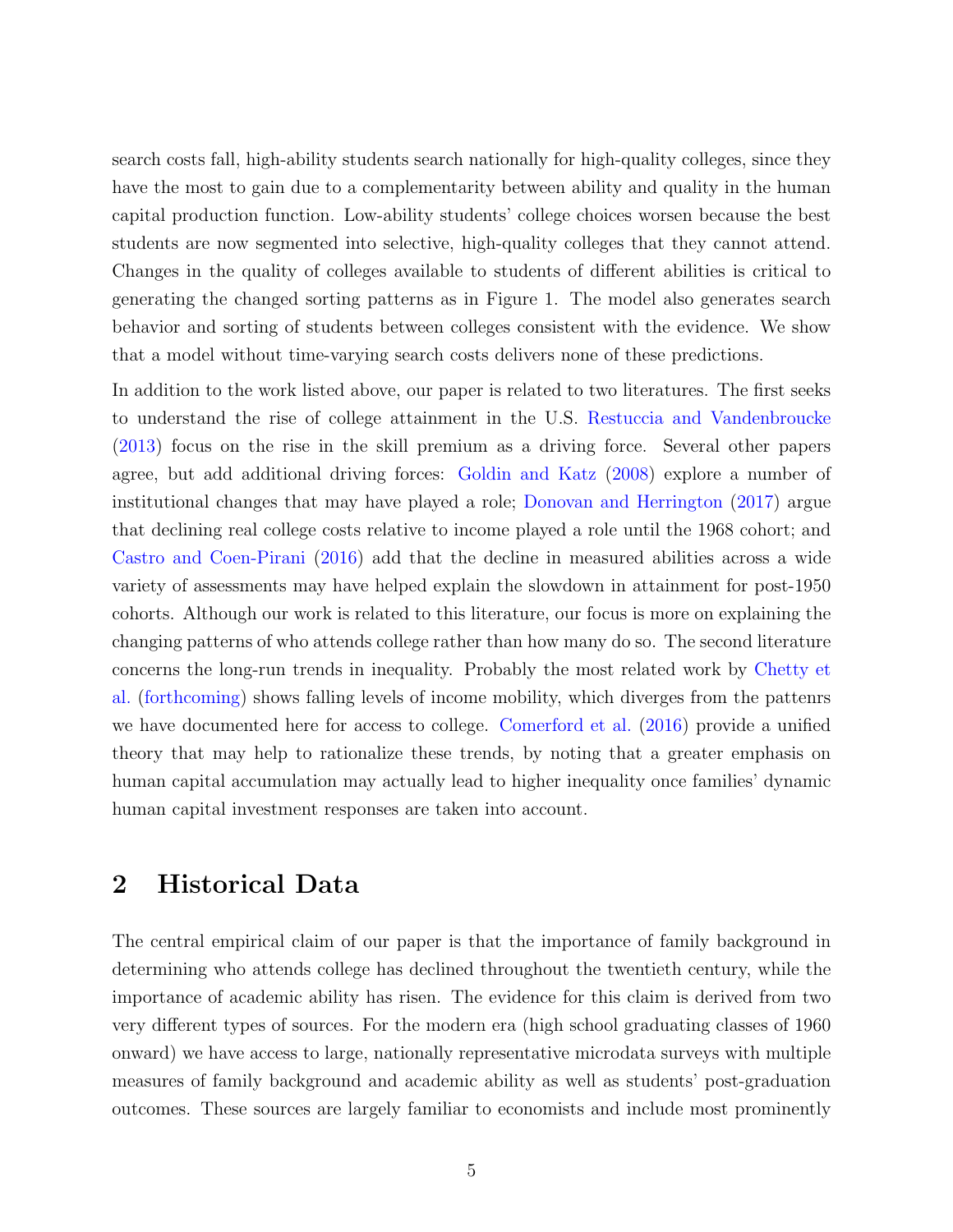Project Talent and NLSY79. For students graduating before 1960, our evidence comes from the studies conducted by researchers in a variety of of fields, including psychology, economics, and education.

The original microdata from the pre-1960 studies no longer exist. Instead we rely on their published results, which we have collected from journal articles, dissertations, books, technical volumes, and government reports. The design, sample, and presentation of results are different for each study. Nonetheless, it may be helpful to consider a hypothetical typical study that utilizes the most common elements in order to understand our approach. Table [D1](#page-54-0) in the appendix gives references for the studies used and summarizes some of the most pertinent metadata for each.

In a typical study, a researcher worked with a State's Department of Education to administer a questionnaire and an aptitude or ability examination to a sample or possibly the universe of the state's high school seniors in the spring, shortly before graduation. A student's academic ability was measured by their performance on the examination or, in some cases, by their rank in their graduating class. The questionnaire inquired about the student's family background, with typical questions covering parental education and occupation or estimates of the family's income. This data was used to rank students based on family income or an index of socioeconomic status that would combine several different elements of the data. Finally, the researchers would inquire about the student's plans for college or, alternatively, follow up at a later date with the student, the student's parents, or school administrators to learn about the actual college attendance. Our main data source for this era is published tabulations of these results giving the fraction of students of different academic ability and/or family background that attended college.

In order to summarize the results of these many studies, we convert family background and academic ability categories into percentile ranges. We then treat the reported tabulations as data on  $C(a)$  and  $C(p)$ , where C is the percentage of students in a group who attend college and  $a$  and  $p$  are the midpoints of the percentile intervals of our proxies for ability and parents, respectively. We regress  $C(a)$  on a and  $C(p)$  on p and report the estimated coefficients  $\beta_a$  and  $\beta_p$ , which capture the importance of academic ability and family background for college attendance decisions in a way that is easily compared over time.

Figure [2](#page-6-0) plots these coefficients against high school graduation cohort. For now we focus on tabulations of college-going as a function of family background or academic ability alone. There are three main facts to note. First, Figure [2a](#page-6-1) shows that the importance of family background (family income or socioeconomic status) has declined over time, although there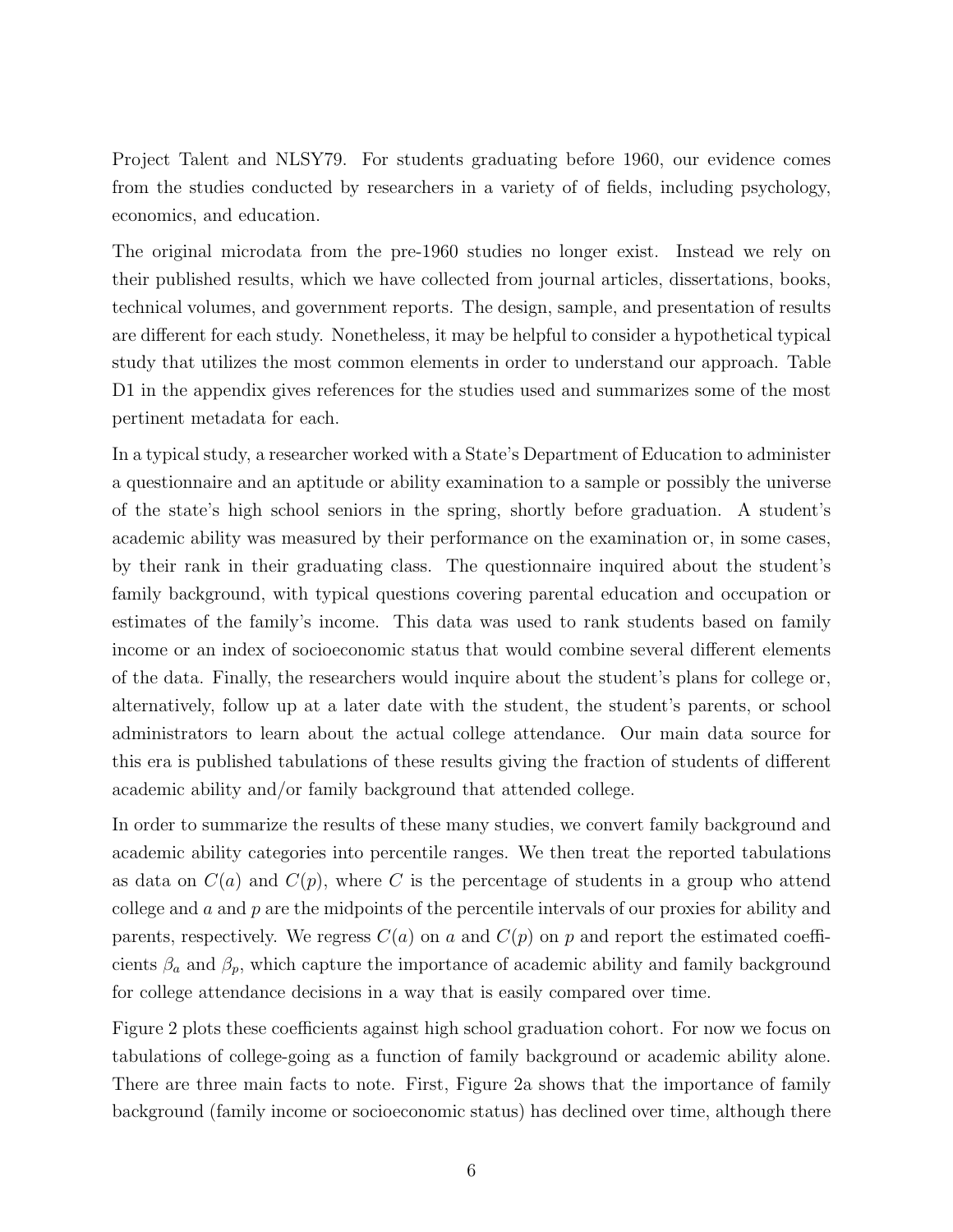is substantial noise in the trend. Second, Figure [2b](#page-6-2) shows that the importance of academic ability (test scores or grades) has sharply risen over time, in line with the previous work of [Taubman and Wales](#page-33-1) [\(1972\)](#page-33-1) and [Hendricks and Schoellman](#page-30-2) [\(2014\)](#page-30-2). Studies conducted before World War II were especially likely to find academic ability to be unimportant in determining who attended college. Finally, comparing the two figures shows that family background was a much more important determinant of who attended college before World War II, whereas academic ability is a more important determinant afterwards. Finally, we note that while the pre-1960 studies are less ideal in that we do not have access to nationally representative microdata, the many tabulations we have collected from around the country agree on the broad trends we are interested in.

<span id="page-6-1"></span>

<span id="page-6-2"></span><span id="page-6-0"></span>

We highlight in red three studies of particular importance. [Updegraff](#page-33-0) [\(1936\)](#page-33-0) is the first study to cross-tabulate college attendance by family background and academic ability. It shows that family background was a more important determinant of who attended college than academic ability before World War II. [Flanagan et al.](#page-29-2) [\(1971\)](#page-29-2) is the first nationally representative study with existing microdata. Critically, it shows that sorting patterns had reversed already by 1959, which is important because this year predates most of the important changes in college financing that came during the 1960s. The NLSY79 captures the modern era, where academic ability is now the main determinant. The main difference between these modern cohorts is on the financing side; [Flanagan et al.](#page-29-2) [\(1971\)](#page-29-2) studies one of the last cohorts to graduate before the introduction of the federal loan programs, while the cohorts in NLSY79 have access to these programs.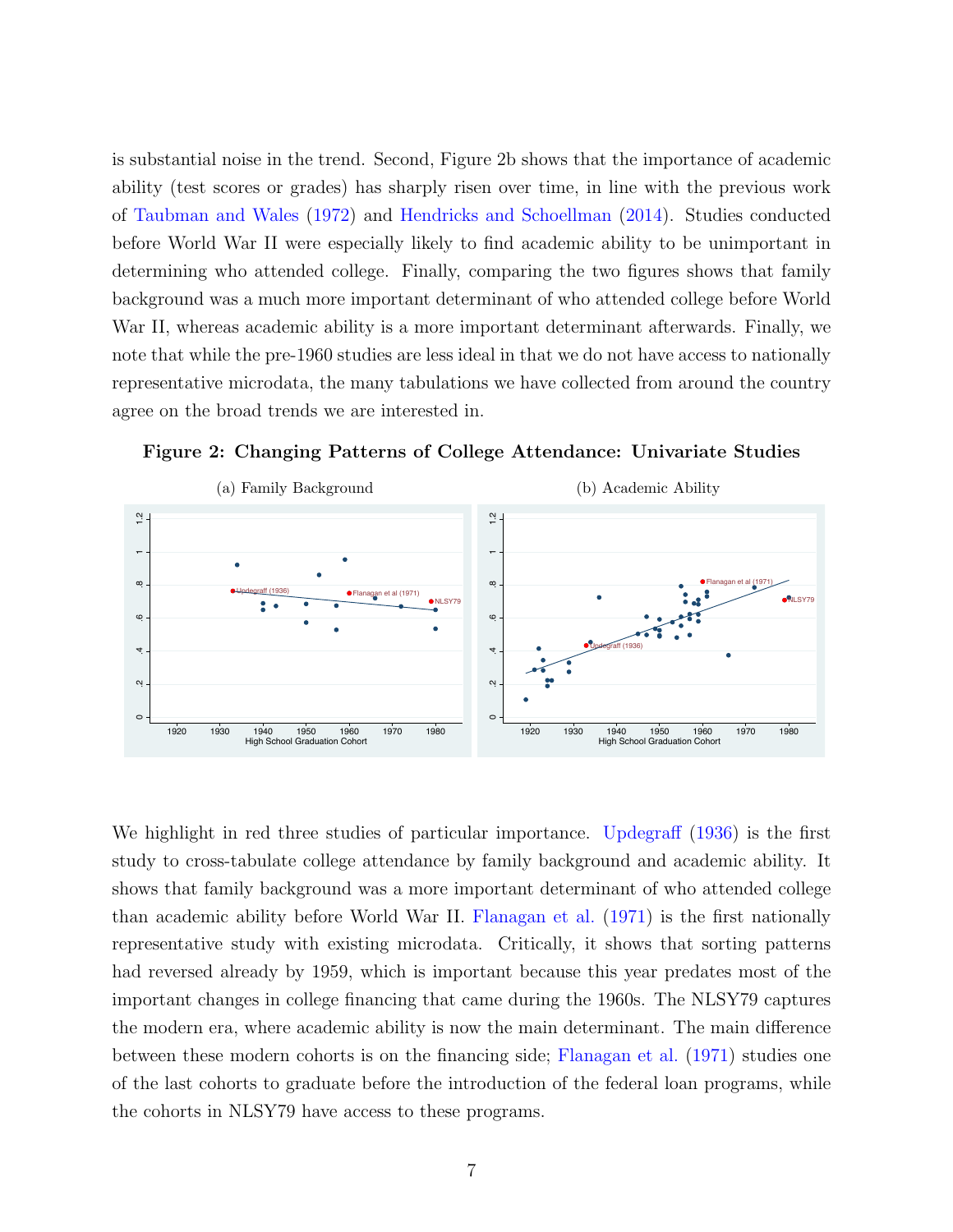For a subset of our studies we have a bivariate cross-tabulation of college-going as a function of both factors. This allows us to provide a crude measure of the importance of academic ability "controlling" for family background, and vice-versa. This control is important because family background and academic ability are positively correlated in every study for which we can cross-tabulate the two. To summarize the results of these cross-tabulations, we construct transform the reported tabulations into observations  $C(a, p)$  similar to our  $C(a)$  and  $C(p)$  above. We then regress these observations on the a and p simultaneously and study the estimated coefficients  $\beta_a$  and  $\beta_p$ .

<span id="page-7-0"></span>



Figure [3](#page-7-0) shows the results. There are fewer data points because we have cross-tabulations for only a subset of studies. However, the patterns are broadly similar to those shown in Figure [2.](#page-6-0) The main difference is that the decline in the importance of family background is more pronounced after controlling for academic ability. The reason for this is that college attendees are more strongly selected on academic ability over time and academic ability is positively correlated with family background; this confounding trend weakened the relationship depicted in Figure [2a.](#page-6-1) Again, we highlight the three studies of particular interest in red.

# 2.1 Patterns by Race and Gender

A natural question is whether our results apply to all groups, or whether they are explained by changing attendance patterns only for women or blacks. This hypothesis may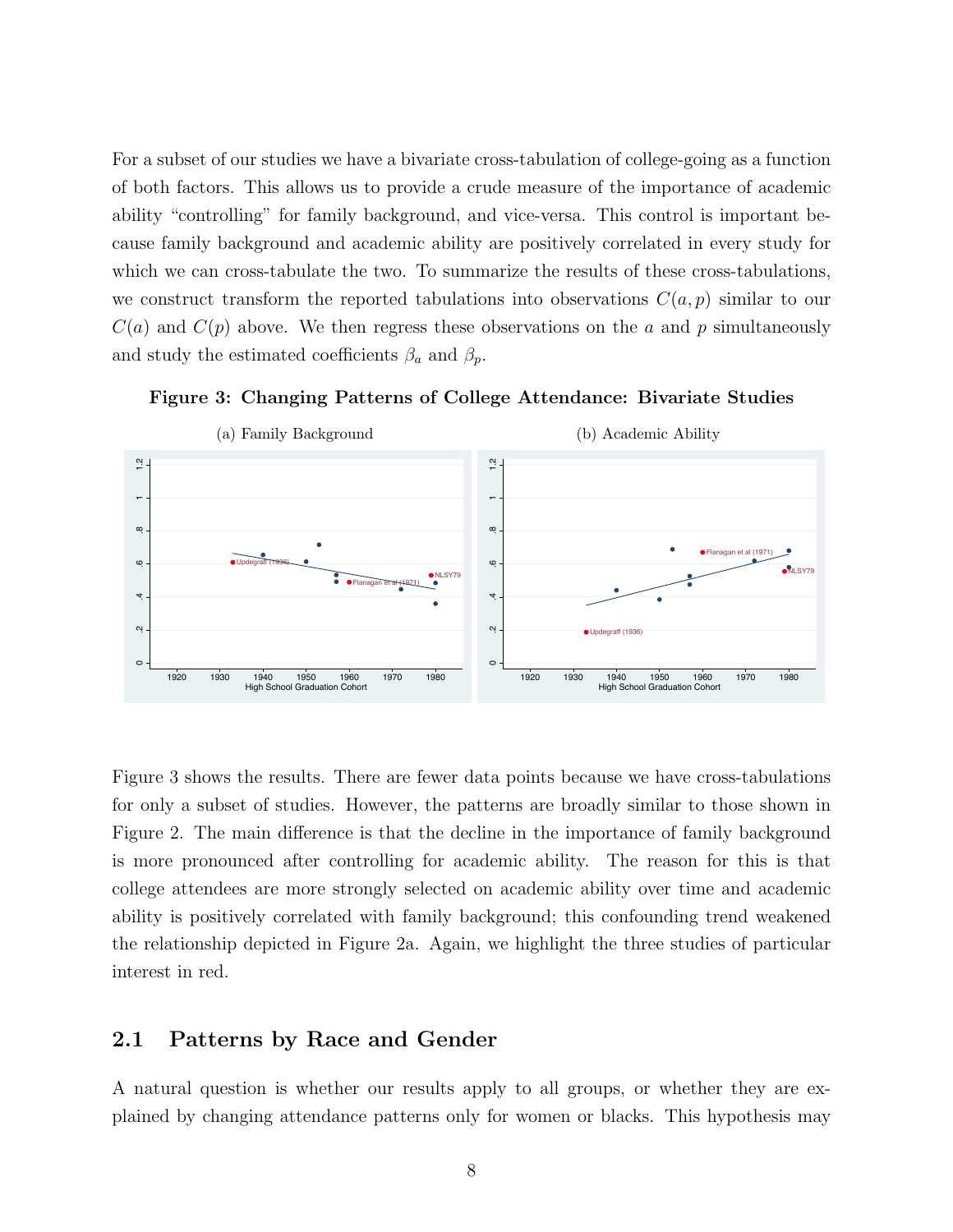be natural given that the college and labor market opportunities available to women and blacks changed substantially over this period. To investigate the role of gender, we measure changes in college attendance patterns of men and women separately in the subset of studies that give tabulations by gender. We then compare these patterns to the overall trend for both genders, shown in Figure [4.](#page-8-0)

<span id="page-8-0"></span>

Figure 4: Changing Patterns of College Attendance by Gender

Relatively few studies separately tabulate results on family background by gender. The results of these few studies show no evidence of a bias from including women. However, the first such studies are available only in 1950; it is possible that there were differences earlier in the period. A larger number of studies separately tabulate results on academic ability by gender. College attendance of men seems to depend somewhat more on academic ability, as measured by the difference between the blue and red trend lines. On the other hand, both trend lines slope up, suggesting that increased sorting by academic ability is a common phenomenon that has affected both men and women.

Tabulations by race are almost non-existent in our historical sources. In large part this is because most of these studies were conducted in northern states where black students would have been much less common. For example, of the thirty-nine sources tabulated in Appendix D, only five draw on southern states. Hence, our early data sources and our overall trends should really be read as applying to white students. We have computed in the NLSY79 that black and hispanic students are relatively more sorted by academic ability and less sorted by family background than are white students. Given the absence of earlier race-specific data, we can only speculate about the long term trends implied by this fact.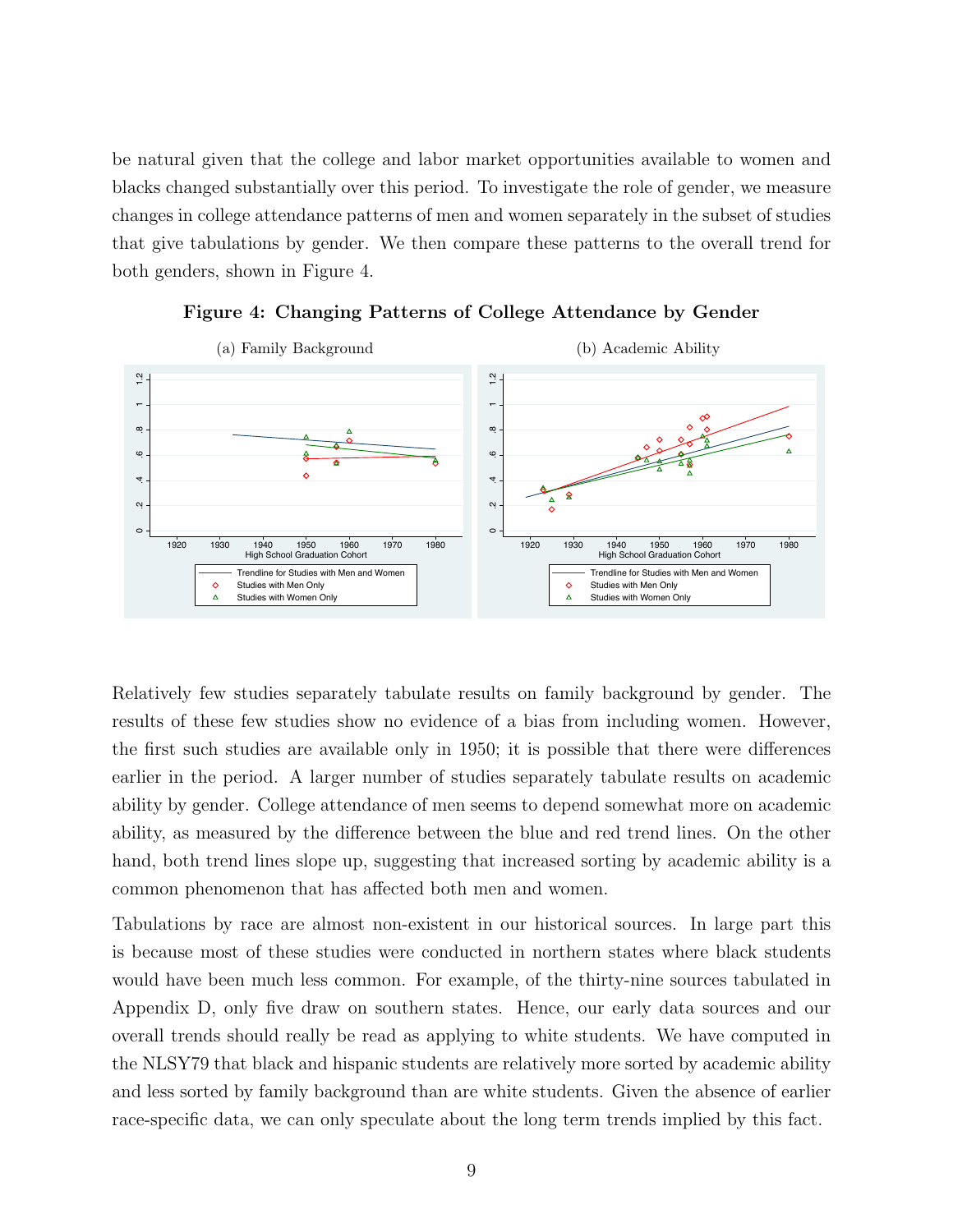## 2.2 Controlling for Variation in Historical Study Design

Our baseline results combine the findings of studies that differ in numerous ways, such as which proxies they use for family background or academic ability, when they measured college attendance, the size of the bins they used for tabulations, and so on. One possible concern is that these details may matter and may influence the trends in  $\beta_p$  and  $\beta_a$  that we are documenting. To help address this concern, we re-create the design of each original study as closely as possible using the microdata from the NLSY79. We focus on replicating four main components of study design. First, we match whether the study used test scores or class rank. The former is measured using AFQT score; the latter using class rank at high school graduation. Second, we match whether the study used parental income or socieconomic status. The former is measured using family income at the time of high school graduation; the latter is measured using principal componenent analysis to extract the common component from father's occupation, education of both parents, and family income. Third, we match how the study measured college attendance: either prospectively by asking their plans, or by following up at a later date to see whether they had yet attended college. We use the number of years of college high school seniors planned to attend for the former and the longitudinal aspect of the NLSY to track actual attendance for the latter. Finally, we form the data into bins whose marginal size is the same as the original study.

A simple example may help. [Goetsch](#page-29-3) [\(1940\)](#page-29-3) reports college-going as a function of family income for students who score on the top fifteen percent of a standardized test. She provides tabulations for eight family income categories, containing 24, 8, 16, 22, 20, 7, and 3 percent of the relevant population. Within the NLSY79, we restrict our attention to those who scored in the top fifteen percent on a standardized test, namely the AFQT. We then sort the remaining children on family income and form them into bins that contain the same 24, 8, 16, ... percent of the income distribution.

We then study the implied  $\beta_p$  and  $\beta_a$  that arise from applying these various study designs on the NLSY79. Since the underlying data is fixed throughout, this exercise helps isolate the extent to which various aspects of study design influence our measures of sorting. We find one aspect of study design that contributes importantly to our results. It is consistently true that socioeconomic status is a stronger predictor of college attendance than is family income. This holds when comparing different studies of similar cohorts and also when comparing within studies where both measures are available, of which we have three. The average gap from the within-study comparisons is 0.29. We adjust up all of the estimated  $\beta_p$  from family income studies by this amount to make them "SES-equivalent" studies.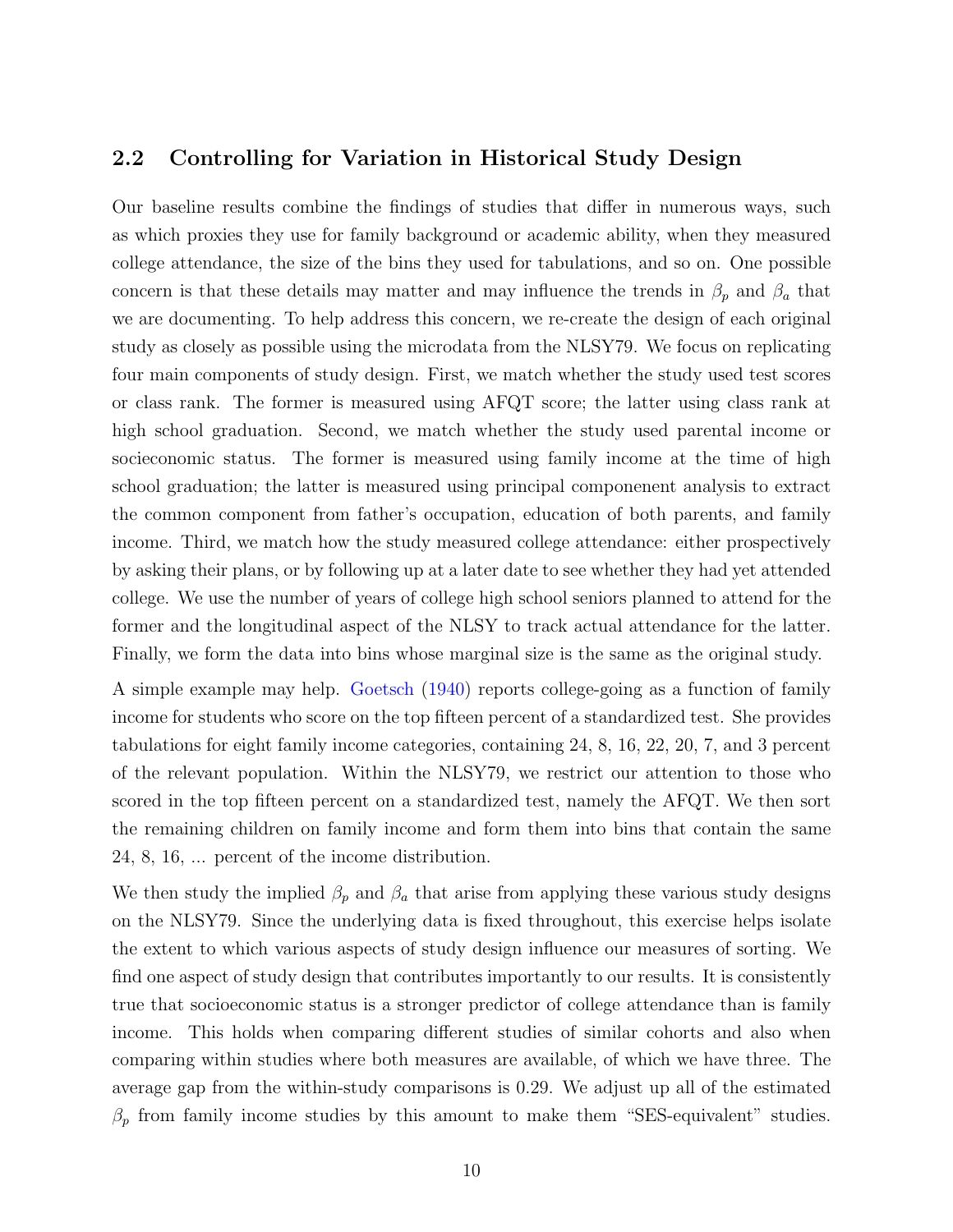Conceptually, we can think of two reasons to prefer estimates based on SES and adjust those based on income. First, socioeconomic status may be a stronger predictor of lifetime income and hence the student's financial means. Second, socioeconomic status may be less prone to measurement error, particularly as compared to studies that ask students to report family income. Note that these adjustments do not affect our calibration below because each of our three main studies of interest (Updegraff, Project Talent, and NLSY79) uses socieconomic status as the measure of family background anyway.

<span id="page-10-0"></span>



We find that the other aspects of study design have little impact on our results. This point an best be explained using figure [5,](#page-10-0) which shows the results of our simluated data using the historical study designs on the NLSY79. The x-axis shows the cohort of the original study whose design was copied and the y-axis shows the implied  $\beta_p$  and  $\beta_a$  from implementing that study design on the NLSY79. Thus, the data points at 1933 show what would have happened had we implemented the procedures of [Updegraff](#page-33-0) [\(1936\)](#page-33-0)'s study design on the NLSY79. In other words, it exactly replicates Figure [2,](#page-6-0) except that the underlying data are held fixed as the NLSY79 throughout.<sup>[2](#page-10-1)</sup> There are two main takeaways from these figures. First, variation in study design induces noise in our estimates of  $\beta_p$  and  $\beta_a$ . Given the same NLSY79 data, we can find a range of possible results depending on what proxies we use and how we format the data. The second point is that there is no consistent bias in the time trend of how study design affects our estimates. This lends confidence to our conclusion

<span id="page-10-1"></span><sup>&</sup>lt;sup>2</sup>Similar results apply for the bivariate studies; see Figure [C1](#page-37-0) in the Appendix.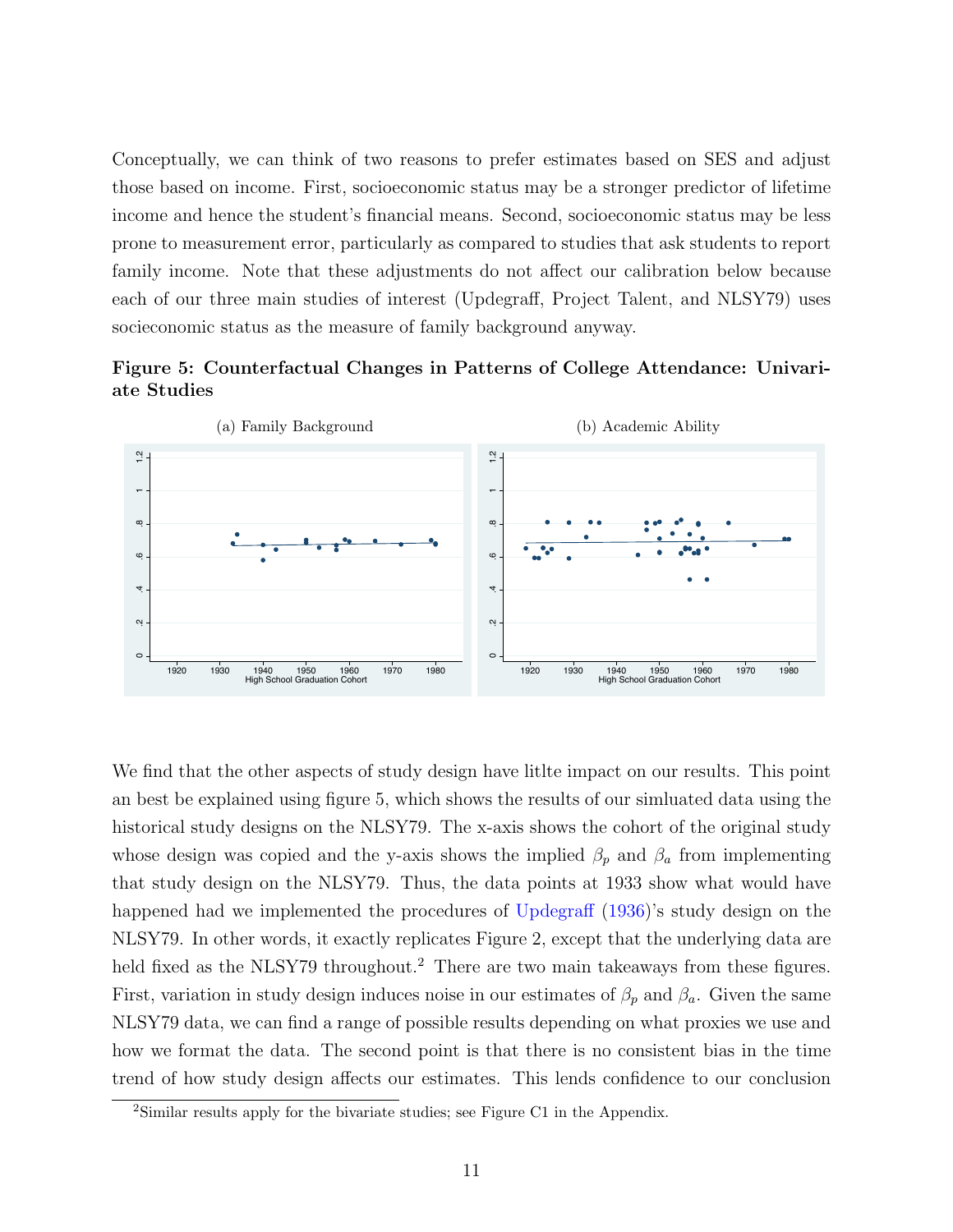that the trends depicted in Figures [2](#page-6-0) and [3](#page-11-0) reflect genuine changes in who attends college.<sup>3</sup>

# 3 Driving Forces

Our empirical results show that college attendance patterns changed sharply in the period between the 1930s and 1960. In the next section we provide a model that features declining search costs as the key force that generates these trends. Here, we define precisely what we mean by declining search costs and provide historical evidence.

A useful starting point is the work by [Hoxby](#page-30-1) [\(2009\)](#page-30-1), who documents many signs of national integration of education markets after World War II. She attributes this change to declining costs of transportation and communication that made it easier to learn about, travel to, and communicate from distant colleges. The prime consequence that she measures is a "fanning out" of colleges by quality: selective colleges have become more selective since 1962, while non-selective colleges have become less selective. She suggests that colleges may have been fanning out since the 1950s, although the available data on college quality (measured as mean admissions test score) becomes scarce before 1962.

Our data is a useful complement because we can describe trends in college-going behavior before World War II. Our data fit with her assessment that there was a trend towards national integration after World War II. Not only were students more sorted by ability between colleges, but our data show that they were more strongly sorted by ability *into* college during this period. We show in Section 5 that a simple model of college attendance with search costs naturally replicates both of these changes.

When we model a decline in search costs, we have in mind specifically the standardization of admissions that occurred in the 1950s. Prior to World War II, college admissions was idiosyncratic and highly fragmented. College admissions emphasized learned knowledge. When scrutinizing transcripts, they looked for students who had a minimum number of units (roughly, a course taken for a whole year) in total and also in various subjects. College entrance examinations were essentially lengthy subject examinations. However, the subjects preferred and examinations used varied by college. Additionally, the mechanics of admissions varied significantly by college: what forms were to be used; what information

<span id="page-11-0"></span><sup>&</sup>lt;sup>3</sup>An alternative worry is that older tests may have been worse, which would explain our time trend in academic ability measures. In [Hendricks and Schoellman](#page-30-2) [\(2014\)](#page-30-2) we document that the predictive validity of tests seems reasonably stable over time. Further, a similar pattern emerges if one compares across cohorts taking the same test.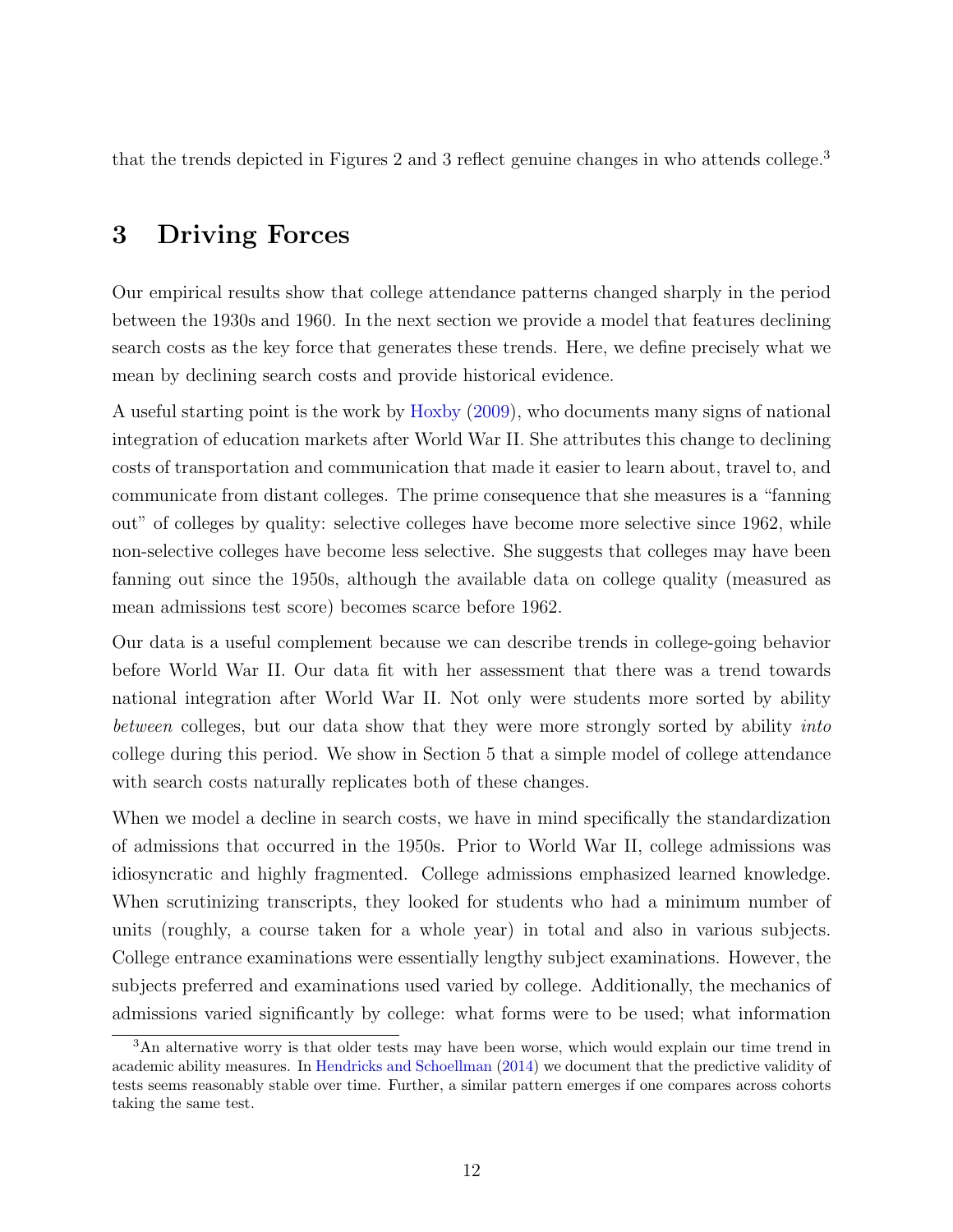was required on them; when applications were due; and when applicants were to be notified all varied by school.<sup>[4](#page-12-0)</sup> These detailed, idiosyncratic systems made it difficult to apply to a large number of colleges.

During and after World War II, three changes acted to replace this system with a more standardized, national one. First, results from a large-scale experiment in college admissions as well as the general experience with veterans attending college on the G.I. Bill suggested that detailed subject requirements offered little value as admissions tools [\(Aikin,](#page-27-3) [1942;](#page-27-3) [Jencks and Riesman,](#page-31-2) [1968\)](#page-31-2). Second, a shortage of labor during the war led the College Board to drop written subject exams in favor of the standardized SATs. The use of the SAT (and eventually the ACT) exploded throughout the 1950s and 1960s in part because of low cost and in part because the College Board began to require member colleges to use the SAT. Third, the College Board found a new mission in the 1950s: standardizing and communicating admissions policies. In 1951 it released the first edition of The College Handbook, which detailed college admissions policies for many colleges and soon became a standard reference for guidance. It also devoted a great deal of energy to simplifying the "mechanics of admission": "catalogs, application forms, requirements for admission, notifications, acceptances, deposit fees, and so forth."[5](#page-12-1)

These changes had immediate impacts on students' application behavior. Prior to World War II, students faced a confusing admissions landscape; most applied to a single college with good working relationships with their high school. Since almost no colleges were selective, they would be assured of admissions except in unusual circumstances.<sup>[6](#page-12-2)</sup> After World War II, the landscape changed rapidly. The most obvious sign of a decline in search costs is that students began to apply to multiple colleges. While multiple applications were rare before World War II, just under three-fourths of applicants applied to a single college in 1947; only one-half did so by 1959; and less than a third did so by 1979 [\(Roper,](#page-33-2) [1949;](#page-33-2) [Flanagan et al.,](#page-29-4) [1964;](#page-29-4) [Pryor et al.,](#page-32-1) [2007\)](#page-32-1). This "plague" or "specter" of multiple

<span id="page-12-0"></span><sup>4</sup>See [Kurani](#page-31-3) [\(1931\)](#page-31-3) for a detailed examination of the admissions forms and requirements for several hundred colleges as of 1930. The first four chapters concern primarily the many different approaches to admissions and questions employed at the different colleges.

<span id="page-12-1"></span><sup>&</sup>lt;sup>5</sup>[Bowles](#page-27-4) [\(1967\)](#page-27-4) covers this period of change in the College Board and its mission in great depth. Quotes are from p. 52.

<span id="page-12-2"></span> ${}^{6}$ From [Duffy and Goldberg](#page-29-5) [\(1998\)](#page-29-5), p. 35: "...[S]tudents tended to apply only to their first-choice college, and they were usually accepted" and "Admissions officers visited selected high schools, interviewed candidates for admissions, and then usually offered admission to students on the spot." Less politely, this was the "warm body, good check" stage of admissions, p. 34. To some extent this reliance on relationships was a holdover of the older certificate system, whereby college officials would examine high schools and then certify the ones whose curriculums were up to their standards. The implication was that graduates of such high schools would be admitted to the college [\(Wechsler,](#page-34-0) [1977\)](#page-34-0).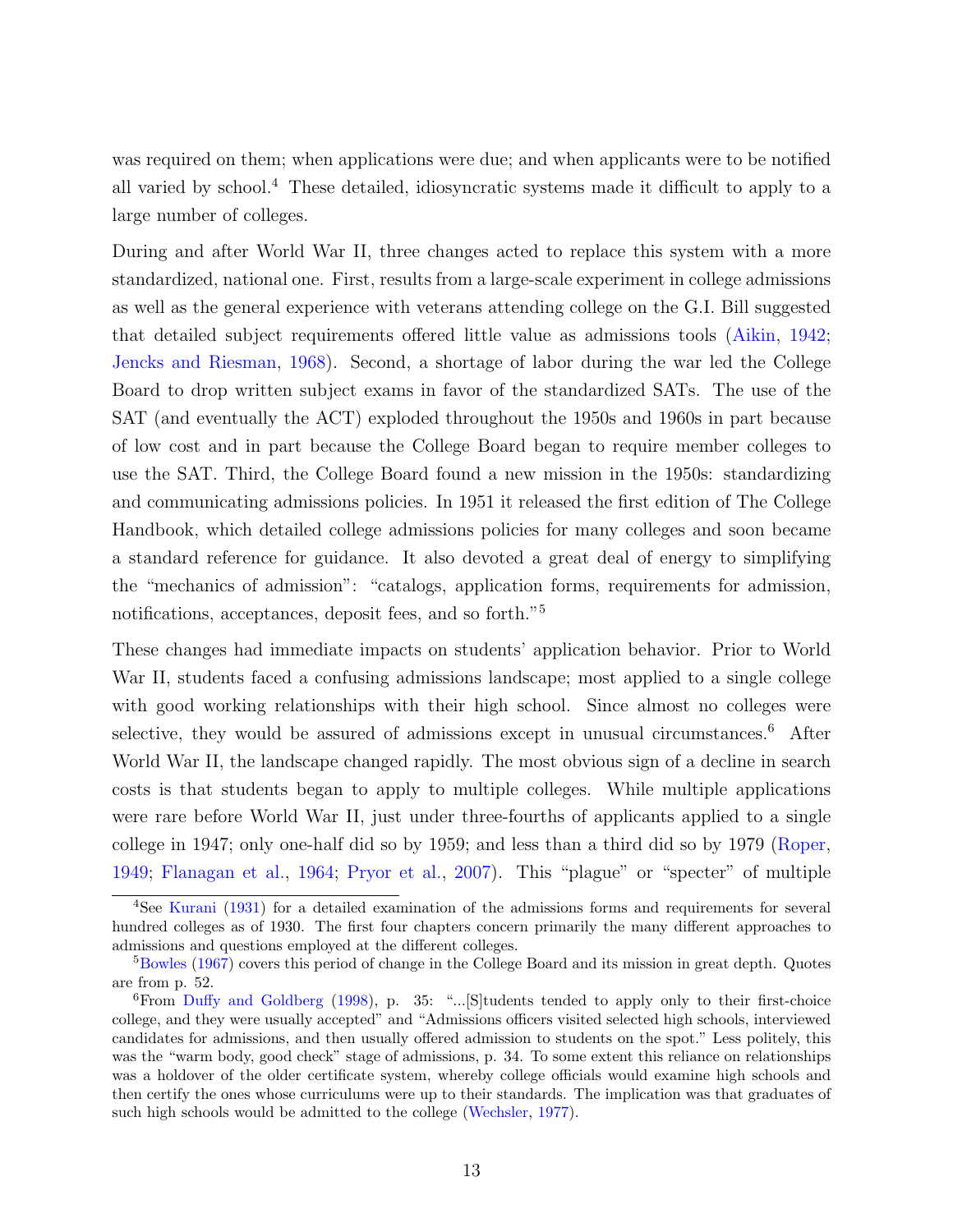applications was a recurring topic of discussion among admissions officers in the 1950s.<sup>[7](#page-13-0)</sup> It led admissions officers to adopt a new rule of thumb that they should admit their capacity plus one-third extra in each year, to account for students who were accepted but choose to attend elsewhere. The growth in college attendance and applications per student allowed admissions offices to switch from focusing on recruitment to selection of applicants and led to the "fanning out" of colleges documented in [Hoxby](#page-30-1) [\(2009\)](#page-30-1). Thus, we think that a decline in search costs is an important and plausible driving force to model, and we pursue this approach below.

The most plausible alternative driving force is changes in the financial environment. The reason we abstract from these in our analysis is that the changes in attendance patterns seem to have taken place already by 1960. On the other hand federal government intervention in college financing starts only in 1959 with the National Defense Education Act and ramps up throughout the 1960s and hence is too late to explain these trends.<sup>[8](#page-13-1)</sup> To further document this point we draw on three surveys that collected information on how students financed college throughout the 1950s [\(Hollis,](#page-30-3) [1957;](#page-30-3) [Iffert and Clarke,](#page-30-4) [1965;](#page-30-4) [Lansing et al.,](#page-31-4) [1960\)](#page-31-4). These surveys all agree on the broad picture of how students financed college at the time. The main source of financing was students and their family, with the reported share ranging between 80 and 87 percent in the three studies. The next leading categories were scholarships (4.8–8.4 percent) and "other" (2.6–7.1 percent). Only 1.9–3.3 percent of students and 14 percent of families are borrowing from any source, with the total borrowed accounting for a tiny fraction of total expenditures.<sup>[9](#page-13-2)</sup> To be clear, these figures were quiet different by 1969–1970; the share paid for by families had fallen below three-quarters, with loans taking up much of the shortfall [\(Haven and Horch,](#page-30-5) [1972\)](#page-30-5).

# 4 Model

We develop a model of college choice with search frictions in the spirit of [Lucas and Prescott](#page-31-5) [\(1974\)](#page-31-5). The economy contains a discrete number of locations (islands) indexed by  $i \leq I$ .

<span id="page-13-1"></span><span id="page-13-0"></span><sup>7</sup>See [Duffy and Goldberg](#page-29-5) [\(1998\)](#page-29-5) pp. 37–39 and [Bowles](#page-27-4) [\(1967\)](#page-27-4) p. 117.

<sup>8</sup>An alternative story appeals to the GI Bill, but while the expenditures for the GI Bill were large they were also short-lived and confined to men, whereas the changes in sorting patterns were long-lived and affected both genders. We conclude that the effect of the GI Bill on sorting was not through its direct financial impact.

<span id="page-13-2"></span><sup>9</sup>We are aware of only one survey that covers the earlier era. [Havemann and West](#page-30-6) [\(1952\)](#page-30-6) surveyed college graduates of all ages in 1947 by mail survey. Perhaps tellingly, they included only two options for financing: by working or through their parents.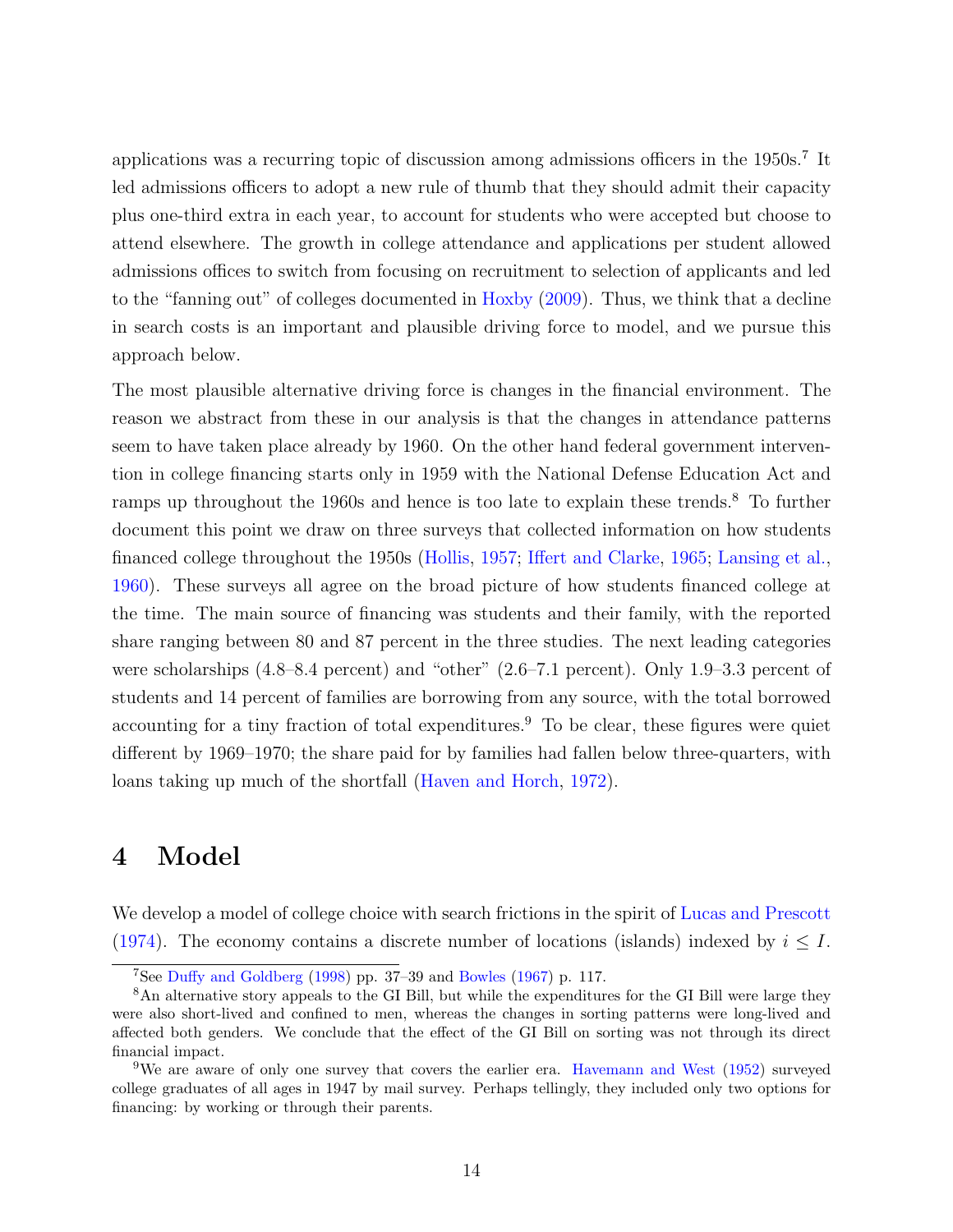Each location is home to a single college and a measure 1 of new high school graduates per year. Locations are heterogeneous with respect to the quality of the local college.

There are two types of agents in the model, students and colleges. Students decide whether to attend college or work. If they choose to attend college, they also need to make a college choice. They can apply to the local college at no cost or they can pay a search cost to learn about and apply to colleges on other islands. Colleges set an admissions policy, which determines the students they accept and educate. We now describe the agents in further detail.

# 4.1 Colleges

Colleges are heterogeneous in terms of an initial endowment  $\bar{q}_i$  drawn from a distribution G that affects quality. This endowment can be taken as the literal endowment: the land, buildings, and financial accounts that a college possesses. The college's actual quality  $q_{it}$ depends on both its endowment and the mean ability of its students  $\bar{a}_{it}$ ,  $q_{it} = \bar{q}_i + \bar{a}_{it}$ .

The university sets an admission policy, which is an ability cutoff  $\underline{a}_{it}$  such that any student who applies and has ability above this cutoff is accepted. The college chooses its admissions cutoff to maximize its objective:

<span id="page-14-0"></span>
$$
P(q_{it}, e_{it}) = q_{it}e_{it} \tag{1}
$$

subject to a capacity constraint  $e_{it} \leq E$ . Our objective is motivated by the work of [Epple et al.](#page-29-6) [\(2006\)](#page-29-6) and [Epple et al.](#page-29-7) [\(forthcoming\)](#page-29-7), who show that objectives of this type can rationalize much of the college admissions process. Including quality in particular is important for this. We also allow colleges to have direct preferences over the size of the student body, with two rationales in mind. First, college administrators may have direct preferences over running a larger (perhaps more important) college. Second, in a model with fixed costs of operating a college, a larger student body implies lower average costs or, alternatively, allows for higher expenditures per pupil, which may be an input to producing quality [\(Epple et al.,](#page-29-6) [2006,](#page-29-6) [forthcoming\)](#page-29-7).

Note that both quality and enrollment depend implicitly on the cutoff  $\underline{a}_{it}$ . The tradeoff from a higher cutoff is clear: it weakly increases the mean ability of the college's students, but weakly reduces the number of enrollees. The multiplicative functional form gives the simplifying property that colleges maximize the total ability of the student body subject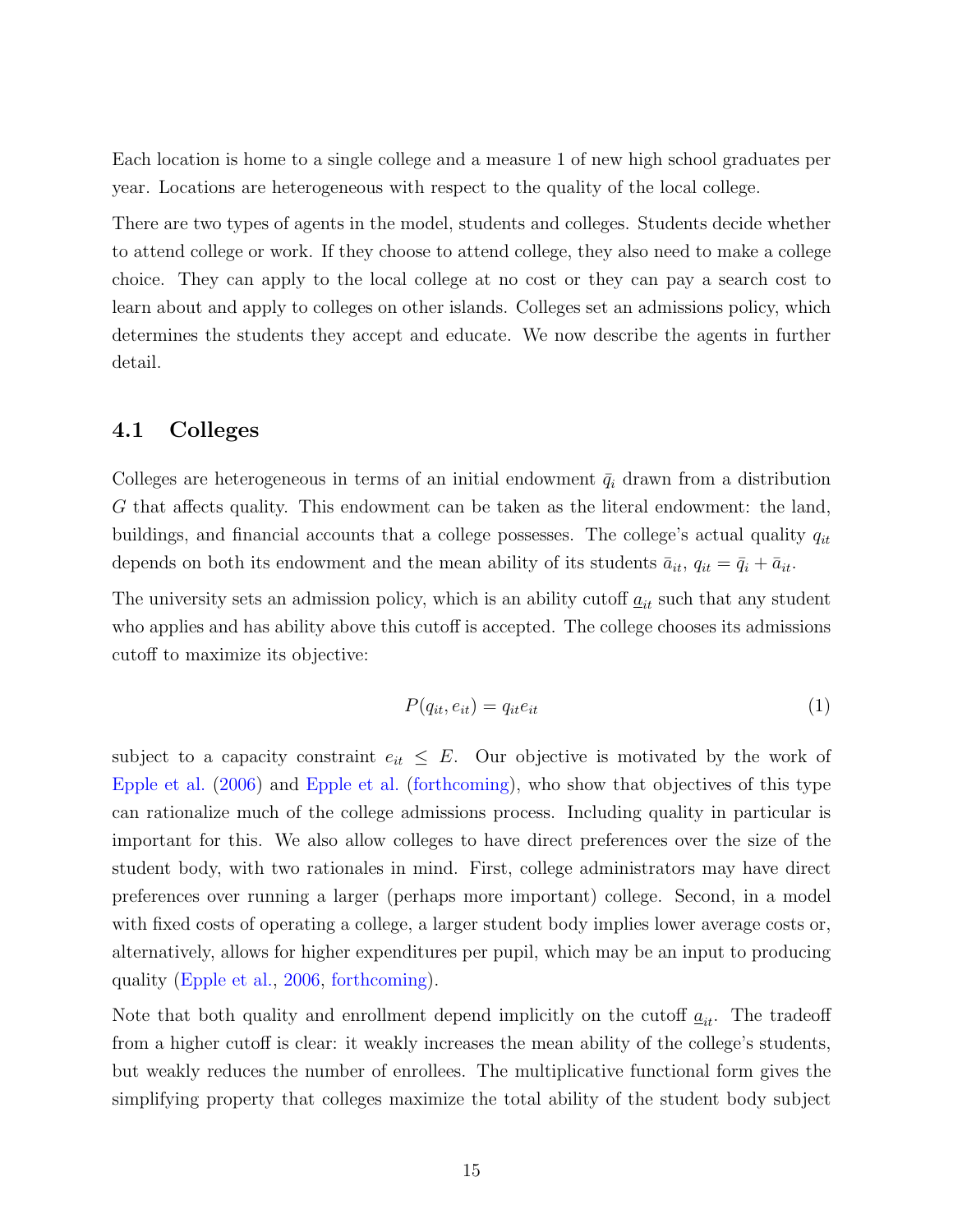to their capacity constraint. This implies that colleges accept all students until the capacity constraint binds; only then do they practice selective admissions, consistent with the evidence from the previous section. Since there is no uncertainty in the model we abstract from rejected applicants and assume that colleges will choose their cutoff  $\underline{a}_{it}$  so that their capacity constraint is not violated.

# 4.2 Students

High school graduates have heterogeneous endowments  $(a, p, i)$ . a is their endowed ability, which is a trait that allows them to learn more in college.  $p$  is the family (parental) resources that they can access in college, which combines transfers from their parents and any income they can earn through working.  $i$  is their location (island) and indexes the quality of the local college that they can attend without search costs.  $(a, p)$  are distributed according to a distribution  $F(a, p)$  that is independent of location i. Given these endowments, high school graduates face a two-step decision problem. In the first step, they decide whether to work directly in the market as high school graduates; to apply to the local college; or to search among non-local colleges. Students who search among non-local colleges then realize taste shocks for each such college and choose the college that maximizes expected utility. We explain each choice in turn.

High school graduates who enter the labor force directly possess a single unit of human capital that they supply to the labor market inelastically. This labor supply determines their lifetime income. Given that all students who start work as high school graduates at date t earn the same income and have the same preferences, we can summarize the resulting value of working as a high school graduate as  $V_{HS}(t)$ , which is sufficient for our purposes.

Students can attend the local college as long as  $a \geq \underline{a}_{it}$ . If they do so, their consumption while in college is given by their family resources  $p$ . This assumption is equivalent to saying that students cannot borrow out of future income, which is consistent with the financial environment through at least the mid 1960s. College allows students to accumulate human capital  $h(a, q_{it}) = a^{q_{it}}$ . This functional form builds in that ability and college quality are complements in the production of human capital. After graduation students provide  $h(a, q_{it})$ units of labor to the labor market inelastically in each period; they use this income to finance their post-college consumption. We make the simplifying assumption that the discount rate is equal to the inverse of the gross interest rate; this, plus the lack of uncertainty, implies that graduates consume an equal share of  $p$  each year in college and then consume exactly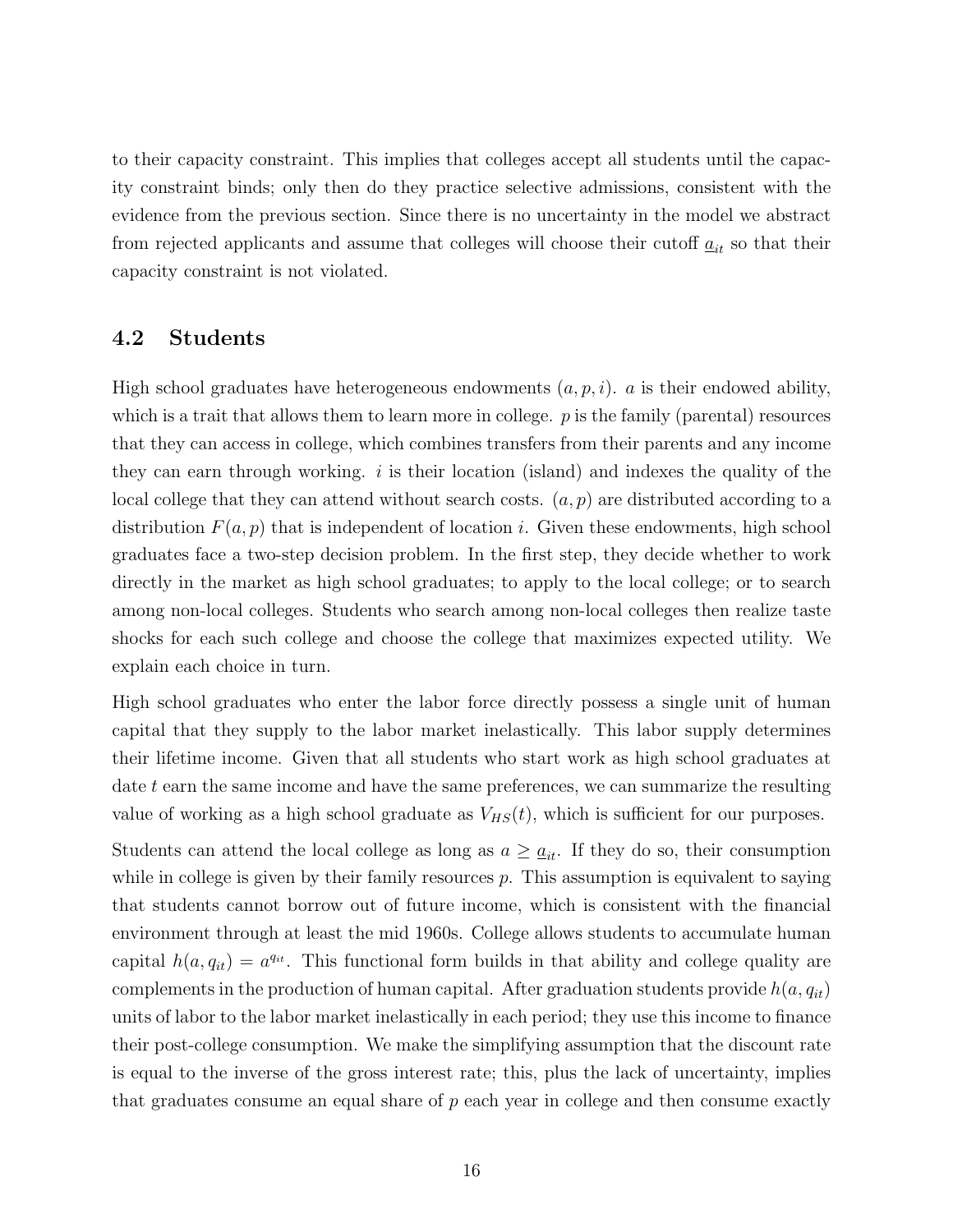their earnings for each post-graduate year. Then we can characterize the value function  $V(a, p, i, t)$ :

$$
V(a, p, i, t) = \log(p) + \alpha \log[h(a, q_{it})] + V_c(t) = \log(p) + \alpha q_{it} \log(a) + V_c(t).
$$
 (2)

 $\alpha$  here is a weight parameter that corrects for discounting and the duration of college versus work periods.  $V_c(t)$  is a taste shifter that governs the attractiveness of college: it includes for example variation in the wage per unit of college labor and the tuition cost of college.

Finally, students can pay a search cost  $\xi(t)$  to apply to non-local colleges. Doing so allows them to attend any college whose admissions requirements they meet. On the other hand, it reduces their consumption while in college to  $p - \xi$ . These tradeoffs are embedded in the value function for search:

<span id="page-16-0"></span>
$$
W(a, p, i, t) = \mathbb{E}\left\{\max_{j: a_{jt} \le a} V(a, p - \xi(t), j, t) + \bar{\zeta}\zeta_j\right\}
$$
(3)

 $\zeta_j$  is an i.i.d. type-I extreme value taste shock for college j. It is revealed to students only after they choose to search. Its primary purpose is to make the model more tractable computationally.  $\overline{\zeta}$  controls the mean of the shocks, which in turn controls the relative importance of taste versus human capital formation for college choices.

Students choose among these three options (work as high school graduate, attend local college, search among all colleges) to maximize lifetime utility:

<span id="page-16-1"></span>
$$
\max \left\{ V_{HS}(t) + \bar{\eta}\eta_{HS}, V(a, p, i, t) + \bar{\eta}\eta_V, W(a, p, i, t) + \bar{\eta}\eta_W \right\} \tag{4}
$$

where the  $\eta s$  are again i.i.d. type-I extreme value taste shocks scaled by  $\bar{\eta}$  and introduced mainly for computational tractability. As is standard in these problems the level of utility is not identified, so without loss of generality we normalize  $V_{HS}(t) \equiv 0$  for each date t. In this case  $V_c(t)$  represents the relative attractiveness of college instead of high school. In what follows it will be useful to define the decision rule  $d(a, p, i, t)$  that takes the value of 0 if students work as high school graduates and otherwise takes the value of i if the student attends the college i.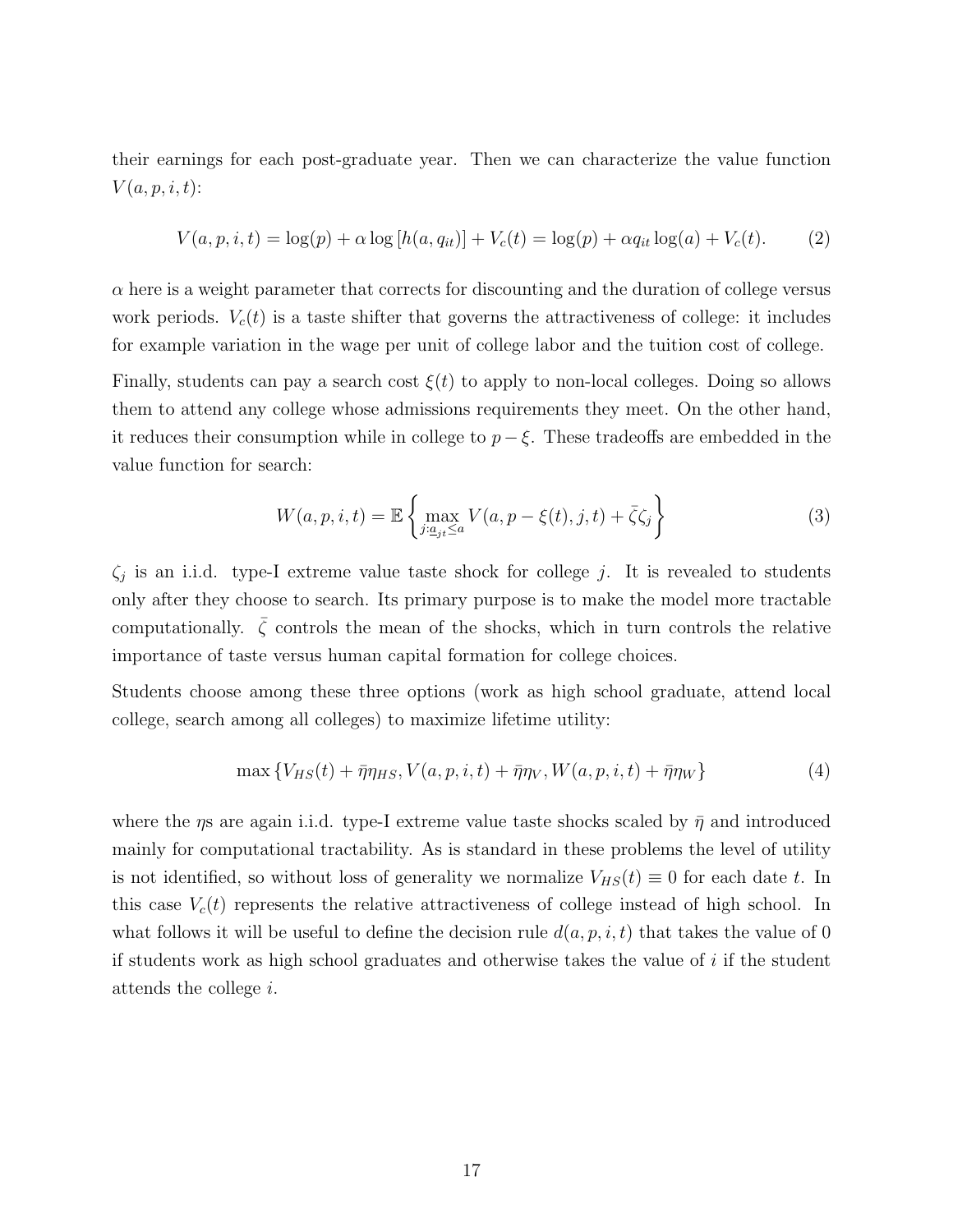# 4.3 Equilibrium

An equilibrium in this model is an admissions policy  $\underline{a}_{it}$  for each college and a decision rule for each student  $d(a, p, i, t)$  such that:

- 1.  $\underline{a}_{it}$  maximizes each university's objective in [\(1\)](#page-14-0) subject to its capacity constraint  $e_{it} \leq E$ .
- 2.  $d(a, p, i, t)$  maximizes the student's objective in  $(2)$ – $(4)$  subject to the feasibility condition  $a \geq \underline{a}_{d(a,p,i,t),t}$ .
- 3. Enrollment at each college is consistent with student attendance decisions  $e_{it}$  =  $\sum_i \int \mathbb{I}[d(a, p, i, t) = i] dF(a, p).$

Generally we should not expect a unique equilibrium in this model. Since college quality depends in part on student abilities, there are strategic complementarities between the college attendance decisions of different students. If student abilities play a large role relative to endowments in determining college quality, multiple equilibria arise naturally. One simple and intuitive case arises when all colleges have the same endowment and taste shocks are removed from the model  $\bar{\eta} = \bar{\zeta} = 0$ . In this case the complementarities between quality and ability imply that the most able students will want to group together in a single college, but which college they choose is entirely indeterminate.

We restrict our attention to focus on the equilibrium with positive assortative matching between mean student ability and college endowment produced by a simple solution algorithm that results in an equilibrium where student ability is increasing in college endowment, which seems a natural restriction. Given parameters, we iterate on the following four steps:

- 1. Form a guess of the equilibrium mean ability of each college  $\bar{a}_{it}(\bar{q}_i)$  that is increasing in endowment  $\bar{q}_i$ .
- 2. Order students' preferences over college and work.
- 3. Assign students to colleges. Working from the highest to lowest ability:
	- (a) Assign each student to their most preferred remaining college or, if they prefer, to working as a high school graduate.
	- (b) When a student is assigned to a college, reduce that college's capacity by one seat.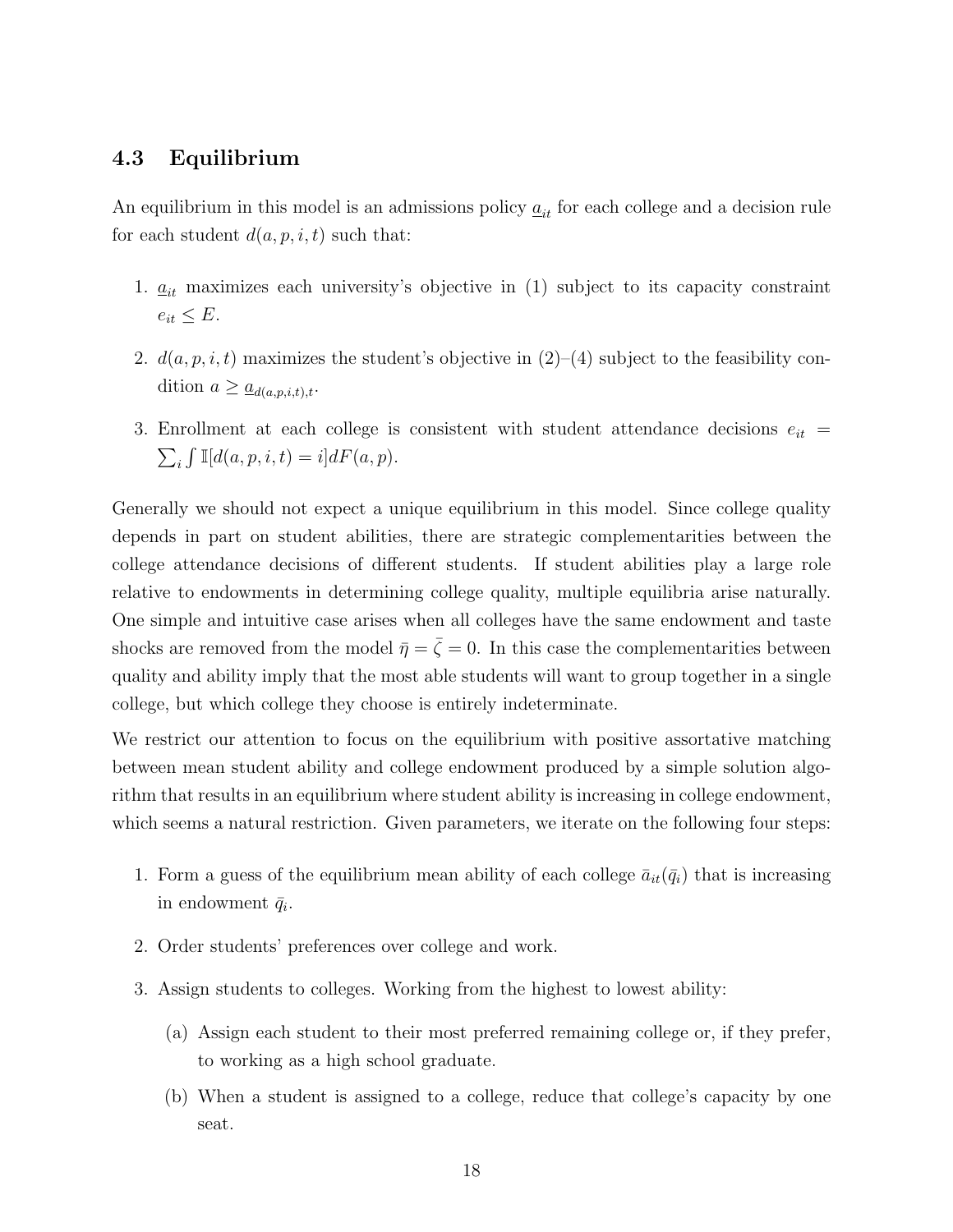- (c) When a college has no capacity remaining, remove it from the available set.
- 4. Compute actual college quality  $\bar{a}_{it}$ . If it is the same as  $\bar{a}_{it}(\bar{q}_i)$ , stop. If it is not, adjust  $\bar{a}_{it}(\bar{q}_i)$  accordingly and return to step 1.

Although this algorithm iterates on mean ability by college, it does implicitly produce an admissions policy. For colleges that are capacity constrained,  $\underline{a}_{it}$  is equal to the ability of the marginally accepted student. For colleges that are not capacity constrained (that have fewer applicants than spots),  $\underline{a}_{it} = 0$ . It turns out that it is easier to iterate on mean quality than cutoff rules. Likewise, the algorithm implicitly defines a student's equilibrium application process: the student either works as a high school graduate or applies only to the college he is assigned by this algorithm.

This algorithm, and in particular the assignment problem of step 3, produces an equilibrium (conditional on converging). To see recall that equation [\(1\)](#page-14-0) is equivalent to assuming that colleges maximize the total ability of enrolled students. Given this, no college has an incentive to raise their cutoff, because doing so would result in a smaller class and less total ability. Capacity constrained colleges cannot lower their cutoff because doing so would violate their capacity constraint; colleges not at the constraint already set the minimum possible cutoff of zero. Student choices represent an equilibrium because each student is assigned to the best feasible college, if any. All colleges the student may prefer to the one they are assigned have higher admissions standards than the student can meet.

Now that we have described the model and the equilibrium of interest, we turn to our calibrated experiments and results.

# 5 Calibration and Results

In this section we calibrate the model and study its implications for the time series patterns of sorting. Our main goal is to show that the model can generate the changes in sorting patterns observed in Figures [1](#page-2-2) and [3](#page-7-0) as a result only of declining search costs. We show that the model also delivers other implications consistent with the time series evidence.

In order to do so, we need to calibrate three types of parameters. The first are the distributional parameters that govern the allocation of students and colleges of different endowments. We assume that  $F(a, p)$  follows a Gaussian copula on the unit square  $[a_0, a_0 + 1] \times [p_0, p_0 + 1]$ . Using a Gaussian copula implies that the marginal distribution of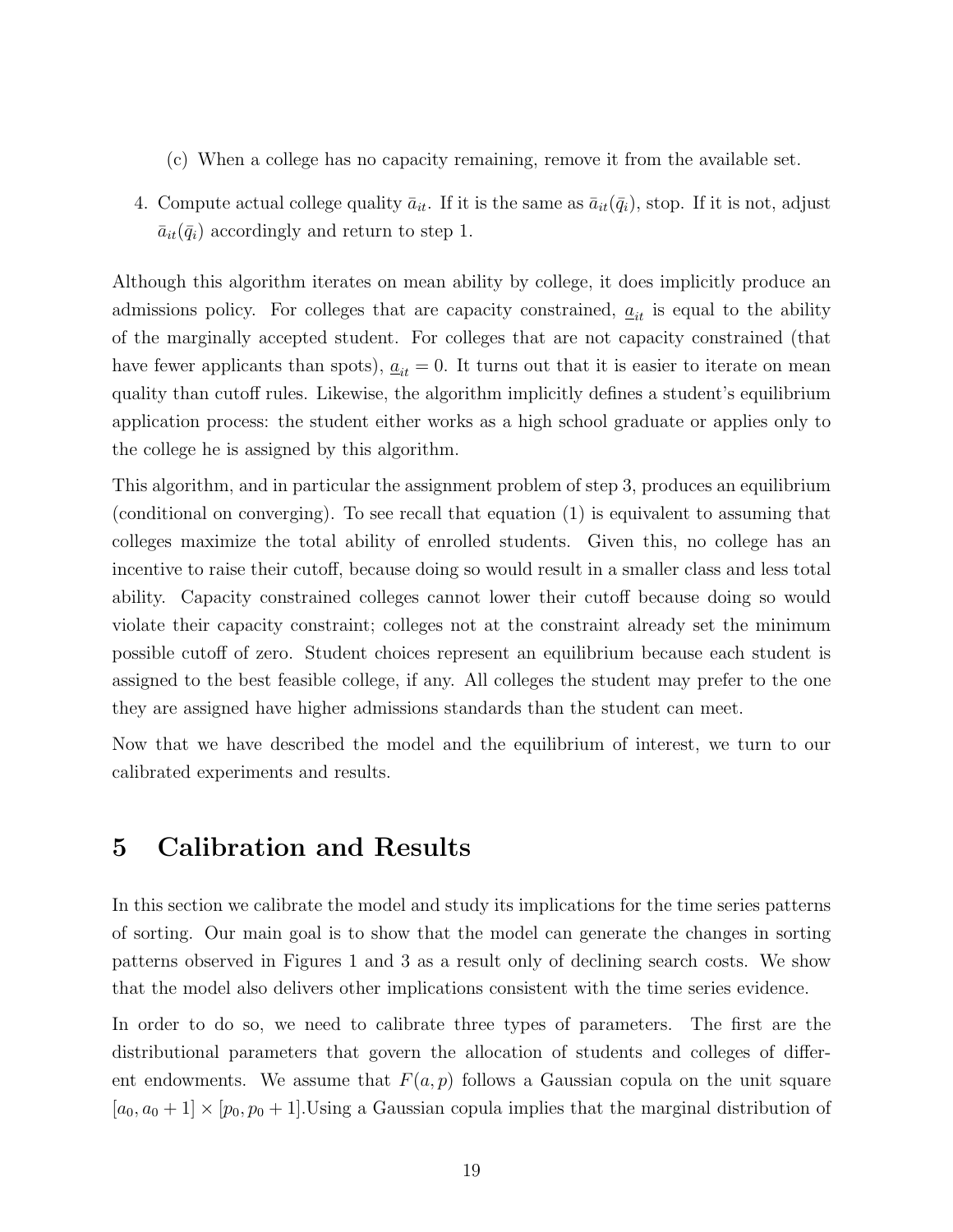family income and ability are uniform over the respective ranges but allows us to flexibly choose the correlation in the bivariate distribution by choosing a correlation parameter  $\rho$ .<sup>[10](#page-19-0)</sup>  $a_0$  and  $p_0$  are level scaling factors.  $a_0$  controls the strength of complementarity between student ability and college quality; we impose  $a_0 \geq 1$  to insure that complementarities are positive for all students.  $p_0$  controls the mean family income; higher values of  $p_0$  allow for more consumption in college and lower the utility cost of attending college. We impose  $p_0 > 0$  so that any student can attend college, albeit perhaps with very low consumption. Finally, we assume that distribution of college endowments  $G(\bar{q}_i)$  is uniform on the interval  $[0, \delta]$ .

The second set of parameters are the time-invariant preference and constraint parameters. We assume that the weight on work versus college consumption  $\alpha$ , the preference scaling terms  $\bar{\zeta}$  and  $\bar{\eta}$ , and the capacity of colleges E are all time-invariant.

Finally we have the time-varying parameters that drive the changes in sorting. We focus on just two such driving forces. First, we allow the relative value of college  $V_c(t)$  to vary by year. This gives us flexibility to fit the mean college attendance by cohort exactly. Our focus is on whether we can generate the observed changes in sorting. Our only driving force to attempt to hit this is  $\xi(t)$ , a time-varying search cost.

Altogether, this gives us 12 parameters that we need to calibrate. We select these parameters to fit the college attendance by  $(a, p)$  quartile as closely as possible for both the 1933 and 1979 cohorts, as well as the fraction of college students who search outside of their local area. For data on this point we use the fraction of students who apply to more than one college, with the idea that students who apply to only one college are not searching. Our data for 1933 is 10 percent and for 1979 is two-thirds. The former figure is admittedly a bit rough; we strongly suspect it is low, certainly less than the one-fourth in 1947, but it is hard to be more precise. The latter figure comes from [Pryor et al.](#page-32-1) [\(2007\)](#page-32-1). Altogether, this gives us a total of 34 moments to pin down our 12 parameters.

### 5.1 Model Fit

Table [1](#page-20-0) gives the calibrated parameters. The key parameters are the time-varying ones. We find that colleges becomes more attractive (relatively less unattractive) over this period. As we show below, this is key for fitting the time series of college attendance by cohort.

<span id="page-19-0"></span> $10\rho$  is actually the correlation of the standard normal variables used in the normal copula rather than the correlation of the resulting  $p$  and  $a$ . It acts to directly control the latter correlation but is not equal to it.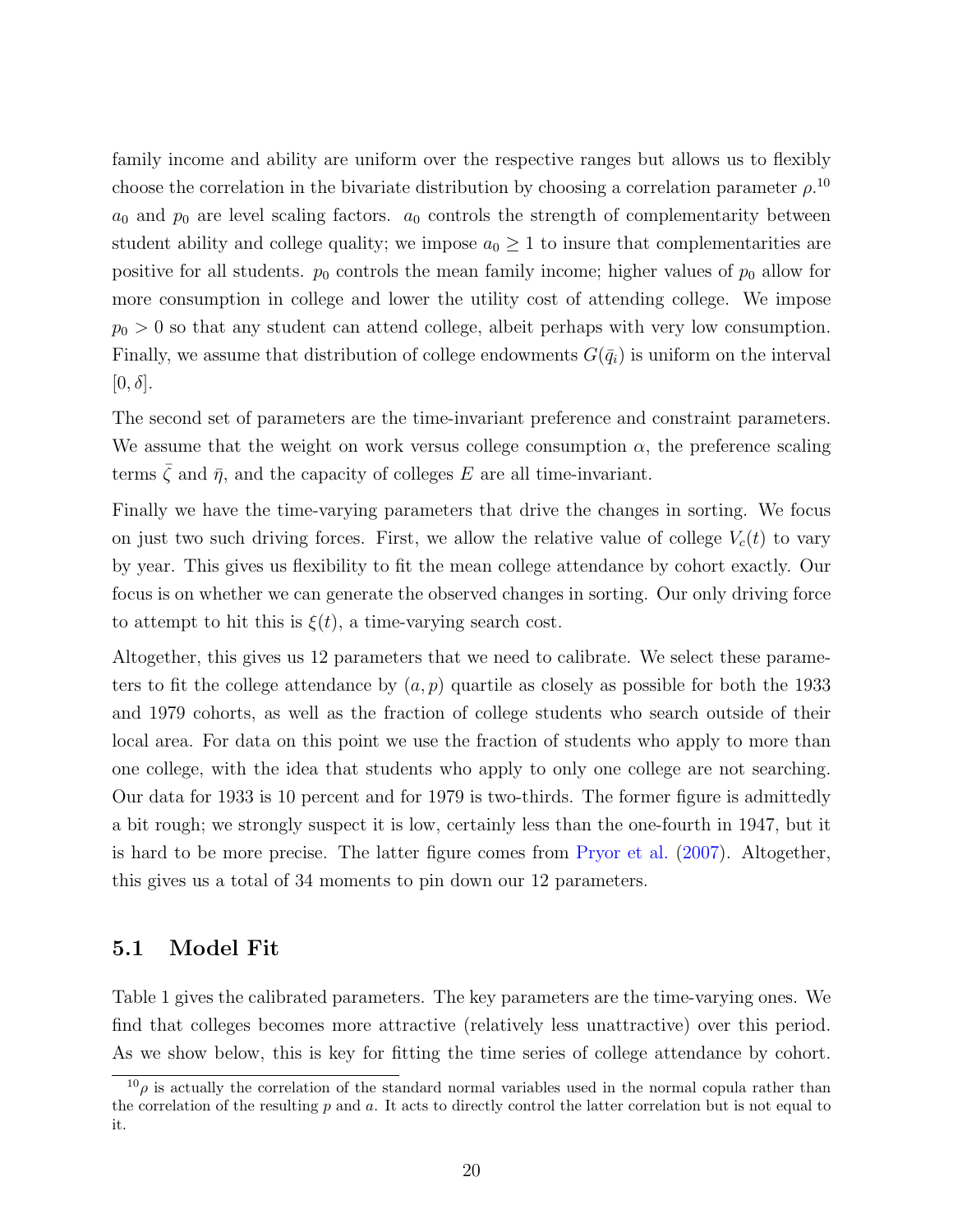<span id="page-20-0"></span>

|                                   | Description                            | Value            |
|-----------------------------------|----------------------------------------|------------------|
| Endowments                        |                                        |                  |
| $a_0$                             | Ability scale factor                   | 1.6              |
| $p_0$                             | Transfer scale factor                  | 1.43             |
| $\rho$                            | Endowment correlation                  | 0.464            |
| $\delta$                          | Dispersion of college endowments       | 0.0211           |
| Colleges                          |                                        |                  |
| $\alpha$                          | Weight on post college payoffs         | 2.42             |
| E                                 | College capacity                       | 1.18             |
| Preferences                       |                                        |                  |
| $V_c(t)$                          | Relative value of college              | $(-2.46, -1.61)$ |
|                                   | Search cost                            | (1.91, 1.45)     |
| $\frac{\xi(t)}{\overline{\zeta}}$ | Scale of taste shocks at college entry | 0.673            |
| $\bar{\eta}$                      | Scale of taste shocks when searching   | 0.37             |

Table 1: Calibrated Parameters

We find that the cost of searching for a non-local college declines substantially. In 1933 it is approximately the same as the mean transfers from parents, implying that roughly half the population cannot afford to search for college. By 1979 it is much lower.

These parameters allow the model to generally fit the targets quite well. The most important for our purposes are the college attendance by  $(a, p)$  quartiles for 1933 and 1979 cohorts. The results are shown in Figure [6.](#page-21-0) The 1933 cohort is on top and the 1979 cohort on the bottom; the data is in the left column and the model in the right. The model is successful at generating the reversal in the patterns of sorting: family background is the dominant force in determining who attends college in 1933 but academic ability is the dominant force in 1979. More broadly, the model generally delivers a good fit to the college attendance patterns for both cohorts. The main difficulty the model faces is in fitting the high college attendance of students from the richest families in 1933. It also slightly overestimates the importance of income in 1979.

The model also does a good job of fitting overall college attendance by cohort. It fits attendance for Updegraff and NLSY79 quite closely by construction. To say more we measure the fraction of high school graduates that attend college by cohort using the U.S. Census.[11](#page-20-1) We then simulate the model for cohorts between 1933 and 1979, assuming that  $V_c(t)$  and  $\xi(t)$  follow a simple linear trend between 1933 and 1979. We compare the two in

<span id="page-20-1"></span> $11$ We measure attendance for each cohort using the Census where people are 35–44 years old. For the 1940–1980 Censuses we know only years of schooling rather than degrees, so we infer this statistic as fraction with 13 or more years of schooling relative to those with 12 or more.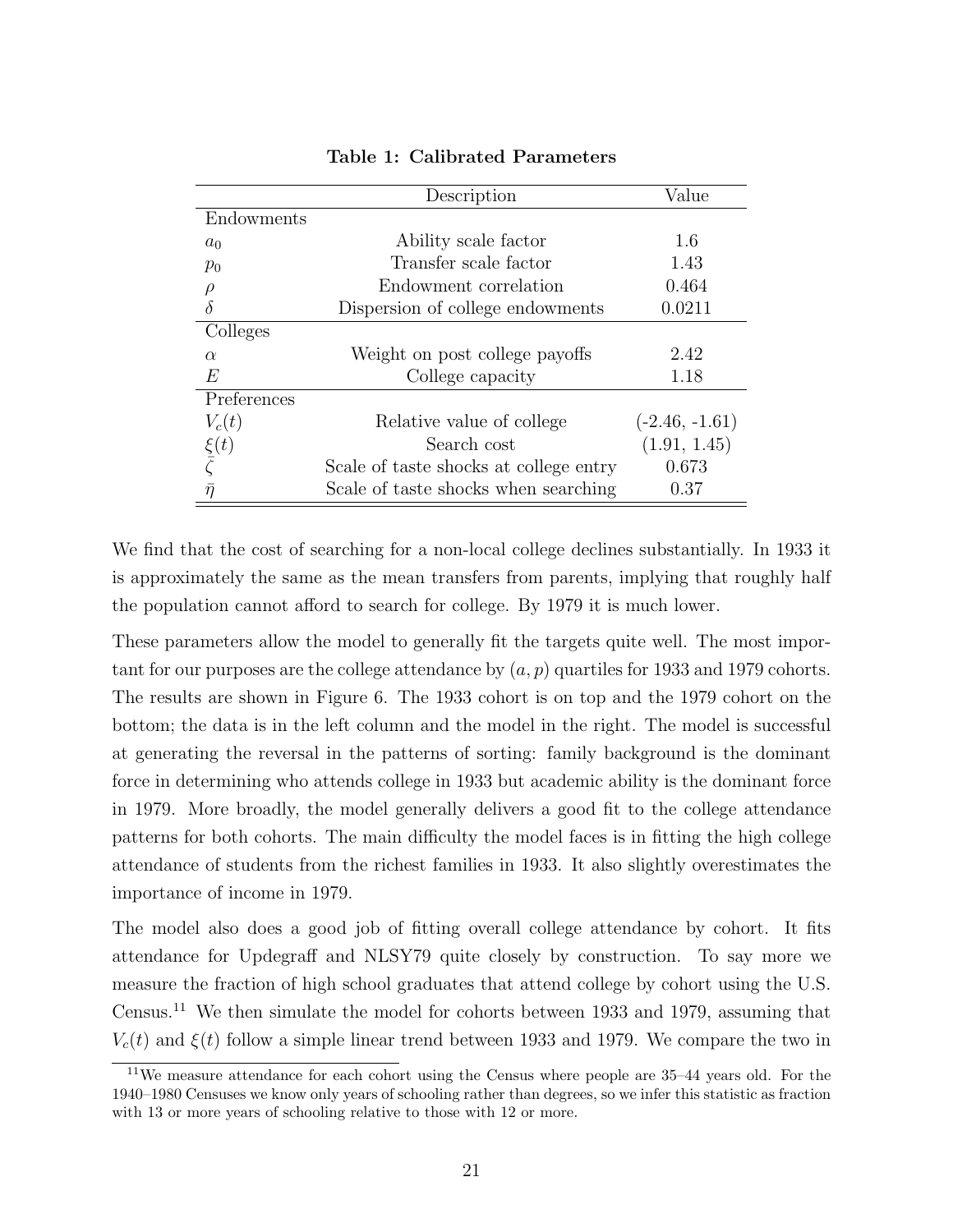<span id="page-21-0"></span>

#### Figure 6: College Attendance Patterns

Figure [7.](#page-22-0) The Census data imply a higher level of college attendance than do the sources we use for the calibration. However, the model delivers a slow, steady rise in attendance, consistent with the data.  $V_c(t)$  is the key driving force that delivers this fit.

Finally, the model does a good job of fitting the search behavior. In Figure [8](#page-22-1) we compare the fraction of college attendees who search for college in the model and the data by cohort. We fit the start and end points closely by construction, but the model also delivers a reasonable fit in between the two points. The main deviation is that there was actually an acceleration in search behavior in the 1950s that the model does not capture. This acceleration is consistent with our view that the changes happened already in the 1950s and were driven by a decline in search costs. Now that we have shown that the model can fit the data, we explore the model's mechanics and its consistency with outside evidence in greater detail.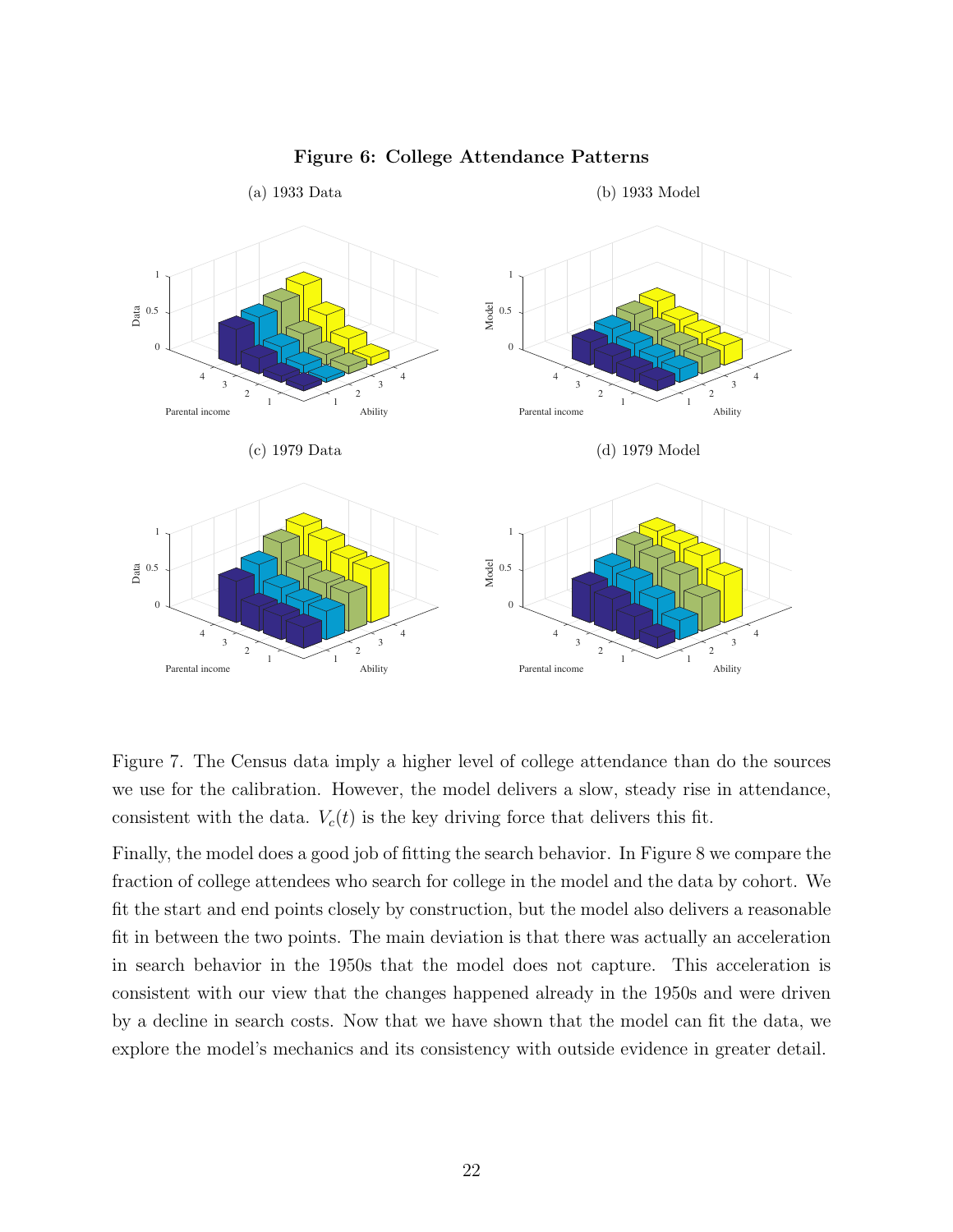

<span id="page-22-0"></span>Figure 7: College Attendance by Cohort

<span id="page-22-1"></span>Figure 8: Fraction of Students Attending Local College

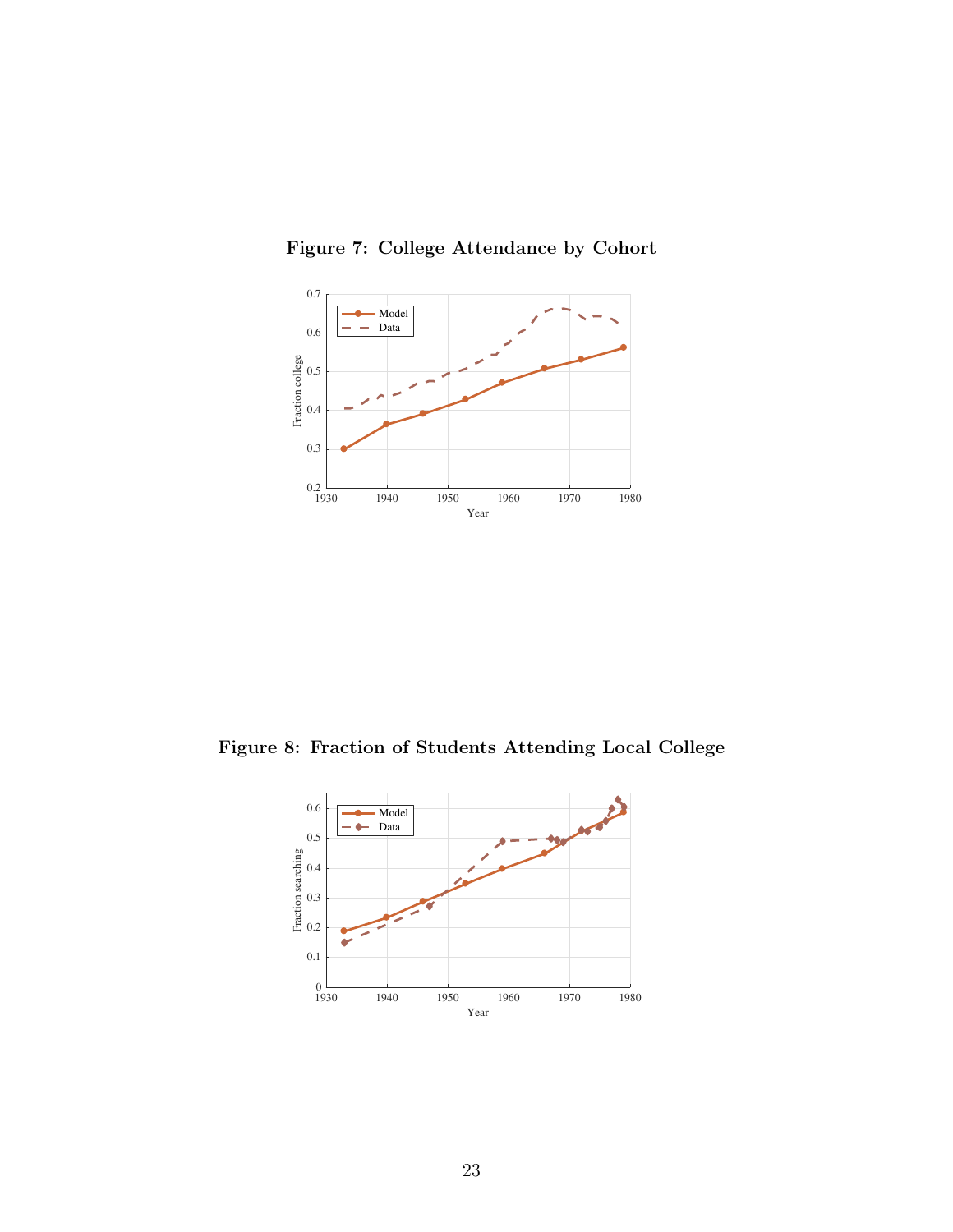## 5.2 Model Mechanisms

The key mechanism of the model is the interplay between search behavior and the menu of college qualities. Our model is structured so that high-ability students always have the strongest incentive to search because they gain most from the complementarities between college quality and ability. However, the calibrated search costs in 1933 are large. This has a direct effect on search behavior, because many able students literally cannot afford to search, while others can afford search but find the resulting low consumption in college unattractive. Most students attend the local college. Given that  $F(a, p)$  is independent of  $i$ , the student body of every college is roughly the same; quality heterogeneity is driven by heterogeneity in colleges' endowments. The fact that college quality is compressed in turn indirectly reduces the incentives to search.

As search costs fall, there are two effects. The first, direct effect is that more of the able students will find it optimal to search. The solution algorithm used ensures that the most able students congregate in the best colleges. The changing search behavior of high-ability students generates an indirect effect by changing the menu of college qualities available in the economy. Low-ability students near high-endowment colleges will eventually find that the college is oversubscribed and sets an admission standard that they cannot meet. They are then faced with the choice between foregoing college and working or paying to search for colleges elsewhere. Low-ability students near low-endowment colleges can still attend those colleges, but as high-ability students leave to attend college elsewhere the absolute quality of their college declines and hence they too find work more attractive. These two forces are summarized by Figure [9,](#page-24-0) which shows the resulting college quality by  $(a, p)$  quartile for the 1979 cohort. In 1933 there are essentially no differences in the quality of college attended for students with different  $(a, p)$ . By 1979 it is clear that high-ability students have access to and attend better colleges than low-ability students.

These two forces together generate the reversal of sorting that is the main focus of this paper. In 1933 all students have access to roughly the same quality of college. In this state, the key determinant of college attendance is family income, which makes college less painful. In 1979 the quality of college one can attend depends on academic ability. Highability students have access to better colleges at lower costs and are induced to attend college. Low-ability students have access to worse colleges and are less willing to attend.

Figure [10](#page-24-1) shows how these forces play out as search costs fall. As before, we simulate the model for intervening periods, assuming that  $V_c(t)$  and  $\xi(t)$  follow a linear trend between their calibrated 1933 and 1979 values. Although crude, this interpolation is useful for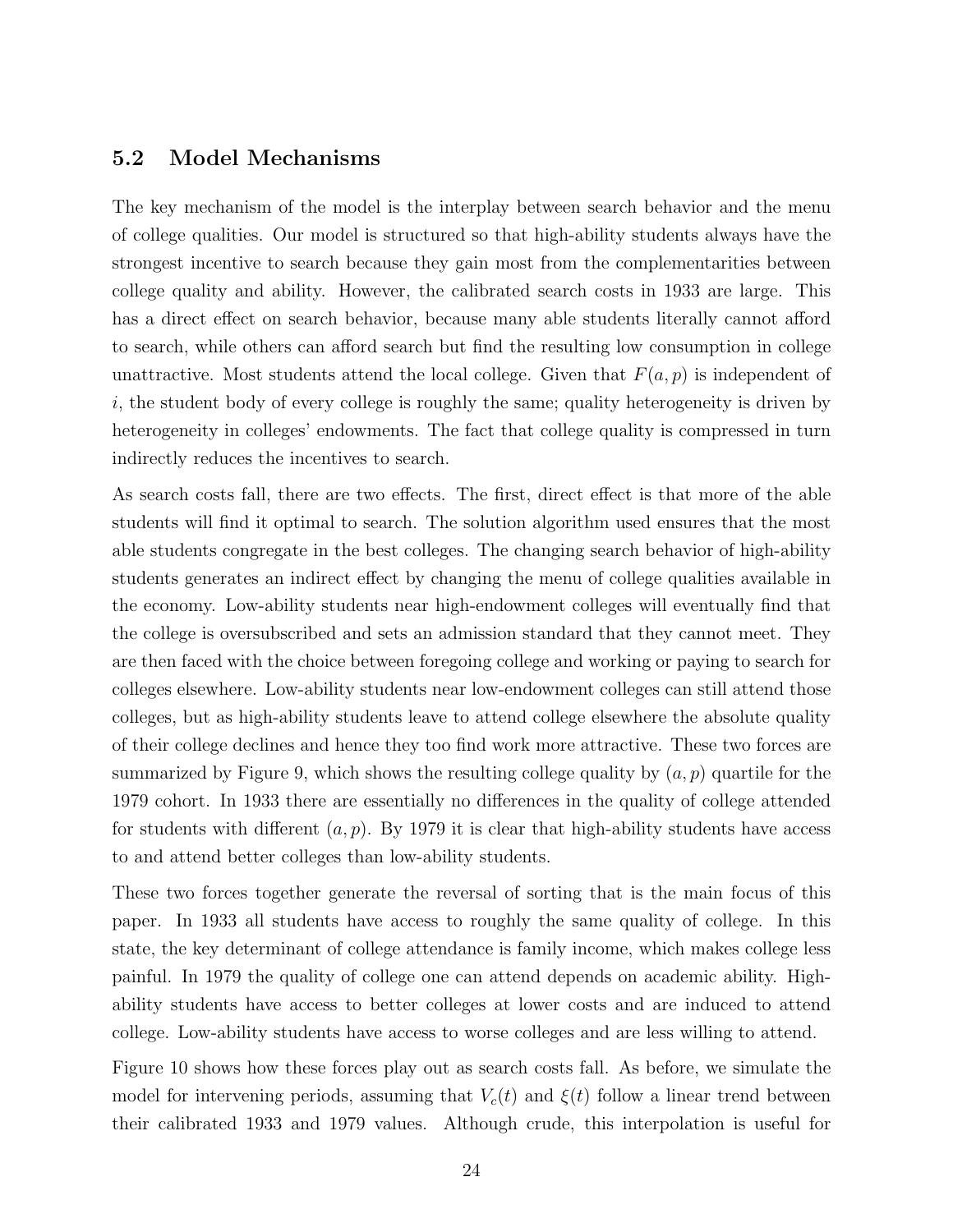<span id="page-24-0"></span>



<span id="page-24-3"></span>Figure 10: Additional Model Implications

<span id="page-24-2"></span><span id="page-24-1"></span>

understanding how the model mechanisms play out. Figure [10a](#page-24-2) shows the mean ability of students who search for college, attend a local college, or work as high school graduates by cohort. As discussed above, more able students are more likely to attend college and are more likely to search for college in all cohorts. As search costs fall more students search, pushing the mean ability of students who search down. The declining search costs also provide incentives for most high-ability students to attend college, while lowering the incentives for the low-ability to attend college. This implies a large decline in the mean ability of students who work as high school graduates. It follows from this figure that the model generates a growing gap between the mean ability of students who attend college and those who do not, consistent with the previous empirical findings of [Taubman and Wales](#page-33-1) [\(1972\)](#page-33-1) and [Hendricks and Schoellman](#page-30-2) [\(2014\)](#page-30-2).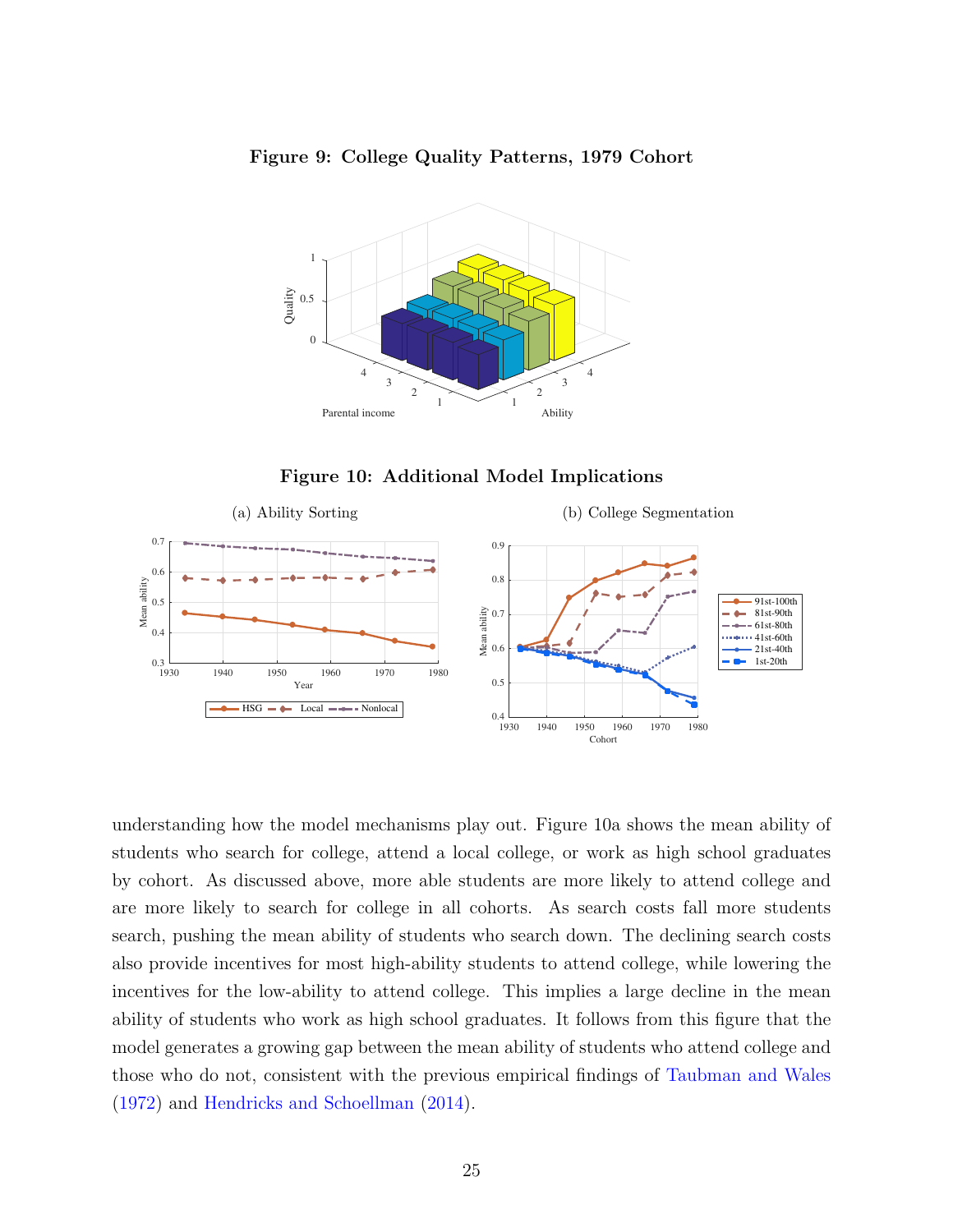Figure [10b](#page-24-3) shows how college qualities evolve over time. To construct this figure we rank colleges by their endowment. We then plot the mean ability of students attending colleges in the top decile, the second decile, and so on. This figure is a close analogue to Figure 1 of [Hoxby](#page-30-1) [\(2009\)](#page-30-1). Our model predicts that all colleges had nearly the same mean ability in 1933. As search costs fall in the early 1940s, more and more high-ability students search. They concentrate in the highest endowment colleges, driving a growing wedge between the top decile and the remaining colleges, whose quality declines slightly. Starting from the mid-1940s the top decile of schools reach their capacity constraint. As search costs continue to fall above-average ability students start to search and congregate into the second decile of schools, opening up a wedge between that decile and the rest. This dynamic repeats until the 1979 cohort, which features large gaps between schools. This figure features the "fanning out" of colleges by mean student ability that is the focus of [Hoxby](#page-30-1) [\(2009\)](#page-30-1). Even the magnitudes of these shifts is line with the empirical evidence. Hoxby finds that the gap between the best and worst schools increased from about 40 to about 70 percentage points between 1962 and 2007, with some suggestive evidence that gaps were even smaller in the 1950s. Our model produces gaps that grow from nearly 0 to 40 percentage points by 1980.

# 5.3 Isolating the Role of Search Costs

At this point we have established that a model with just two time-varying parameters can fit not only our reversal of sorting but also changes in applications behavior, college admissions, and college selectivity consistent with the data. The goal of this section is to make it clear that the fall in search costs are the key driving force that delivers these features. To do so, we fix  $\xi$  to be the same for all cohorts, while allowing  $V_c(t)$  to vary. We calibrate the now-11 parameters to fit the same moments as before.

[to be completed]

# 6 Conclusion

This paper documents large changes in the patterns of college attendance in the United States during the 20th century. We draw on and harmonize the results of a number of historical studies conducted before 1960 and add our own calculations using microdata from 1960 onward. Our main finding is that family income or socioeconomic status were more important predictors of who attended college before World War II, whereas academic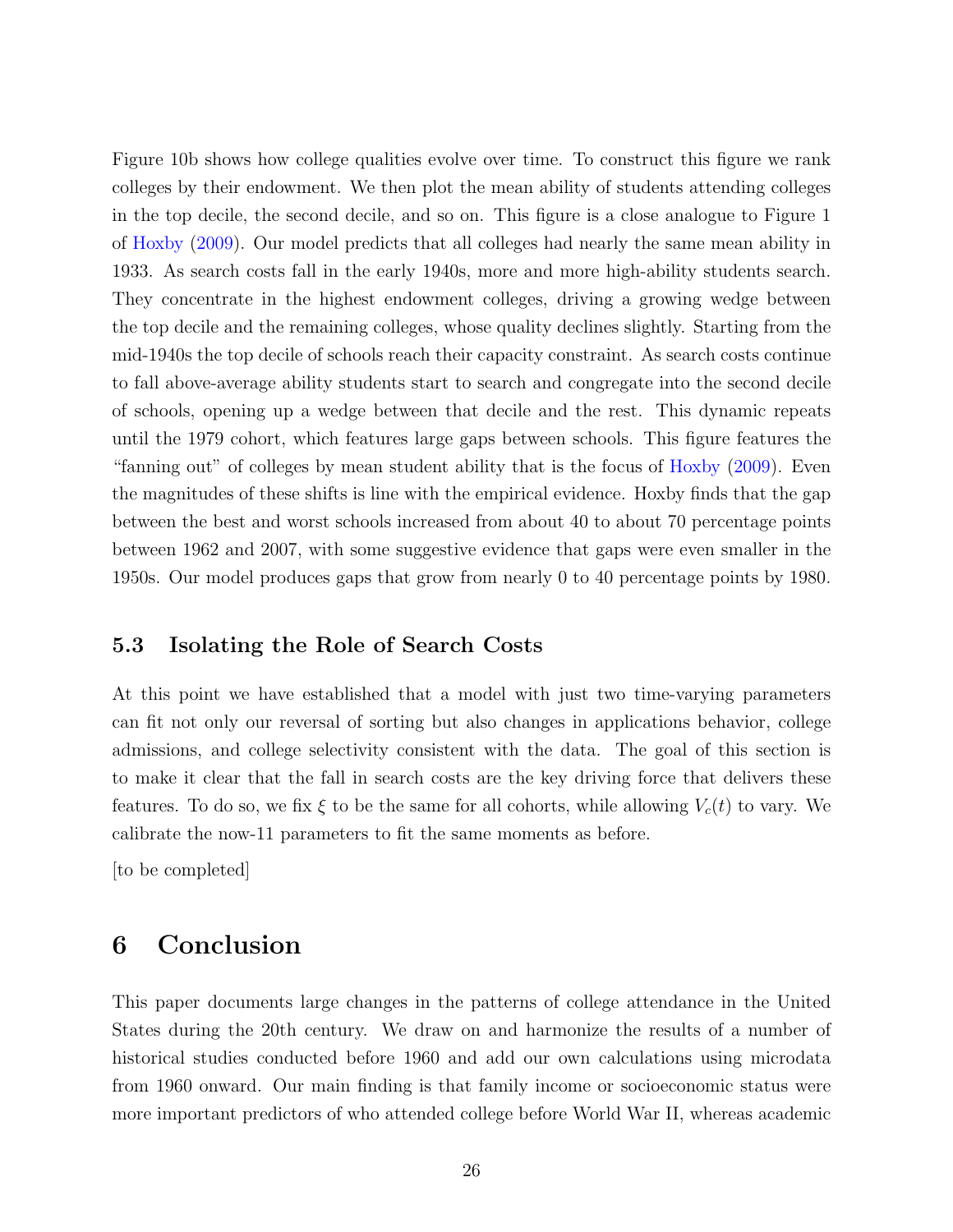ability was afterward.

This trend fits into a broader picture of the national integration of the market for college degrees that took place shortly after World War II and has been previously documented in [Hoxby](#page-30-1) [\(2009\)](#page-30-1). The college application process was streamlined and standardized, and new publications gave students details on the colleges and universities nationwide. In response students applied more widely and to more colleges. Top colleges became more selective while many of the rest saw the quality of their student body decline.

We provide a simple model that generates each of these features as a result of a declining cost of college search. Falling search costs make it easier for the most talented students to search for and match with the best colleges. Less talented students find that their college options worsen over time. This driving force generates a fanning out of colleges by student ability; a growing ability gap between students who do and do not attend college; and a reversal of the patterns of who attends college consistent with our evidence.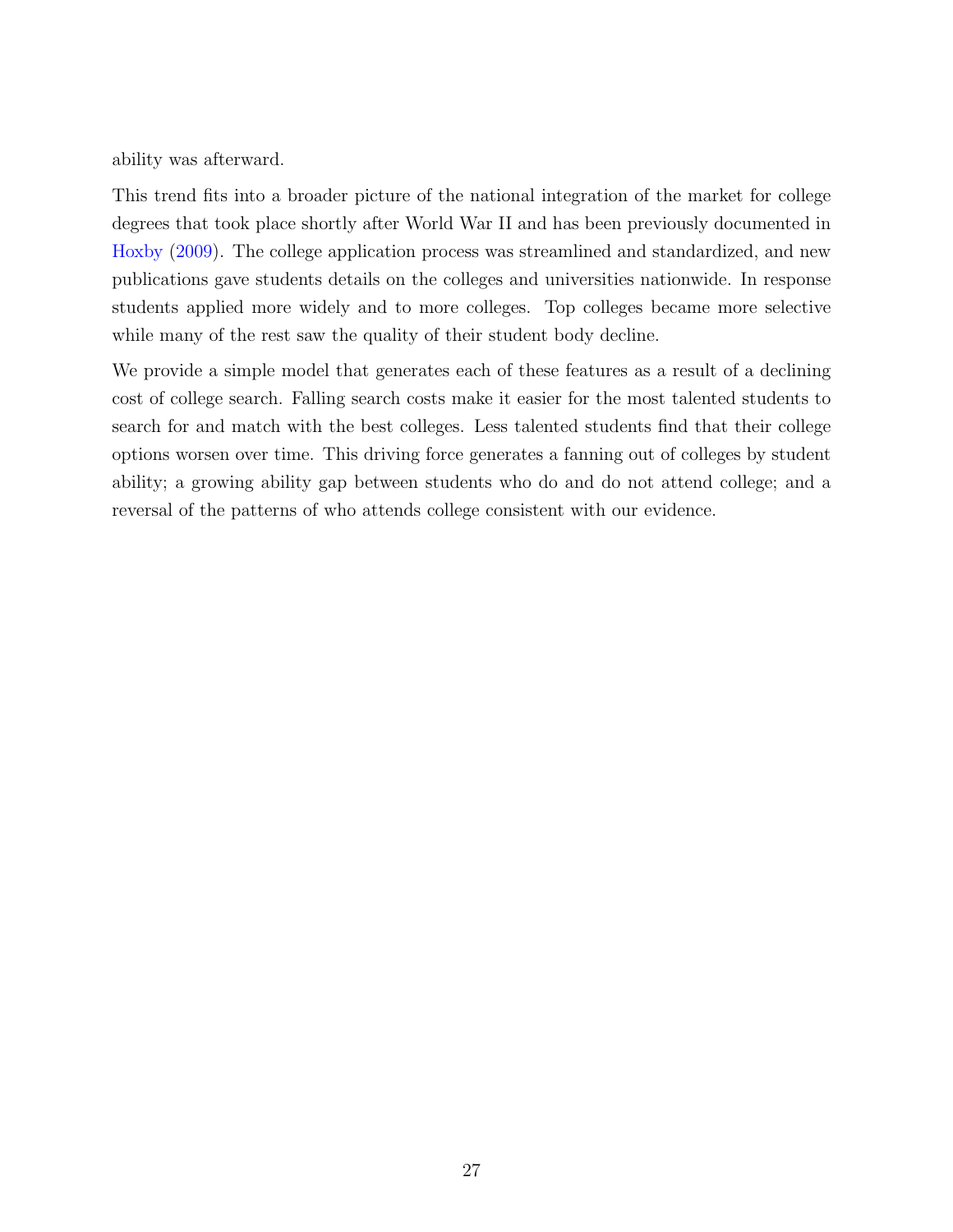# References

- <span id="page-27-3"></span>Aikin, Wilford M., "Adventure in American Education," in "The Story of the Eight-Year Study," Vol. 1, New York and London: Harper & Brothers, 1942.
- <span id="page-27-6"></span>Ames, Walter Ray, "Intelligence of High School Seniors in Montana." PhD dissertation, University of Wisconsin–Madison 1926.
- <span id="page-27-2"></span>Bailey, Martha J and Susan M Dynarski, "Inequality in postsecondary education," in Richard J. Murnane, ed., Whither opportunity? Rising inequality, schools, and childrens life chances, Russell Sage Foundation, 2011.
- <span id="page-27-8"></span>Barker, Richard W, "The Educational and Vocational Careers of High School Graduates Immediately Following Graduation in Relation to Their Scholastic Abilities," Master's thesis, State University of Iowa 1937.
- <span id="page-27-1"></span>Belley, Philippe and Lance Lochner, "The changing role of family income and ability in determining educational achievement," Journal of Human Capital, 2007, 1 (1), 37–89.
- <span id="page-27-7"></span>Benson, Viola E, "The Intelligence and Later Scholastic Success of Sixth-Grade Pupils," School and Society, 1942, 55, 163–167.
- <span id="page-27-10"></span>Berdie, Ralph F and Albert B Hood, Trends in Post-High School Plans Over and 11-Year Period, Minneapolis, Minnesota: Student Counseling Bureau, University of Minnesota, 1963.
- <span id="page-27-9"></span>Berdie, Ralph Freimuth, *After High School – What?*, Minneapolis, Minnesota: University Of Minnesota Press, 1954.
- <span id="page-27-5"></span>Book, William Frederick, The Intelligence of High School Seniors as Revealed By a Statewide Mental Survey of Indiana High Schools, New York: Macmillan, 1922.
- <span id="page-27-0"></span>Bowen, William G, Martin A Kurzweil, Eugene M Tobin, and Susanne C Pichler, Equity and excellence in American higher education, University of Virginia Press Charlottesville, 2005.
- <span id="page-27-4"></span>Bowles, Frank, The Refounding of the College Boad, 1948-1963, New York: College Entrance Examination Board, 1967.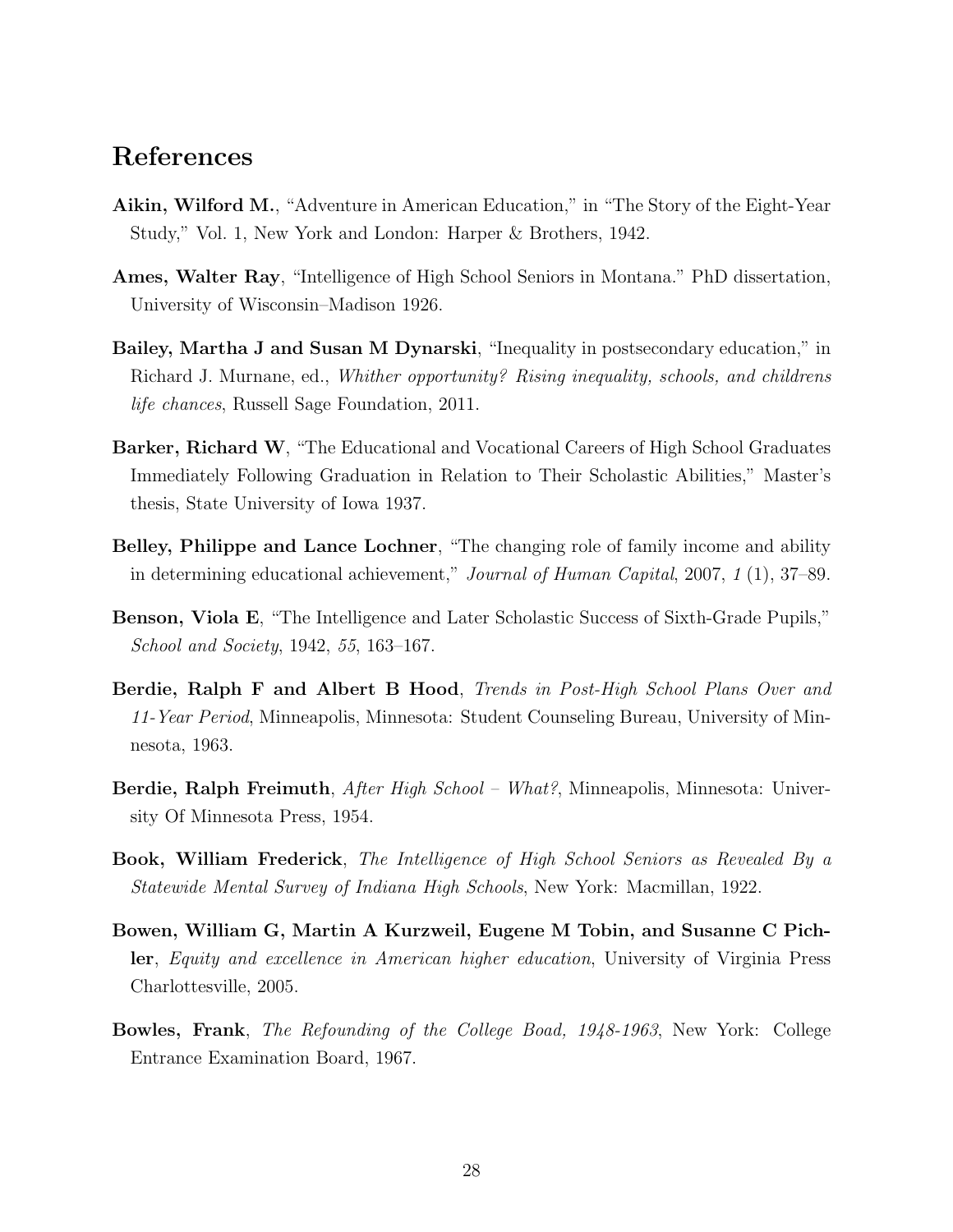- <span id="page-28-1"></span>Cameron, Stephen and James J Heckman, "Can tuition policy combat rising wage inequality?," Financing college tuition: Government policies and educational priorities, 1999, p. 125.
- <span id="page-28-0"></span>and Joseph Tracy, "Earnings Variability in the United States: An Examination Using Matched-CPS Data," 1998. mimeo, Columbia University.
- <span id="page-28-3"></span>Cameron, Stephen V. and Christopher Taber, "Borrowing Constraints and the Returns to Schooling," Journal of Political Economy, February 2004, 112, 132–182.
- <span id="page-28-2"></span>Carneiro, Pedro and James Heckman, "The Evidence on Credit Constraints in Post-Secondary Schooling," Economic Journal, October 2002, 112, 705–734.
- <span id="page-28-5"></span>Castro, Rui and Daniele Coen-Pirani, "Explaining the Evolution of Educational Attainment in the US," American Economic Journal: Macroeconomics, 2016, 8 (3), 77–112.
- <span id="page-28-6"></span>Chetty, Raj, David Grusky, Maximilian Hell, Nathaniel Hendren, Robert Manduca, and Jimmy Narang, "The Fading American Dream: Trends in Absolute Income Mobility Since 1940," Science, forthcoming.
- <span id="page-28-8"></span>Colvin, Stephen Sheldon and Andrew Hamilton MacPhail, Intelligence of Seniors in the High Schools of Massachusetts number 9, Washington, DC: Government Printing Office, 1924.
- <span id="page-28-7"></span>Comerford, David, José V. Rodríguez Mora, and Michael J. Watts, "The Rise of Meritocracy and the Inheritance of Advantage," 2016. mimeo, University of Edinburgh.
- <span id="page-28-12"></span>Cowen, Philip A, Needs and Facilities in Higher Education in New York State, Albany, NY: The University of the State of New York and the State Education Department, 1957.
- <span id="page-28-11"></span>Daughtry, Alex A, "A Report on the post-graduation activities of the 1955 Kansas high school graduates," The Emporia State Research Studies, 1956, 5 (2).
- <span id="page-28-9"></span>Davis, Allison, Burleigh Bradford Gardner, and Mary R Gardner, *Deep South:* A social anthropological study of caste and class, Univ of South Carolina Press, 2009.
- <span id="page-28-10"></span>Davis, Helen Edna and Elmo Roper, On Getting Into College, American Council on Education, 1949.
- <span id="page-28-4"></span>Donovan, Kevin and Christopher Herrington, "Factors Affecting College Attainment and Student Ability in the U.S. since 1900," 2017. mimeo, Notre Dame.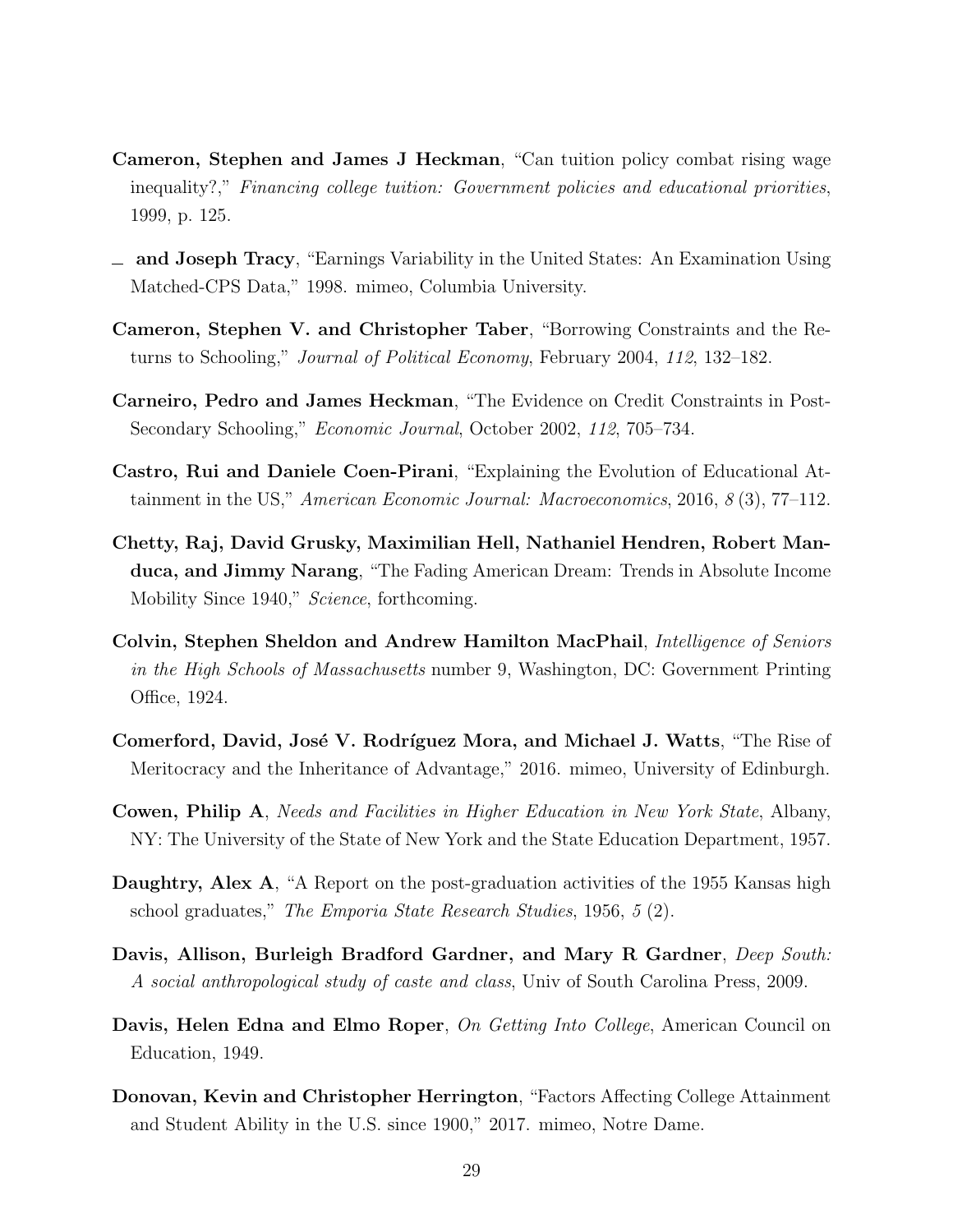- <span id="page-29-5"></span>Duffy, Elizabeth A and Idana Goldberg, Crafting a class: College admissions and financial aid, 1955-1994, Princeton University Press, 1998.
- <span id="page-29-10"></span>Eckland, Bruce K and Louise B Henderson, "College Attainment Four Years After High School.," Technical Report, National Center for Education Statistics 1981.
- <span id="page-29-9"></span>Educational Testing Service, "Background Factors Relating to College Plans and College Enrollment Among Public High School Students," Technical Report, Educational Testing Service 1957.
- <span id="page-29-6"></span>Epple, Dennis, Richard Romano, and Holger Sieg, "Admission, tuition, and financial aid policies in the market for higher education," Econometrica, 2006, 74 (4), 885–928.
- <span id="page-29-7"></span> $\sim$ ,  $\sim$ , Sinan Sarpça, and Holger Sieg, "A General Equilibrium Analysis of State and Private Colleges and Access to Higher Education in the U.S.," Journal of Public Economics, forthcoming.
- <span id="page-29-2"></span>Flanagan, John C., Marion F Shaycoft, James M. Richards Jr., and John G. Claudy, "Five Years After High School," Technical Report, American Institutes for Research and University of Pittsburgh 1971.
- <span id="page-29-4"></span>Flanagan, John Clemans, Frederick B Davis, John T Dailey, Marion F Shaycoft, David B Orr, Isadore Goldberg, and Clinton A Neyman Jr, The American High-School Student, Project Talent Office, University of Pittsburgh, 1964.
- <span id="page-29-0"></span>Galindo-Rueda, Fernando and Anna Vignoles, "The declining relative importance of ability in predicting educational attainment," Journal of Human Resources, 2005, 40 (2), 335–353.
- <span id="page-29-8"></span>Gardner, Burleigh B, Mary R Gardner, and Martin B Loeb, "Social status and education in a southern community," The School Review, 1942, 50 (3), 179–191.
- <span id="page-29-11"></span>Gardner, John A, Transition from high school to postsecondary education: Analytical studies, Washington, D.C.: Center for Education Statistics, Office of Educational Research and Improvement, US Department of Education, 1987.
- <span id="page-29-3"></span>Goetsch, Helen Bertha, *Parental Income and College Opportunities*, New York: Bureau of Publications Teachers College, Columbia University, 1940.
- <span id="page-29-1"></span>Goldin, Claudia and Lawrence F. Katz, The Race Between Education and Technology, The Belknap Press of Harvard University Press, 2008.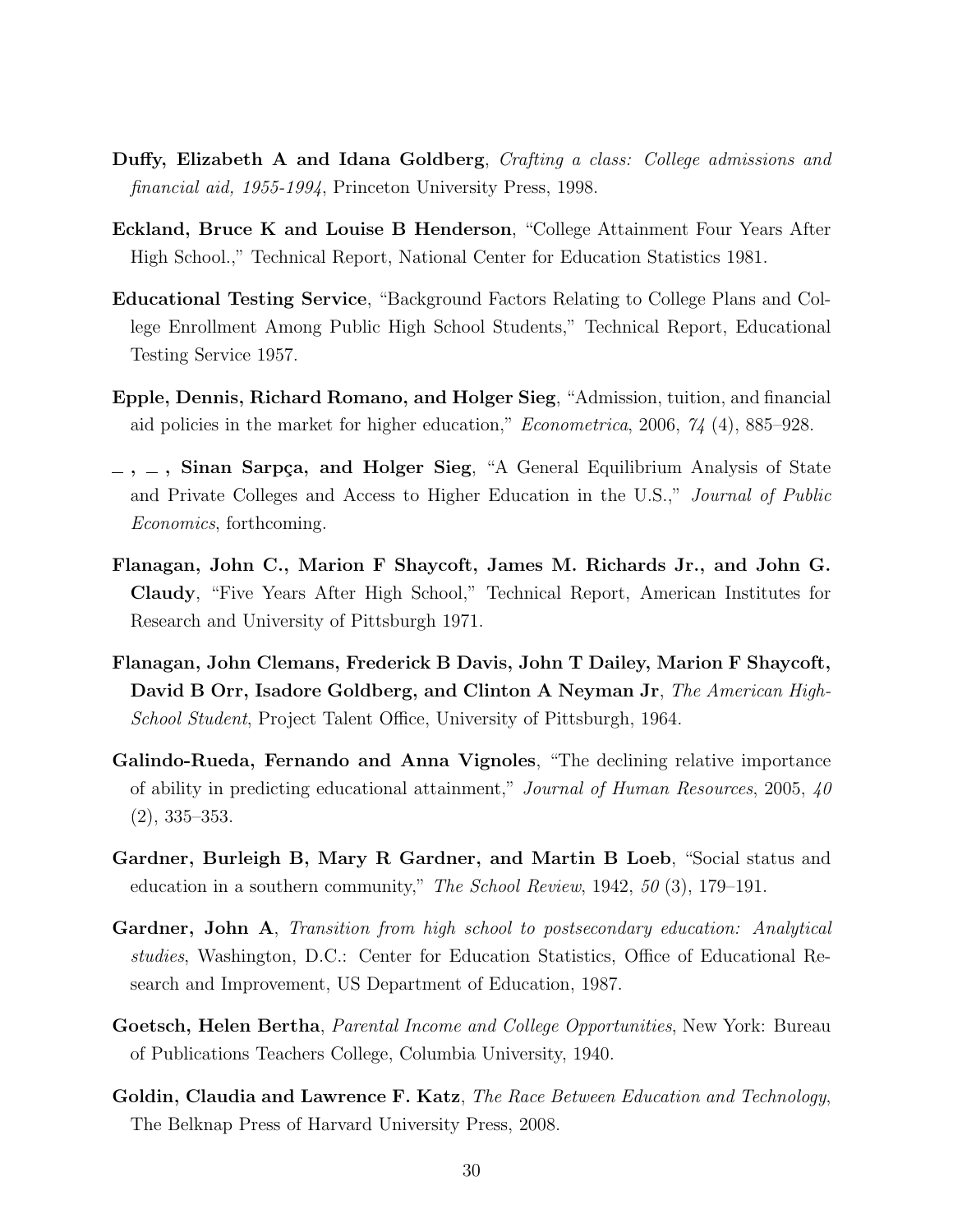- <span id="page-30-7"></span>Grayson, Lawrence P, "A Brief History of Engineering Education in the United States.," Engineering Education, 1977, 68 (3), 246–64.
- <span id="page-30-9"></span>Harno, Albert J., Legal Education in the United States, San Francisco: Bancfroft-Whitney Co., 1953.
- <span id="page-30-6"></span>Havemann, Ernest and Patricia Salter West, They went to college, New York, NY: Harcourt, Brace & Company, 1952.
- <span id="page-30-5"></span>Haven, Elizabeth W and Dwight H Horch, "How college students finance their education," Technical Report, College Entrance Exam Board, New York 1972.
- <span id="page-30-2"></span>Hendricks, Lutz and Todd Schoellman, "Student Abilities During the Expansion of US Education," Journal of Monetary Economics, 2014, 63, 19–36.
- <span id="page-30-11"></span>Henmon, Vivian Allen Charles and Frank O Holt, A Report on the Administration of Scholastic Aptitude Tests to 34,000 High School Seniors in Wisconsin in 1929 and 1930: Prepared for the Committee on Cooperation, Wisconsin Secondary Schools and Colleges number 1786, Madison, Wisconsin: Bureau of Guidance and Records of the University of Wisconsin, 1931.
- <span id="page-30-8"></span>Hiatt, Mark D and Christopher G Stockton, "The impact of the Flexner Report on the fate of medical schools in North America after 1909," Journal of American Physicians and Surgeons, 2003, 8 (2), 37–40.
- <span id="page-30-3"></span>Hollis, Ernest Victor, Costs of Attending College, US Department of Health, Education, and Welfare, Office of Education, 1957.
- <span id="page-30-10"></span>Horn, Laura, Stephanie Nevill, and James Griffith, "Profile of Undergraduates in US Postsecondary Education Institutions, 2003-04: With a Special Analysis of Community College Students. Statistical Analysis Report. NCES 2006-184.," Technical Report, National Center for Education Statistics 2006.
- <span id="page-30-1"></span>Hoxby, Caroline M., "The Changing Selectivity of American Colleges," Journal of Economic Perspectives, 2009, 23 (4), 95–118.
- <span id="page-30-4"></span>Iffert, Robert E and Betty S Clarke, "College Applicants, Entrants, Dropouts.," Technical Report, U.S. Department of Health, Education, and Welfare 1965.
- <span id="page-30-0"></span>Ionescu, Felicia, "The federal student loan program: Quantitative implications for college enrollment and default rates," Review of Economic Dynamics, 2009, 12 (1), 205-231.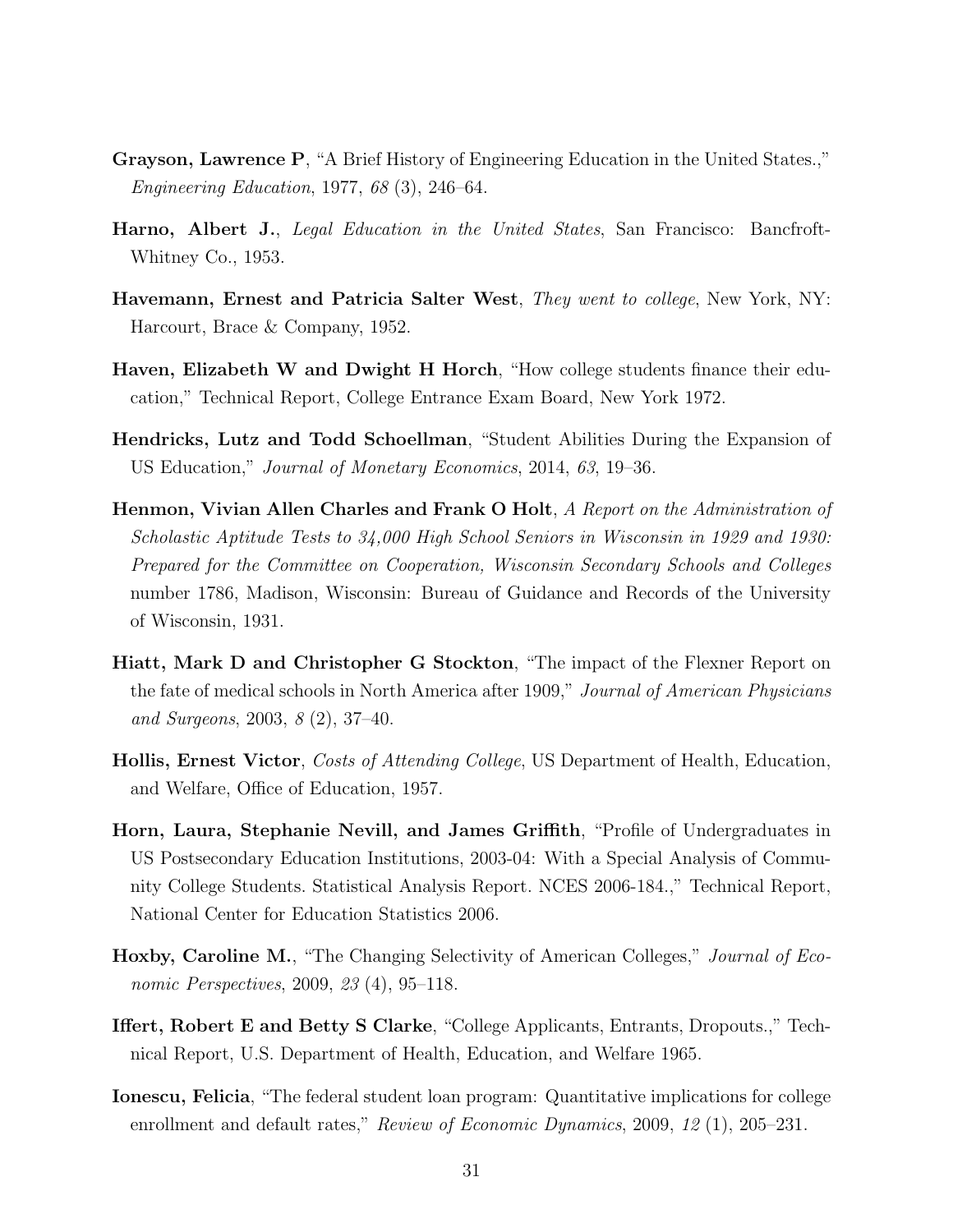- <span id="page-31-2"></span>Jencks, Christopher and David Riesman, The Academic Revolution, Garden City, NY: Doubleday, 1968.
- <span id="page-31-10"></span>Jones, Tom Morris, "Comparisons of Test Scores of High School Graduates of 1954 who Go to College with Those who Do Not Go: And a Study of Certain Factors Associated with Going to College." PhD dissertation, University of Arkansas 1956.
- <span id="page-31-8"></span>**Junker, Buford H**, Hometown; A Study of Education and Social Stratification 1940.
- <span id="page-31-1"></span>Keane, Michael P and Kenneth I Wolpin, "The effect of parental transfers and borrowing constraints on educational attainment," International Economic Review, 2001, pp. 1051–1103.
- <span id="page-31-9"></span>Keller, Robert J., R. A. Kehl, and T. J. Berning, "The Minnesota Public High School Graduates of 1945 - One Year Later," in "Higher Education in Minnesota," Minneapolis, Minnesota: University of Minnesota Press, 1950.
- <span id="page-31-3"></span>Kurani, Habib Amin, Selecting the College Student in America: A Study of Theory and Practice, New York City: Teachrs College, Columbia University, 1931.
- <span id="page-31-6"></span>Labaree, David F, "An uneasy relationship: The history of teacher education in the university," in Marilyn Cochran-Smith, Sharon Feiman-Nemser, and D John McIntyre, eds., Handbook of Research on Teacher Education: Enduring Issues in Changing Contexts, Washington DC: Routledge, 2008, chapter 18.
- <span id="page-31-4"></span>Lansing, John B., Thomas Lorimer, and Chikashi Moriguchi, "How People Pay for College," Technical Report, Survey Research Center, Institute for Social Research, University of Michigan 1960.
- <span id="page-31-11"></span>Little, J Kenneth, "A Statewide Inquiry Into Decisions of Youth About Education Beyond High School," Technical Report, School of Education, University of Wisconsin 1958.
- <span id="page-31-7"></span>Livesay, Thayne M, "Test Intelligence and College Expectation of High School Seniors in Hawaii," The Journal of Educational Research, 1942, 35 (5), 334–337.
- <span id="page-31-0"></span>Lochner, Lance J and Alexander Monge-Naranjo, "The nature of credit constraints and human capital," American Economic Review, 2011, 101 (6), 2847–2929.
- <span id="page-31-5"></span>Lucas, Robert E and Edward C Prescott, "Equilibrium search and unemployment," Journal of Economic theory, 1974, 7 (2), 188–209.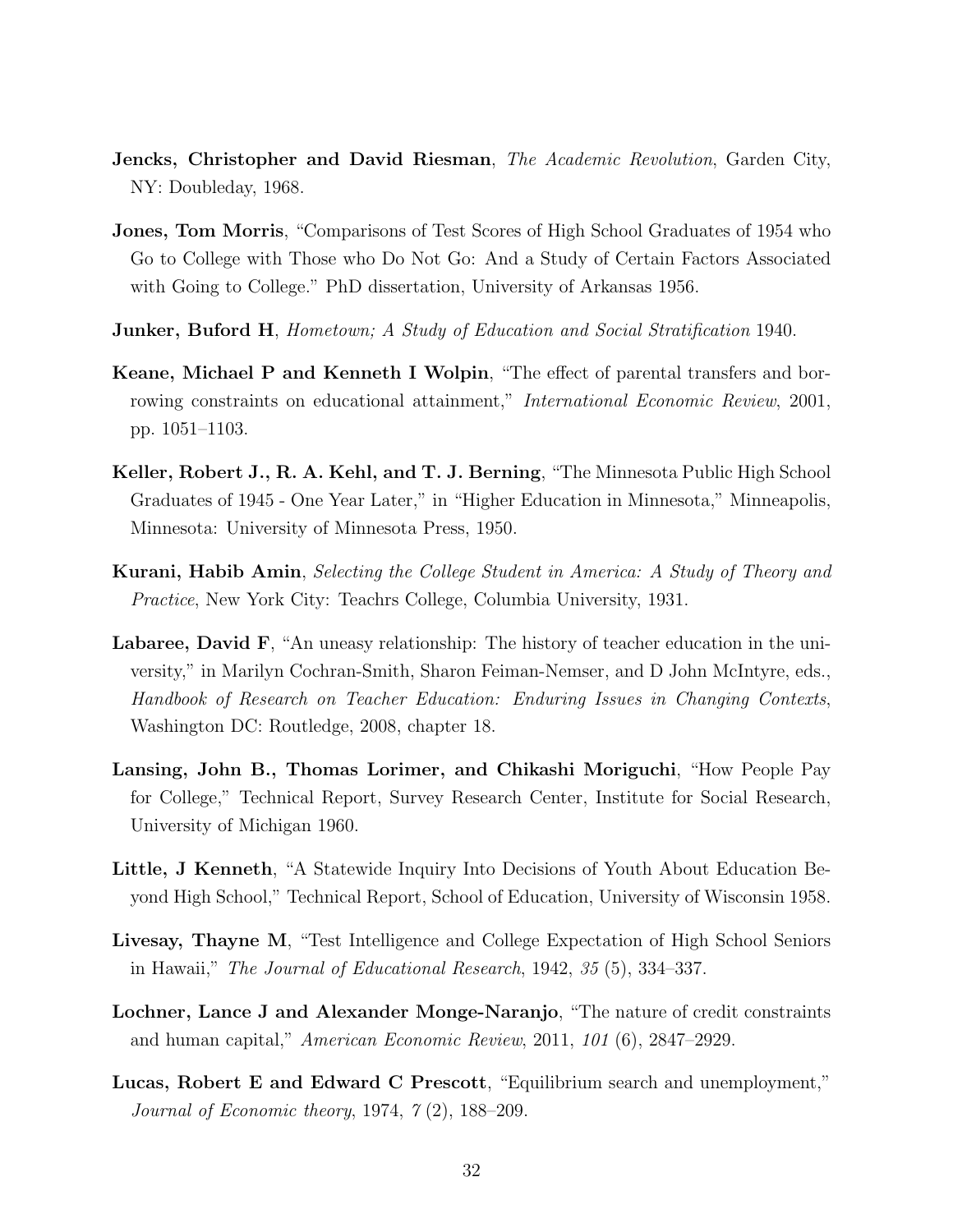- <span id="page-32-3"></span>Lynaugh, Joan E, "Nursing the Great Society: the impact of the Nurse Training Act of 1964," Nursing History Review, 2008, 16 (1), 13–28.
- <span id="page-32-10"></span>Mann, GW, "Selective Influence of Desire to Attend College," The High School Journal, 1924, 7 (1), 8–9.
- <span id="page-32-9"></span>Medsker, Leland L and James W. Trent, "The Influence of Different Types of Public Higher Institutions on College Attendance from Varying Socioeconomic and Ability Levels," Technical Report, Center for the Study of Higher Education, Berkeley, CA 1965.
- <span id="page-32-7"></span>Montana State Department of Public Instruction, ""A Report On the Activities of the 1958 Montana High School Graduates Enrolling in College, Autumn 1958"," Technical Report, Montana State Department of Public Instruction 1960.
- <span id="page-32-6"></span>Morehead, Charles G, "What's Happening to Our High-School Seniors?," Journal of Arkansas Education, 1950, 23, 12–27.
- <span id="page-32-8"></span>Nam, Charles B and James D Cowhig, "Factors Related to College Attendance of Farm and Nonfarm High School Graduates, 1960," Technical Report, Series Census-ERS P-27 No. 32 1962.
- <span id="page-32-4"></span>OBrien, Francis P, "Mental Ability with Reference to Selection and Retention of College Students," The Journal of Educational Research, 1928, 18 (2), 136–143.
- <span id="page-32-11"></span>Odell, Charles Watters, *Are College Students a Select Group?*, Urbana, Illinois: University of Illinois, 1927.
- <span id="page-32-5"></span>Phearman, Leo Thomas, "Comparisons of High School Graduates Who Go to College with Those Who Do Not Go to College." PhD dissertation, State University of Iowa 1948.
- <span id="page-32-2"></span>Pierson, Frank Cook, The education of American businessmen: A study of universitycollege programs in business administration, McGraw-Hill, 1959.
- <span id="page-32-1"></span>Pryor, John H., Sylvia Hurtado, Victor B. Saenz, Jose Luis Santos, and William S. Korn, "The American Freshmen: Forty Year Trends," Technical Report, Higher Education Research Institute 2007.
- <span id="page-32-0"></span>Restuccia, Diego and Guillaume Vandenbroucke, "Explaining Educational Attainment across Countries and over Time," 2013. mimeo, University of Toronto.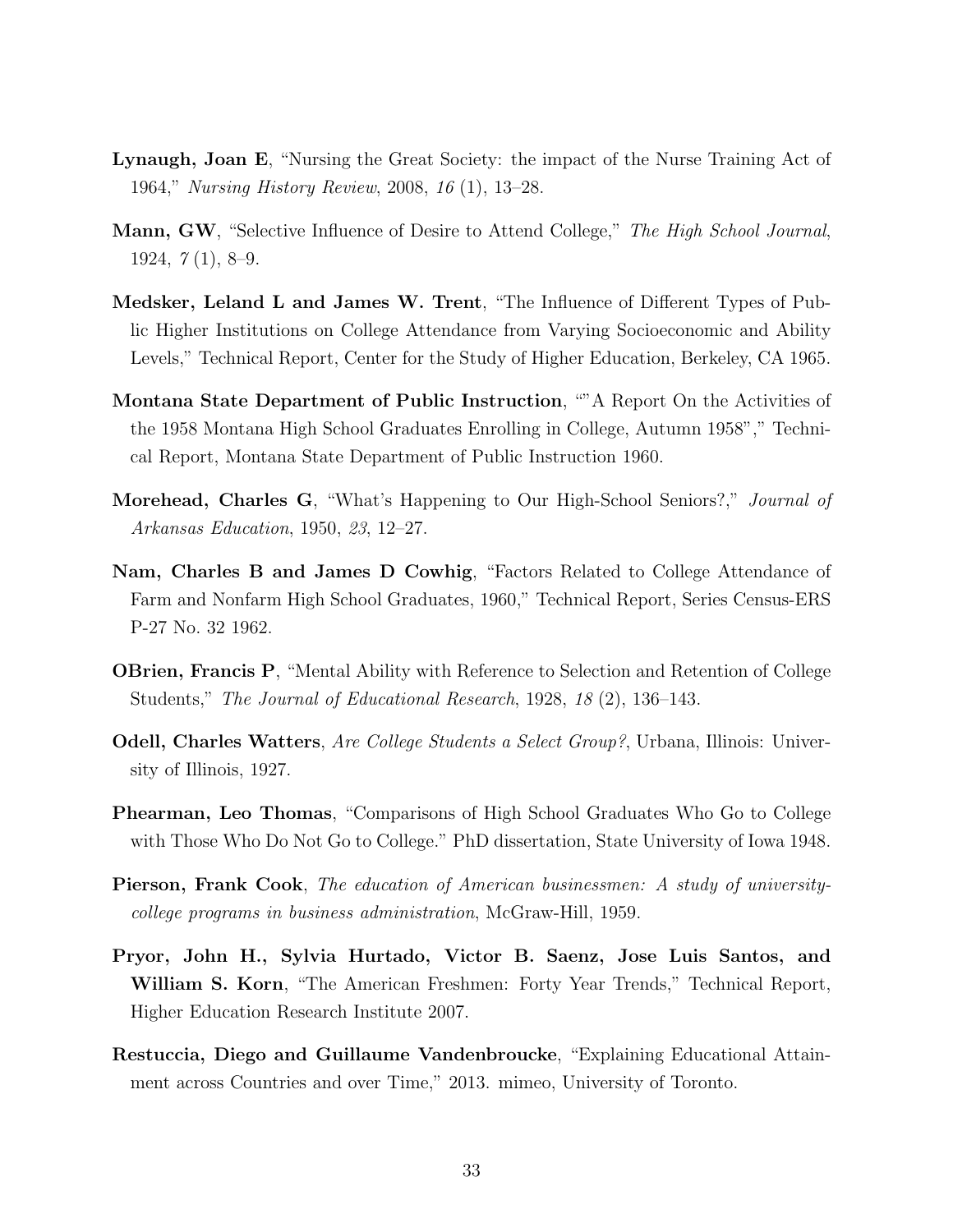- <span id="page-33-2"></span>Roper, Elmo Burns, Factors Affecting the Admission of High School Seniors to College: A Report by Elmo Roper for the Committee on a Study of Discriminations in College Admissions, Washington D.C.: American Council on Education, 1949.
- <span id="page-33-4"></span>Scott, Don. Averill, "The Scholastic Ability of Iowa High School Graduates in Relation to Their Intended Educational, Vocational, and Professional Careers and to the Institutions of Higher Education They Plan to Attend." PhD dissertation, University of Iowa 1935.
- <span id="page-33-8"></span>Sewell, William H and Vimal P Shah, "Socioeconomic status, intelligence, and the attainment of higher education," Sociology of Education, 1967, pp. 1–23.
- <span id="page-33-3"></span>Shafroth, Will, ed., Annual Review of Legal Education for 1938, Chicago, IL: American Bar Association, 1939.
- <span id="page-33-5"></span>Sibley, Elbridge, "The Relation Between College Attendance and Economic Status," in "Matching Needs and Facilities in Higher Education," Albany, NY: Williams Press Inc., 1948.
- <span id="page-33-7"></span>State University of New York, "Crucial Questions about Higher Education," Technical Report, State University of New York 1955.
- <span id="page-33-9"></span>Stroup, Francis and Dean C Andrew, "Barriers to College Attendance," Technical Report, Office of Education, U.S. Department of Health, Education, and Welfare, Magnolia, Arkansas 1959.
- <span id="page-33-1"></span>Taubman, Paul and Terence Wales, Mental Ability and Higher Educational Attainment in the Twentieth Century, National Bureau of Economic Research, 1972.
- <span id="page-33-11"></span>Tillery, Dale, Distribution and differentiation of youth: A study of transition from school to college, Cambridge, MA: Ballinger Publishing Company, 1973.
- <span id="page-33-10"></span>Trent, James W and Leland L Medsker, Beyond high school: A study of 10,000 high school graduates, San Francisco: Jossey-Bass, 1968.
- <span id="page-33-0"></span>Updegraff, Harlan, Inventory of youth in Pennsylvania, American Youth Commission of the American Council on Education, 1936.
- <span id="page-33-6"></span>U.S. Census Bureau, Statistical Abstract of the United States, Washington, D.C.: U.S. Government Printing Office, various years.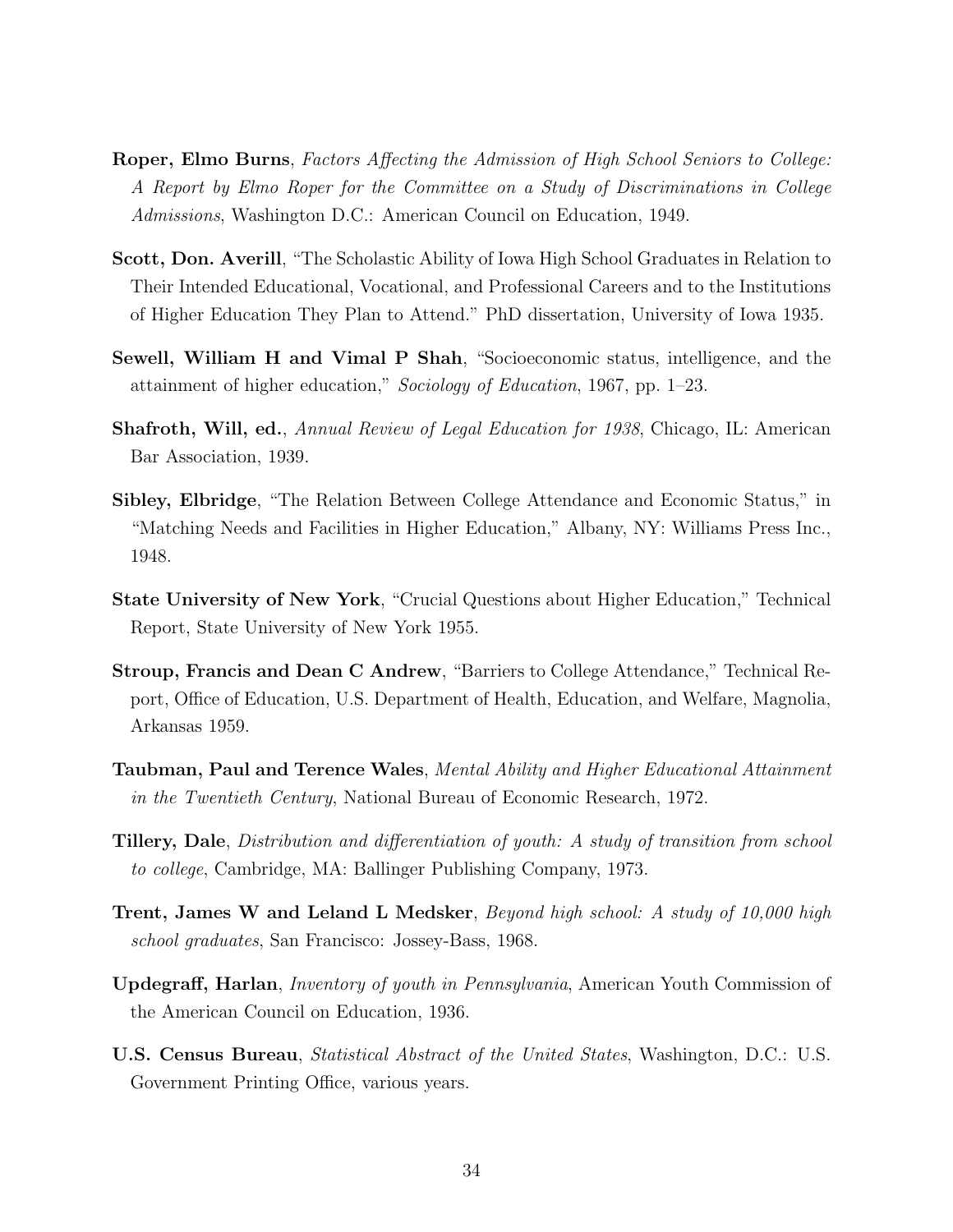- <span id="page-34-1"></span>Warner, William Lloyd and Paul Sanborn Lunt, The social life of a modern community., New Haven, CT: Yale University Press, 1941.
- <span id="page-34-0"></span>Wechsler, Harold S, The qualified student: A history of selective college admission in America, New York: John Wiley & Sons, 1977.
- <span id="page-34-2"></span>White, Reuel Clyde, These Will Go to College, Press of Western Reserve University, 1952.
- <span id="page-34-3"></span>Wiegman, Robert R. and Paul B. Jacobson, "How Well Did They Know?," The Journal of Higher Education, May 1955, 26 (5), 267–270.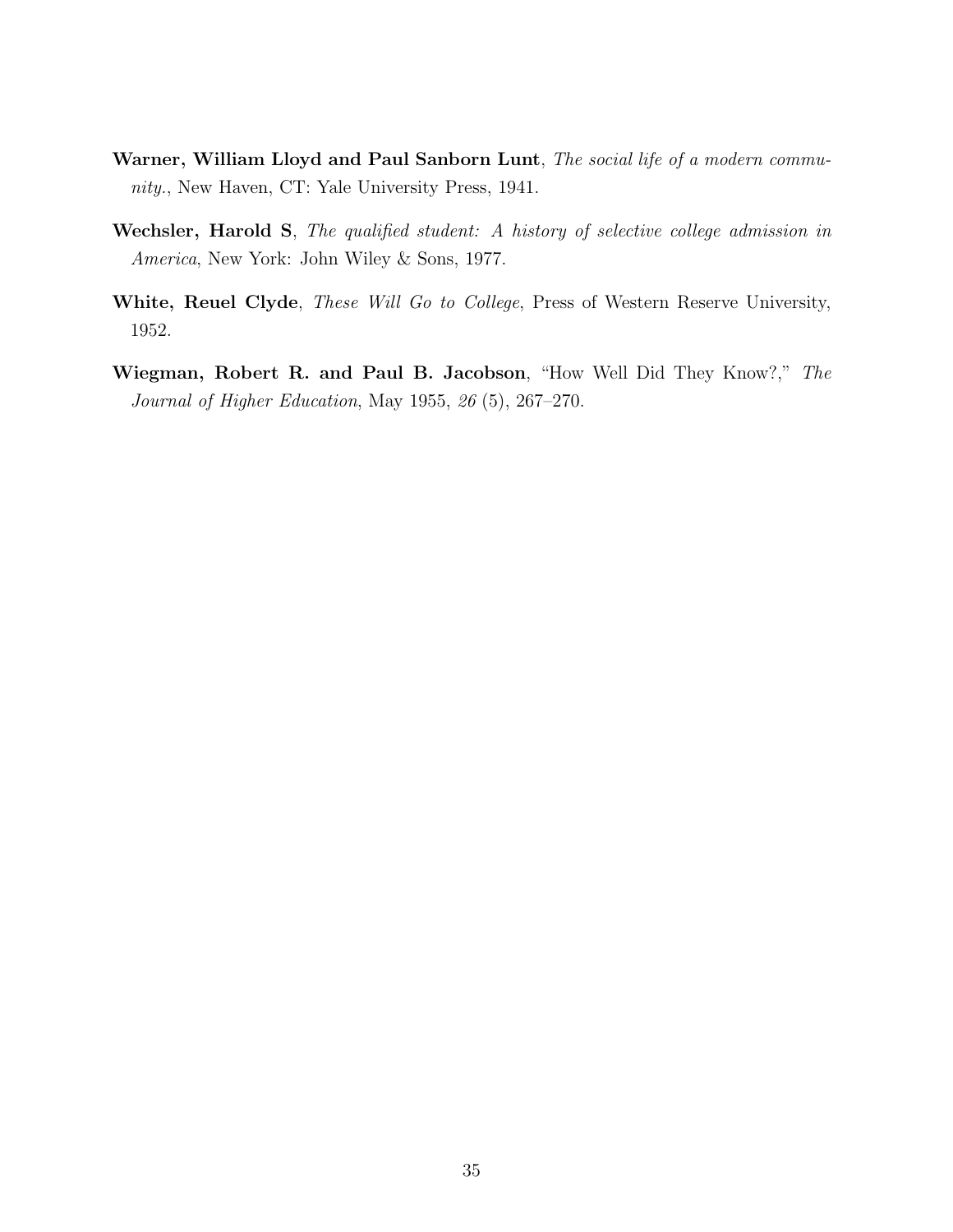# A Online Appendix: Robustness of Historical Trends

This appendix contains robustness checks and historical details relating to the time series patterns of college attendance.

# A.1 Changes in College

One complication with studying changes in college attendance patterns is that the college itself has changed. This raises the potential concern that what it means to "attend college" or who is counted as "attending college" may have changed over time. Broadly, our principal is to construct the most consistent series possible that includes students who acquire a broad education in a wide range of subjects but excludes those who acquire shorter, narrower educations specific to a particular vocation or occupation. Here we explain how we apply this principle to construct measures of college attendance given three important changes in college over the 20th century.

First, American colleges used to be dedicated more narrowly to the liberal arts education. Students who wanted training for a specific profession often acquired that elsewhere, either through apprenticeships or at schools dedicated to the teaching of a single subject. For example, in 1900 there were specialized schools for students who wanted to teach or go into business. Over the course of the 20th century, these specialized schools were abolished and their teaching functions moved into colleges and universities. For engineering and agriculture, these changes predate our period of interest. The Morrill Act of 1862 established in each state a university (the land-grant university) that was required to teach agriculture and engineering; these programs were thus established inside the university fairly early [\(Grayson,](#page-30-7) [1977\)](#page-30-7). For teachers, the process happened organically in our period of interest. Teacher's schools (also called normal schools) were commonly sponsored by states and offered a broad liberal arts education to help prepare teachers to teach a variety of subjects. These offerings were so similar to the traditional liberal arts curriculum that many normal schools slowly transitioned into regional state universities that offered a full range of degrees, including UCLA and Arizona State University [\(Labaree,](#page-31-6) [2008\)](#page-31-6). Given that this education is broad and general, we include those who enroll in normal schools as attending college when they are separately enumerated. For business, there were actually two distinct types of institutions that went by the name "business school". The first was the business school attached to a university, as in the modern sense. While such schools were rare before 1910, they became increasingly common over the new few decades [\(Pierson,](#page-32-2) [1959\)](#page-32-2). Since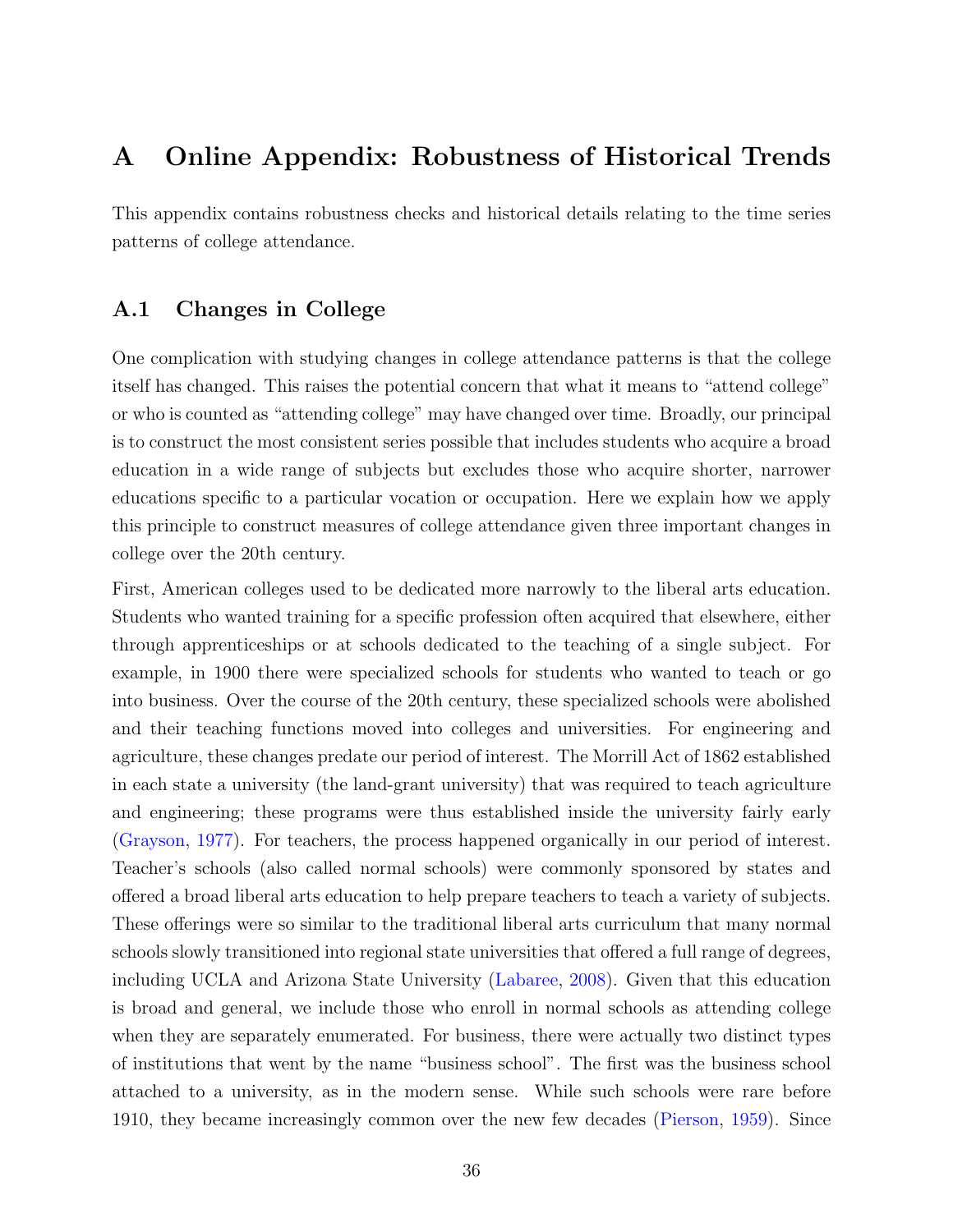students who attend these schools necessarily attend college, they are correctly included in our figures. The second was a stand-alone institute that specialized in teaching particular business skills, including secretarial, accounting, or trade courses. In some cases we have reports of the number of students intending to attend these institutes, but we exclude them from our college enrollment figures given the short duration and specialized, vocational nature of their training. Finally, the education of nurses changed during this period. Before 1964, most nurses were trained in three-year programs housed in hospitals that focused on "ward management, medical diagnosis and treatment, and sanitation" [\(Lynaugh,](#page-32-3) [2008\)](#page-32-3). Reforms initiated in 1964 moved most nurse training to the university setting as a part of four-year programs. We chose to exclude the small numbers of students who report enrolling in nursing schools in the pre-reform period because the education provided, while lengthy, is narrowly focused on a particular vocation.

The second change in American colleges was specific to medical and legal training. In the 19th century, students of these two subjects acquired their training in apprenticeships or by enrolling in specialized schools, often directly from high school. Reform efforts in the early 20th century gradually pushed both subjects into universities as post-graduate subjects to be studied after exposure to or graduation from an undergraduate program. These changes generally happened before our period of interest. The great majority of medical schools required at least two years of prior college studies by 1920 [\(Hiatt and Stockton,](#page-30-8) [2003\)](#page-30-8). The American Bar Association worked to enact similar standards in each state; by the 1930s they had succeeded in passing them in all states outside of the South [\(Harno,](#page-30-9) [1953;](#page-30-9) [Shafroth, ed,](#page-33-3) [1939\)](#page-33-3). Very few of our data points are from before 1920 or the South, so it is unlikely that changes in the location and requirements for medical or law school affect our trends.

The third and final change in American colleges is the growth of junior colleges or community colleges, institutions that specialize in granting two-year degrees. Although institutions of this type first arose in the 19th century, their popularity greatly increased after World War II, particularly in the 1960s; today, roughly forty percent of college students are enrolled in junior or community colleges [\(Horn et al.,](#page-30-10)  $2006$ ).<sup>[12](#page-36-0)</sup> Community colleges are challenging to categorize because they combine two types of education. Some students at community colleges receive vocational training specific to a particular occupation, resulting in a certificate or a terminal associate's degree that qualifies them to practice a particular

<span id="page-36-0"></span><sup>&</sup>lt;sup>12</sup>Currently, the term community college refers to public two-year institutions and junior college to the private equivalent, but this was not always the case. Nonetheless, the distinction is not important for our purposes so we lump the two together.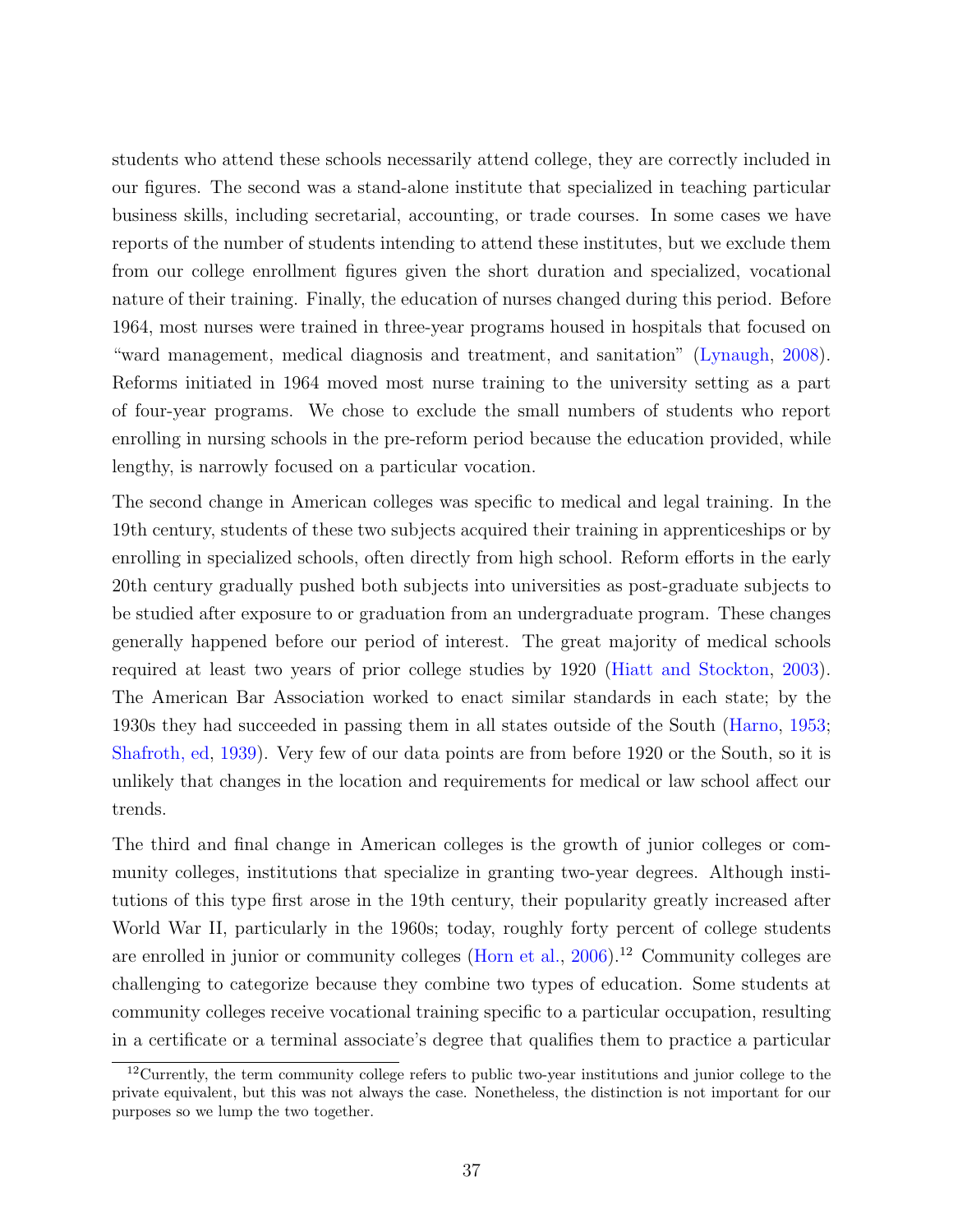profession. On the other hand, other students who study at community colleges take a broad slate of courses with the goal of transferring to a four-year institution or graduating with a two-year associate's degree in some form of liberal arts studies. Ideally we would exclude the former group and include the latter to be consistent with our principal, but we cannot. We choose to include community college and junior colleges because the evidence suggests that the majority of students enroll there with the intention of pursuing a longer and broader degree. [Horn et al.](#page-30-10) [\(2006\)](#page-30-10) categorizes recent entrants based on whether they plan to transfer to a four-year institution; receive a general associate's degree; receive an applied associate's degree (defined as one specific to a chosen occupation); receive a certificate; or have no plans. Of those who have plans, 43 percent plan to transfer and 30 percent plan to receive a general associate's degree, as compared to just 18 and 9 percent who plan to receive an applied associate's degree or certificate. Since more than three-fourths of students view community college as a path to a broad education, we include community college in the broad grouping of college.

# A.2 Other Robustness Checks

Figure [C1](#page-37-0) shows the counterfactual estimates of  $\beta_p$  and  $\beta_a$  if we replicate the design of our bivariate studies using the NLSY79. As with Figure [5,](#page-10-0) we find no evidence that changes in study design would tend to generate false patterns over time in patterns of who attends college.

<span id="page-37-0"></span>

Figure C1: Counterfactual Changes in Patterns of College Attendance: Bivariate Studies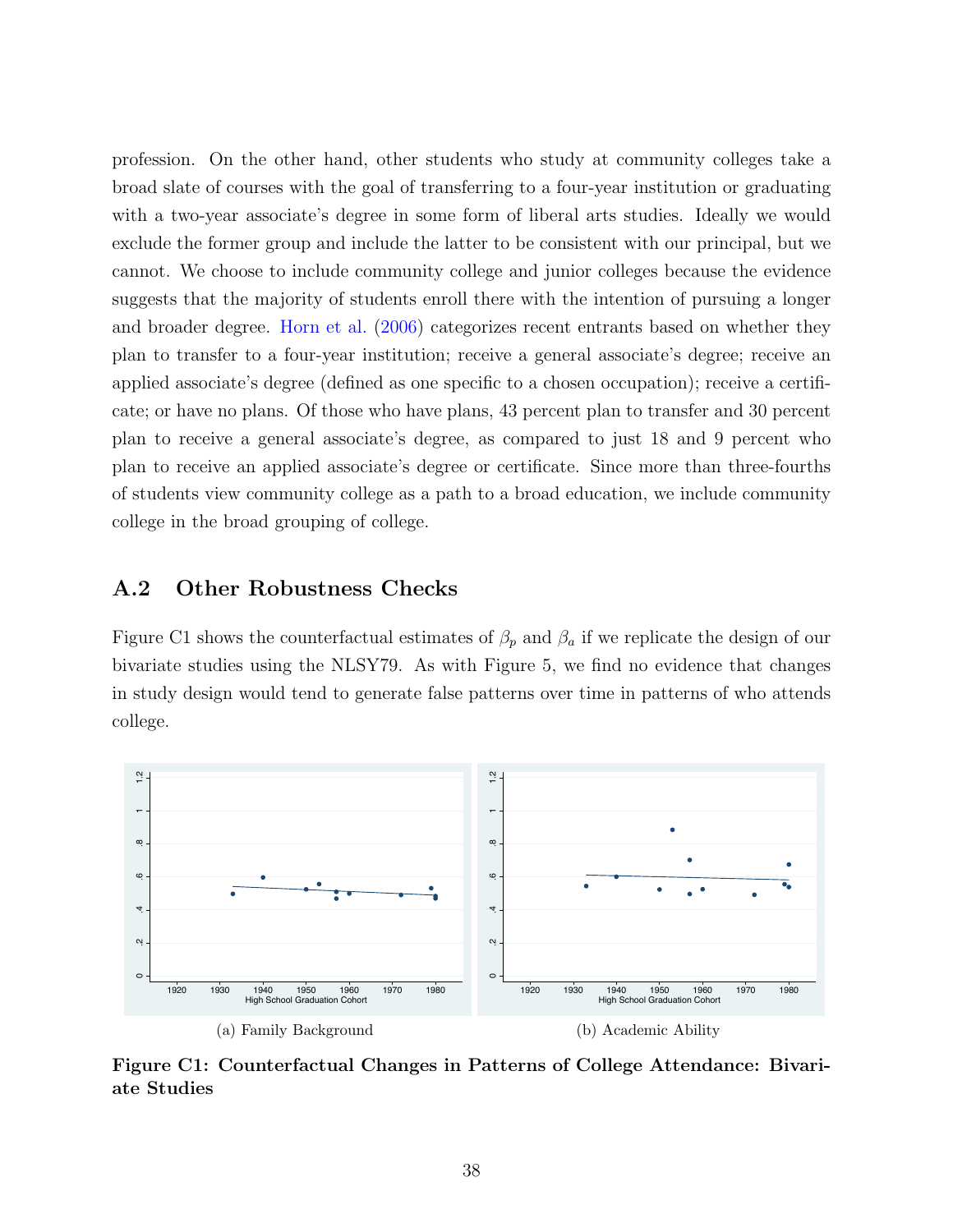# B Online Appendix: Historical Studies on College Attendance

The central empirical claim of our paper is that the importance of family background in determining who attends college has declined throughout the twentieth century, while the importance of academic ability has risen. The evidence for this claim is derived from studies performed throughout the 20th century, primarily from the Great Depression onward. For studies that predate the 1960s, the underlying raw data are no longer extant. Instead, the figures of this paper rely on the results of the original studies as they were reported in published journal articles, books, technical reports, and dissertations.

The original underlying studies were conducted by researchers in a variety of fields, including psychology, economics, and education. The typical study had a limited geographic scope and covered a single cohort or a narrow range of cohorts. The most common design was a study that collected information on high school seniors in a single state about their background and their college-going intentions. The goal of this appendix is threefold. First, it contains the basic details of the underlying studies, which we refer to as the metadata: the geographic scope, cohorts covered, how the data were collected, the underlying variables used, and so on. Second, it discusses how we used the NLSY data to help harmonize the results of these various studies. Third, it discusses the robustness of our results to various alternative assumptions. We describe the general pattern of results and how we replicate them before turning to a discussion of the details of the original studies.

# B.1 College Attendance, Academic Ability, and Family Background

The main source of data is historical sources that cross-tabulated college attendance with measures of academic ability, family background, or both. In discussing these sources, it is useful to separate them into two broad time periods. For students who graduated high school before 1960, the record is much more fragmentary. Most of our studies describe selected samples of students in a particular city or state; the sample was sometimes but not always representative of the area. Hence, we have collected any such study that covers this early period, and rely on the preponderance of evidence from 34 such studies to substantiate our claim. For students who graduated high school during or after 1960, the record is much more complete. There exist numerous studies of large, nationally representative samples of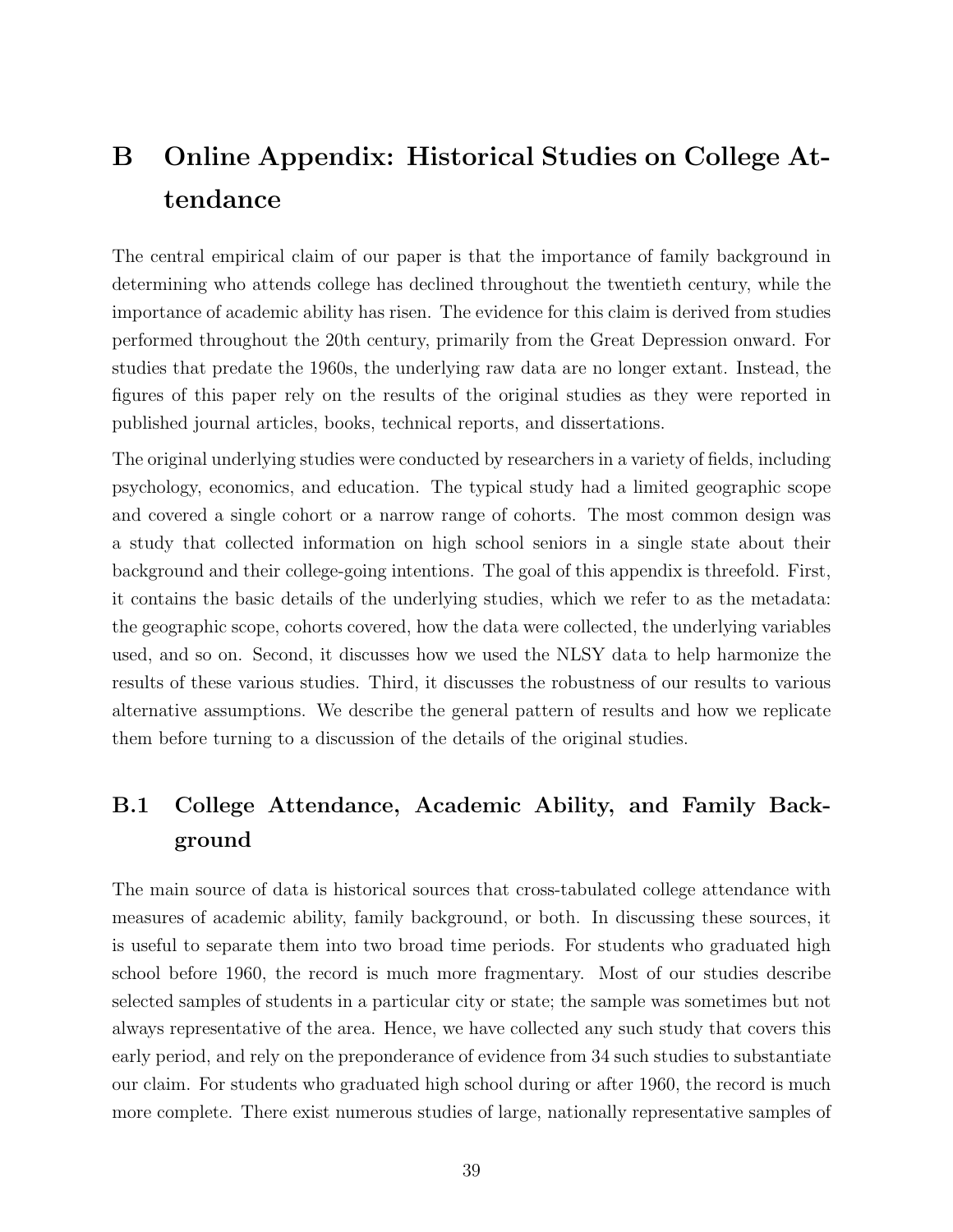students. Further, the original microdata often exist for these such studies. Hence, for the post-1960 era we focus on large, representative samples, eschewing the task of collecting all such samples.

The underlying studies for the early samples differ along several key dimensions. First, they were conducted by different researchers in different geographic regions of the country, using different sample selection criteria, and so on. Second, the studies differed in how they collected information on each of the key variables. For academic ability studies used either class rank or test score on a standardized test, with varying tests over the years. For family background studies used family income or socioeconomic status, calculated different ways. Finally, to find college-going behavior studies either asked high school seniors about their plans to attend college (typically in the spring), or they followed up with students, their family, or their high schools in order to ascertain the actual behavior of students. In Table [D1,](#page-54-0) we overview the most important metadata from each of these studies. For each line we describe the details of a single study: the citation; the location (city, state, or nationwide); the breadth (a selected sample, a large sample of most of the state, a citywide or statewide sample of all persons); the high school graduating cohort; the way college was measured (prospectively, before graduation, or follow-up); the measure of background and academic ability; and the number of bins used to describe the data.

The raw results reported in these studies are consistent with the claims made in the paper about the changing relative importance of academic ability and family background. However, it is natural to be concerned about the comparability of the results reported in different studies. The approach we adopt here is to utilize the NLSY to act as a "bridge" to improve the comparability of the studies. The idea is that the NLSY79 and the NLSY97 provide detailed microdata on family income, socioeconomic status, test score, high school performance, and college-going. Hence, it is possible to re-create the exact tabulations published in earlier papers using the NLSY data. Our reported results compare the importance of academic background and family income for explaining college attendance, relative to what the researcher would have found if he or she implemented the same design for the modern cohorts in the NLSY.

To conduct these replication we focus on two key dimensions.<sup>[13](#page-39-0)</sup> First, we measure family background and academic ability as in the original studies. For family background, we differentiate between income reported by parents, income reported by studies, and socioe-

<span id="page-39-0"></span><sup>&</sup>lt;sup>13</sup>[Hendricks and Schoellman](#page-30-2) [\(2014\)](#page-30-2) conducted robustness checks showing that several other dimensions were unimportant in replicating these results, including the identity of the state studied or the test used to measure academic ability, as well as how or when college attendance was measured.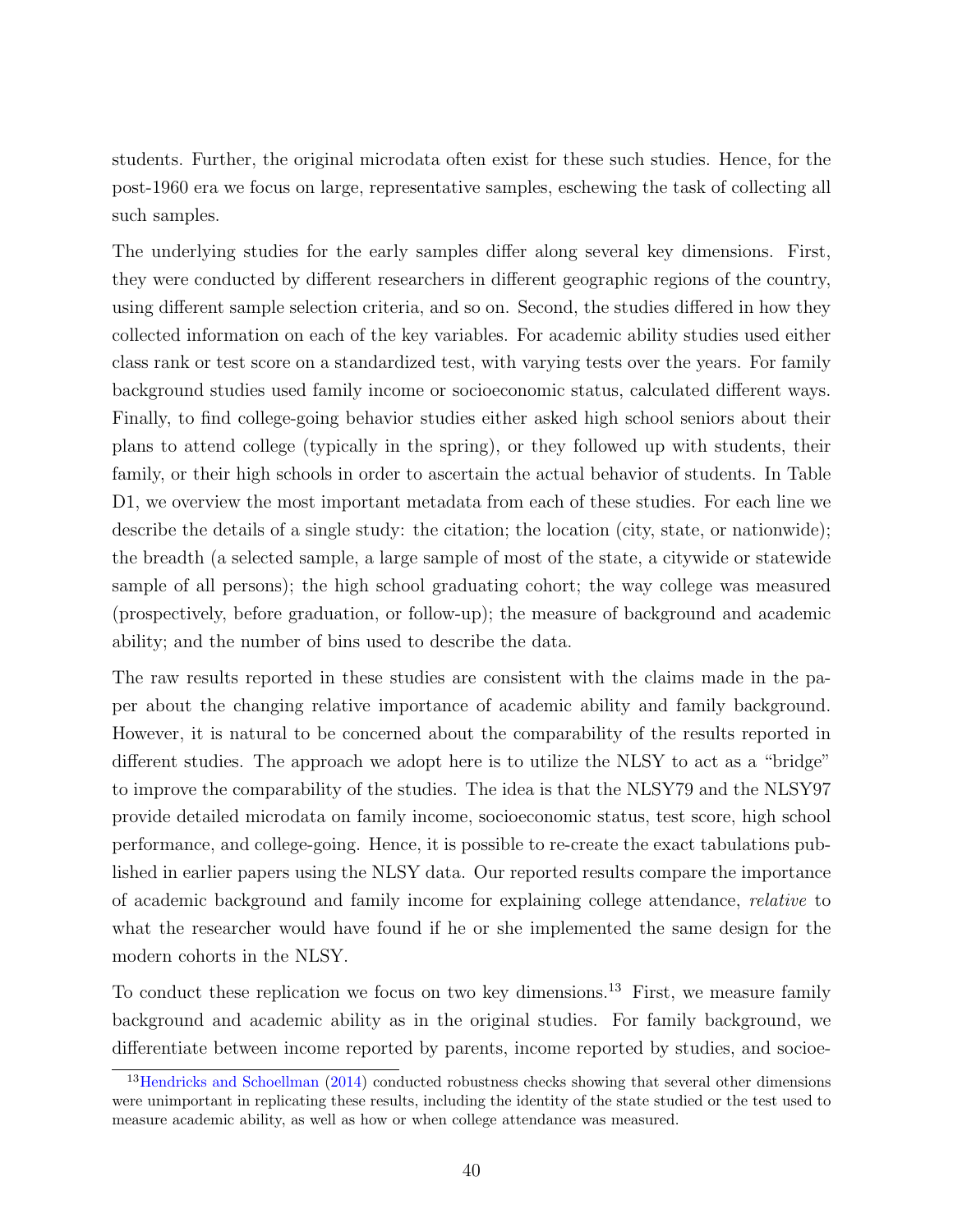conomic status (generated using a principal component analysis on father's occupation, parental education, and family income, similar to many of the original studies). For academic ability, we differentiate between test score and class rank. Second, we group the data in bins designed to deliver the same marginal distributions as in the original study, and then measure college attendance as a function of these bins. We compare the results from these replications to those from the original studies to help us understand whether the importance of academic ability and college attendance have changed over time.

An example may help. [Goetsch](#page-29-3) [\(1940\)](#page-29-3) reports college-going as a function of family income for students who score on the top fifteen percent of a standardized test. She provides tabulations for eight family income categories, containing 24, 8, 16, 22, 20, 7, and 3 percent of the relevant population. Within the NLSY, we restrict our attention who scored in the top fifteen percent on a standardized test, namely the AFQT. We then sort the remaining children on family income as reported by parents, then form them into bins that contain the same 24, 8, 16, ... percent of the income distribution.

The result is raw data  $C(a, p)$  on college-going as a function of academic ability and family background and simulated functions of the same object from the NLSY79. We compare these two functions to understand the relative importance of family background  $p$  on college attendance C and how this has changed between 1937 and 1979. Below we give the details of all the studies in further detail.

# B.2 Underlying Studies

This section gives further details on the sampling and variables of the studies used in the paper. The tables at the end summarize the basic details of the studies in a single location.

### B.2.1 Book (1922)

[Book](#page-27-5) [\(1922\)](#page-27-5) arranged for more than 6,000 high school seniors throughout the state of Indiana to fill out a short questionnaire and complete an aptitude test, the Indiana University Intelligence Scale. The questionnaire asked about the student's family background (including their assessment of their family's income in five groups) as well as their plans for college. Unfortunately the reported findings do not contain a cross-tabulation of college-going by income and test score jointly.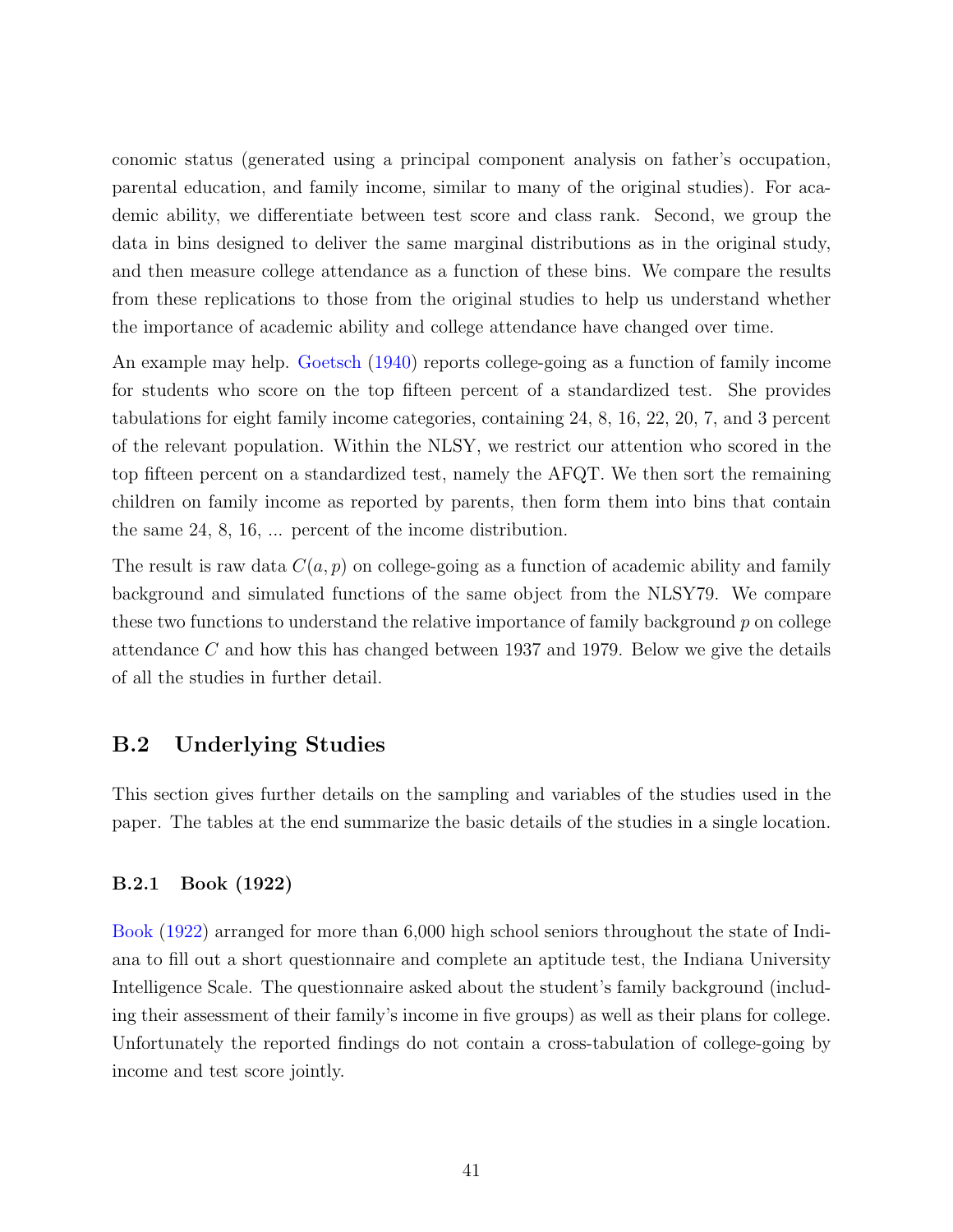#### B.2.2 OBrien (1928)

[OBrien](#page-32-4) [\(1928\)](#page-32-4) arranged for more than 4,000 high school juniors and seniors throughout the state of Kansas to complete an aptitude test, the Terman Group Test of Mental Ability. He used continued communication with school officials at most schools to track the progress of students as late as six years after graduation. He provides figures on college enrollment by test score for 3,780 of the students in the initial study (for the rest the school officials dropped out of the program). He also provides figures on college progress for all students who enrolled in Kansas colleges or universities, which includes more than half of those who enrolled in any college. Figures on college progress require some modest projection as to whether students still enrolled in college will graduate or not.

#### B.2.3 Mann (1924)

[Book](#page-27-5) [\(1922\)](#page-27-5) studied results from nearly 900 high school seniors throughout the state of North Carolina who filled out a short questionnaire and completed an aptitude test, the Mentimeter. The questionnaire asked about the student's college plans, including if available the specific college where the student planned to enroll.

#### B.2.4 Colvin and MacPhail (1924)

[Colvin and MacPhail](#page-28-8) [\(1924\)](#page-28-8) arranged for more than 3,000 students representing a random sample of high school seniors of Massachusetts to fill out a short questionnaire and complete an aptitude test, the Brown University psychological examination. The questionnaire asked about the student's family background (including their assessment of their family's income in five groups) as well as their plans for college. The presentation of the results are closely modeled after those of [Book](#page-27-5) [\(1922\)](#page-27-5) and like that study do not include a cross-tabulation of college-going by income and test score jointly.

#### B.2.5 Odell (1927)

[Book](#page-27-5) [\(1922\)](#page-27-5) arranged for more than 12,000 high school seniors representing more than half of the high schools of the state of Illinois to fill out a short questionnaire and complete an aptitude test, the Otis Test of Mental Ability. The questionnaire asked about the student's family background (including their father's occupation), the student's grades, and their plans for college. The author was also the first to subsequently follow up on students'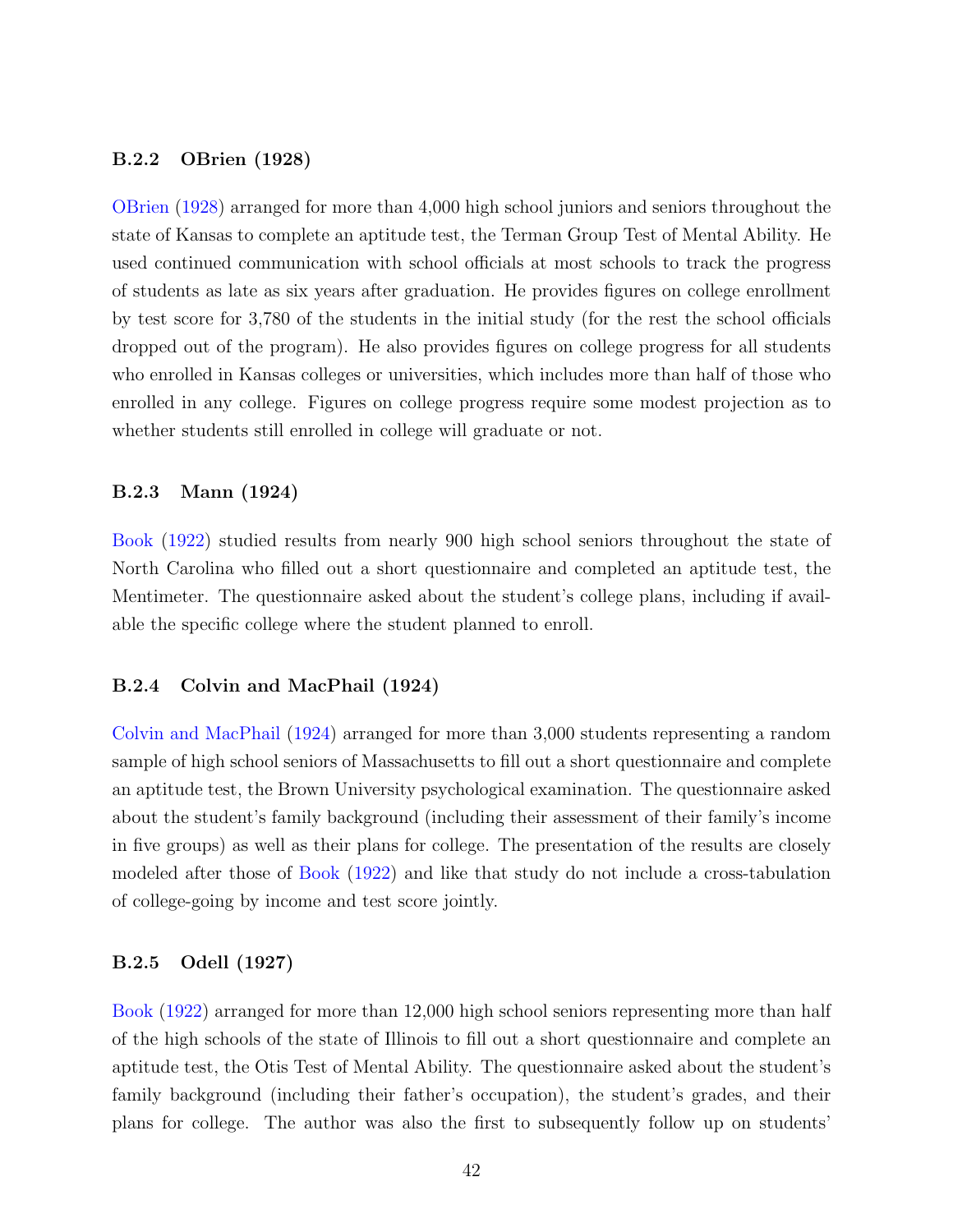plans, by first asking students to list the colleges at which they would enroll and then following up at those colleges the next year. He also checked whether students remained enrolled at the end of that year, providing a measure of one-year attrition at college. Some colleges did not cooperate, leading to an undercount of those entering college. We use the number known to have enter college by test score grouping and by self-reported average grades; similar results obtain if we use instead the number planning to enter college.

#### B.2.6 Ames (1926)

[Ames](#page-27-6) [\(1926\)](#page-27-6) arranged for 1,400 Montana high school seniors (just less than half the state total) to fill out a questionnaire and complete an aptitude test, the Otis Test of Mental Ability. The questionnaire asked about the student's plans for college. The author collected a number of other potentially useful pieces of information (family income, class rank, and so on) but unfortunately did not produce usable tabulations from these data.

#### B.2.7 Benson (1942)

[Benson](#page-27-7) [\(1942\)](#page-27-7) followed up on an earlier study that administered an aptitude exam (the Haggerty Intelligence Examination) to sixth-grade students in Minneapolis. She followed their school records to determine whether they had dropped out or graduated high school and, for graduates, whether they had their credits transferred to a college. For those who did so, she followed up with the colleges to learn whether or not they had graduated. Her results give academic progress by original test score, which we use to compute probability of high school graduates attending college and probability of college entrants graduating as a function of test score.

#### B.2.8 Henmon and Holt (1931)

[Henmon and Holt](#page-30-11) [\(1931\)](#page-30-11) arranged for nearly 17,000 high school seniors representing 95 percent of the state of Wisconsin to fill out a short questionnaire and complete an aptitude test, the Ohio Psychological Test. The questionnaire asked about the student's plans for college. The authors also secured the assistance of high school and college officials to check which students actually enrolled the subsequent fall, which is the basis for the figures used here.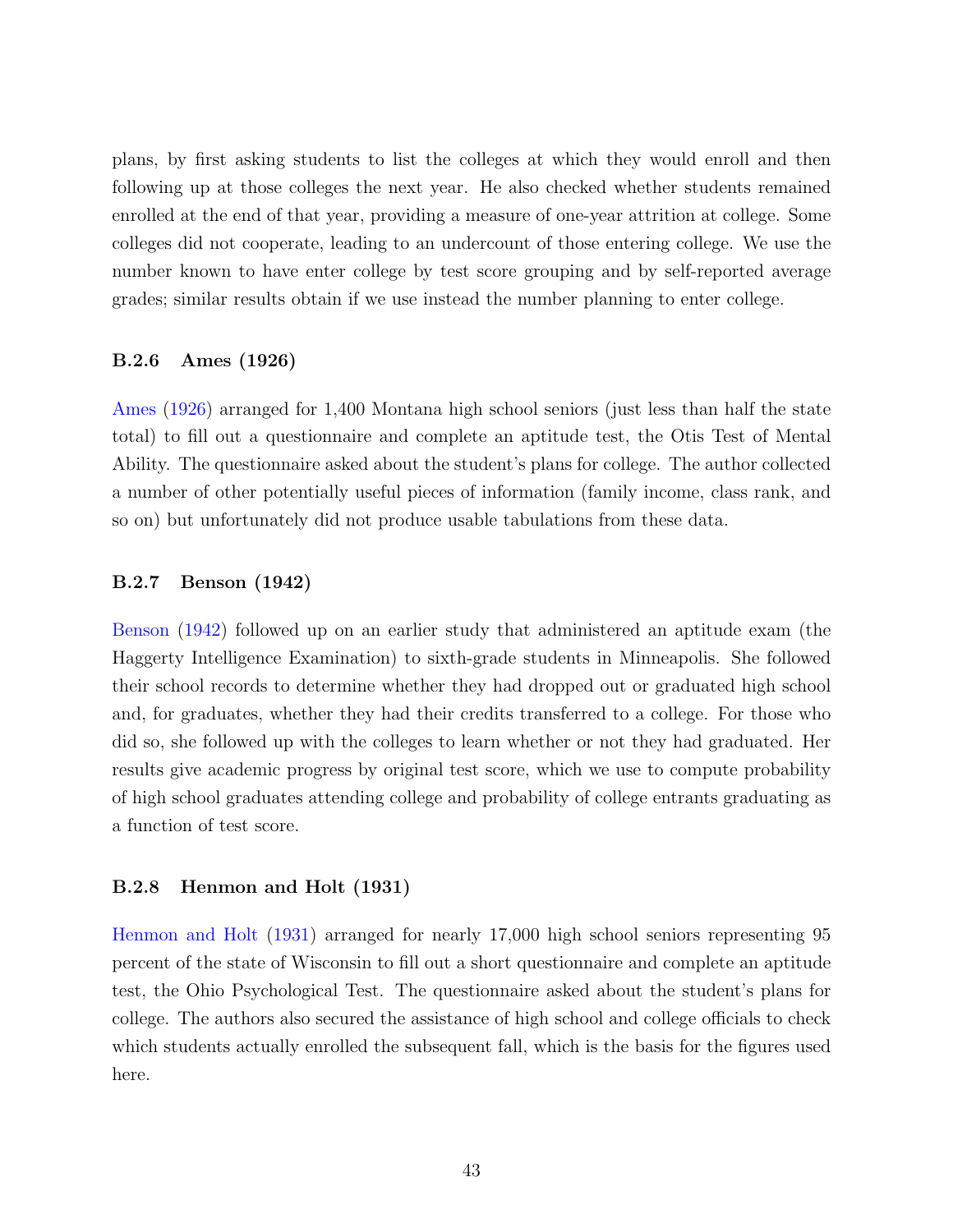#### B.2.9 Updegraff (1936)

[Updegraff](#page-33-0) [\(1936\)](#page-33-0) conducted an intensive survey of roughly 12 percent of the students who were on the sixth grade class rosters in Pennsylvania in 1926. Using a number of college students and other employees organized under the guidance of faculty, they proceeded to locate and interview as many students as was possible in the fall of 1934, by which time students should have graduated high school if they were to do so. The interview covered family background and academic progress, including high school graduation and enrollment in college. For the students whose answers were sufficiently complete, Updegraff constructed a measure of socioeconomic status based on replies to questions about ownership of household durables, father's occupation, mother's and father's education, and language spoken at home. Test scores were taken from school records and to an intelligence test taken before the sixth grade. We aggregated categories for the college going by socioeconomic status and test score exercise to ensure sufficiently large cell sizes.

#### B.2.10 Barker (1937)

[Scott](#page-33-4) [\(1935\)](#page-33-4) administered a questionnaire to a subsample of more than 4,000 high school seniors throughout the state of Iowa who also took the Iowa Every-Pupil Exam. [Barker](#page-27-8) [\(1937\)](#page-27-8) conducted a follow-up with the school administrators of most of the schools to determine whether or not the students had enrolled in college within two years.

## B.2.11 Gardner et al. (1942)

[Gardner et al.](#page-29-8) [\(1942\)](#page-29-8) collected data on the college attendance of Natchez, Mississippi as part of an intensive sociological study in the tradition of W. Lloyd Warner's Yankee City studies (e.g., [\(Warner and Lunt,](#page-34-1) [1941\)](#page-34-1)).<sup>[14](#page-43-0)</sup> The authors collected data on students' graduation from high school and college-going directly from the school principal. They organized the students' families into socioeconomic classes based on their own observations from two years of living in the city. We have aggregated together their "upper-upper" and "lower-upper" because the former is too small to be useful for analysis (3 persons).

<span id="page-43-0"></span><sup>&</sup>lt;sup>14</sup>As was common for such studies, the city is given a pseudonym in the original manuscript. The names were never a particularly well-kept secret and are openly mentioned in recent versions and discussions of the research [\(Davis et al.,](#page-28-9) [2009\)](#page-28-9).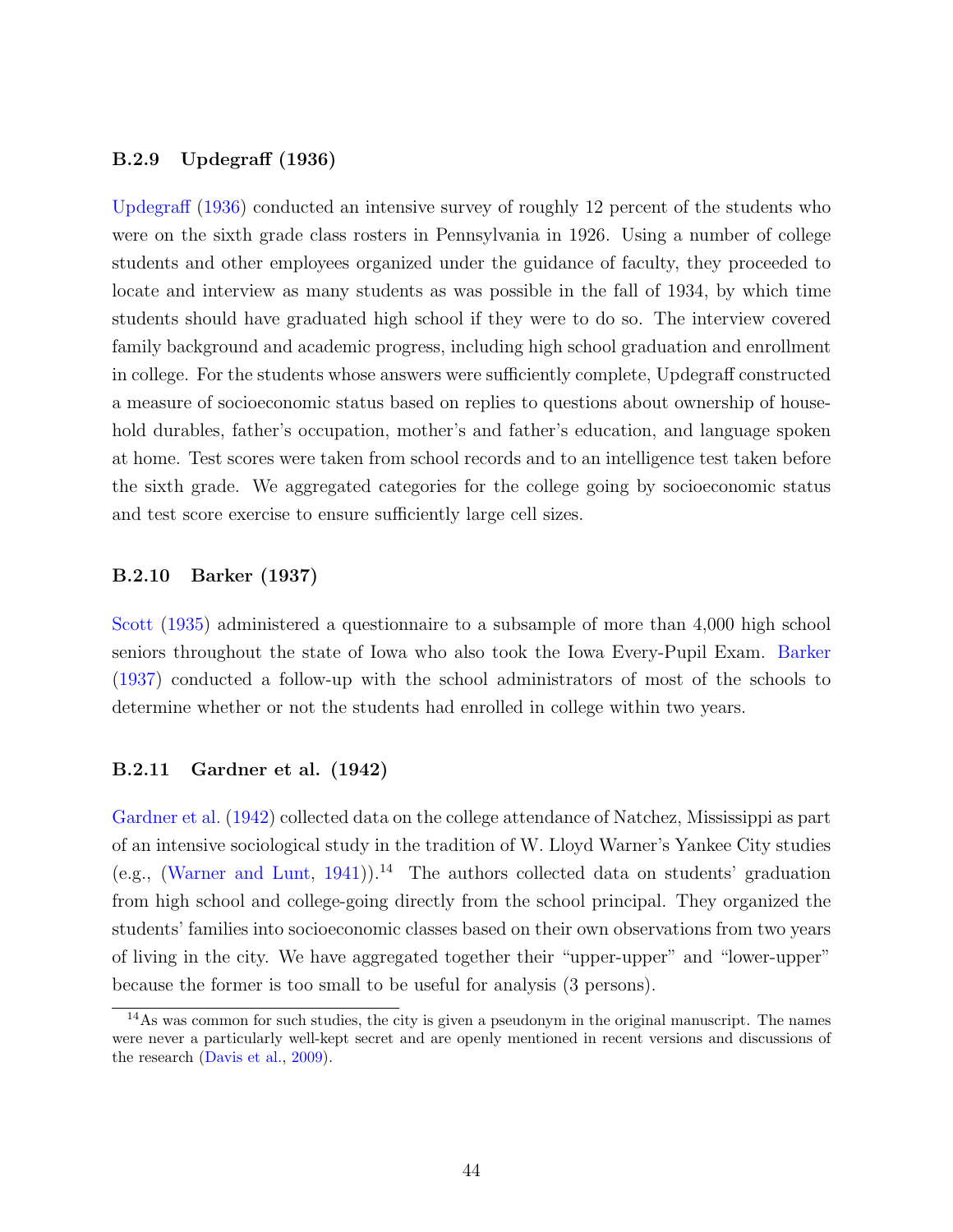#### B.2.12 Livesay (1942)

[Livesay](#page-31-7) [\(1942\)](#page-31-7) arranged for more than 2,000 high school seniors in the state of Hawaii to fill out a short questionnaire and complete an aptitude test, the American Council Psychological Examination. The questionnaire asked about the student's plans for school. The author followed up the subsequent year to find out whether the student enrolled in college as planned.

#### B.2.13 Goetsch (1940)

[Goetsch](#page-29-3) [\(1940\)](#page-29-3) used data from Wisconsin's statewide testing program, which administered a short questionnaire and an aptitude test, the Henmon-Nelson Test of Mental Ability, to all of the state's seniors. Goetsch selected students from the city of Milwaukee who scored in the top 15 percent of the test score distribution. She used the information provided in the questionnaire to connect the student's family to their state tax records, which she used to measure family income. She also mailed a follow-up questionnaire to the students a year after graduation to find out whether or not they had enrolled in college.

#### B.2.14 Sibley (1948)

[Sibley](#page-33-5) [\(1948\)](#page-33-5) utilized administrative data from schools and tax records for a sample of 1940 high school graduates from the state of New York. The sampling framework was designed to represent ten percent of students throughout the state, although slightly different methodologies were employed in New York City versus the rest of the state. Principals were asked to furnish their students' graduating class rank, college enrollment status for the subsequent year, and parental names and address. Students whose college enrollment was unknown to the principal were excluded from the analysis. The names and addresses were used to link parents to New York state tax records and thereby to determine family income.[15](#page-44-0)

<span id="page-44-0"></span><sup>&</sup>lt;sup>15</sup>[Sibley](#page-33-5) [\(1948\)](#page-33-5) does not report directly the number of cases in each of the relevant bins. We use the 1944– 45 edition of the [U.S. Census Bureau](#page-33-6) [\(various years\)](#page-33-6), which reports the distribution of family income for families of two or more persons in 1941, to approximate the distribution of families by income. We correct for the difference between 1943 New York average income and 1941 US average income using national and state per capita income figures from the same volume, which suggest roughly doubling income. The correspondence between adjusted bins in the Statistical Abstract and bins in Sibley are close but not exact.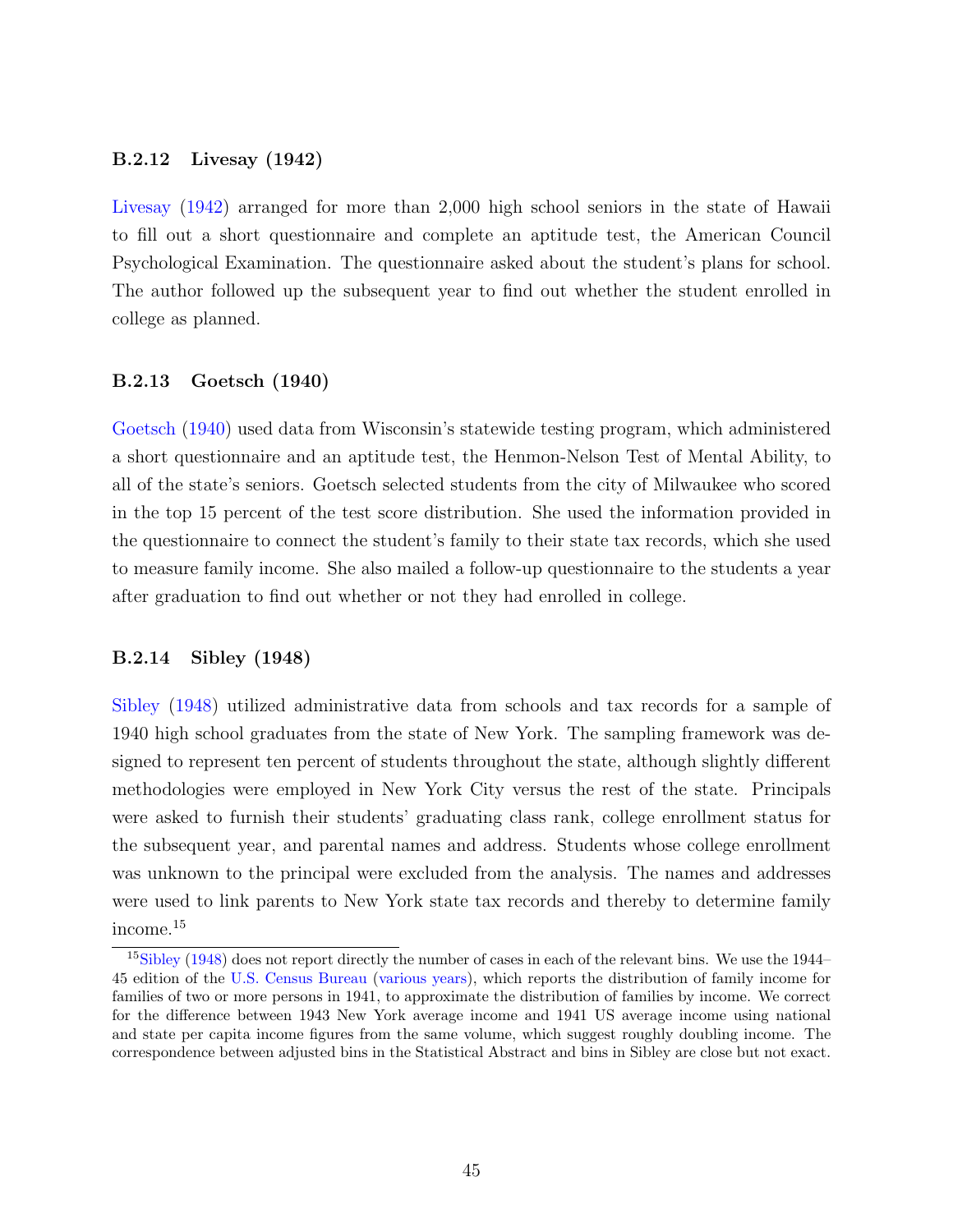#### B.2.15 Junker (1940)

[Junker](#page-31-8) [\(1940\)](#page-31-8) collected data on the college attendance plans of high school students of Dowagiac, Michigan as part of an intensive sociological study along the same lines as [Gard](#page-29-8)[ner et al.](#page-29-8)  $(1942)$ <sup>[16](#page-45-0)</sup> The author collected students' plans for attending college for all high school students. He organized the student's families into socioeconomic classes based on his own observations from two months of living in the city. We have disregarded data from the highest class, which has no students in high school anyway.

#### B.2.16 Lansing et al. (1960)

[Lansing et al.](#page-31-4) [\(1960\)](#page-31-4) conducted a survey of a nationally representative sample of families about family characteristics, including income as of the time of the survey, and the education of all children, including adult children. The reported results include college attendance for children 20–29 and 30–39 years old as of the time of the survey. We keep the data for these two groups separate and date them according to the midpoint of the age range, which makes them the 1943 and 1953 high school cohorts.

#### B.2.17 Keller et al. (1950)

[Keller et al.](#page-31-9) [\(1950\)](#page-31-9) arranged for a follow-up study of the 1945 class of Minnesota high school graduates. High school principals and superintendents were surveyed in the spring of 1946 were asked for basic information about the previous year's graduates, including demographic information, rank in class, and current activity. Responses for 83 percent of the state's graduates were received. Principals of urban schools were less likely to furnish all the necessary information, probably because they were less likely it know the current status of all their graduates.

The 1945 class graduated towards the end of World War II, so the majority of men had enlisted by the spring of 1946. The figures given are for women and for civilian men; the total figures refer to the unweighted sum of the two. Enlisted and civilian men showed little variation in class rank, which is the main variable of interest here.

<span id="page-45-0"></span><sup>&</sup>lt;sup>16</sup>The original study was authored under a pseudonym and called the city "Hometown". The author's other writings of the time, under his real name, all concern Dowagiac and its school system.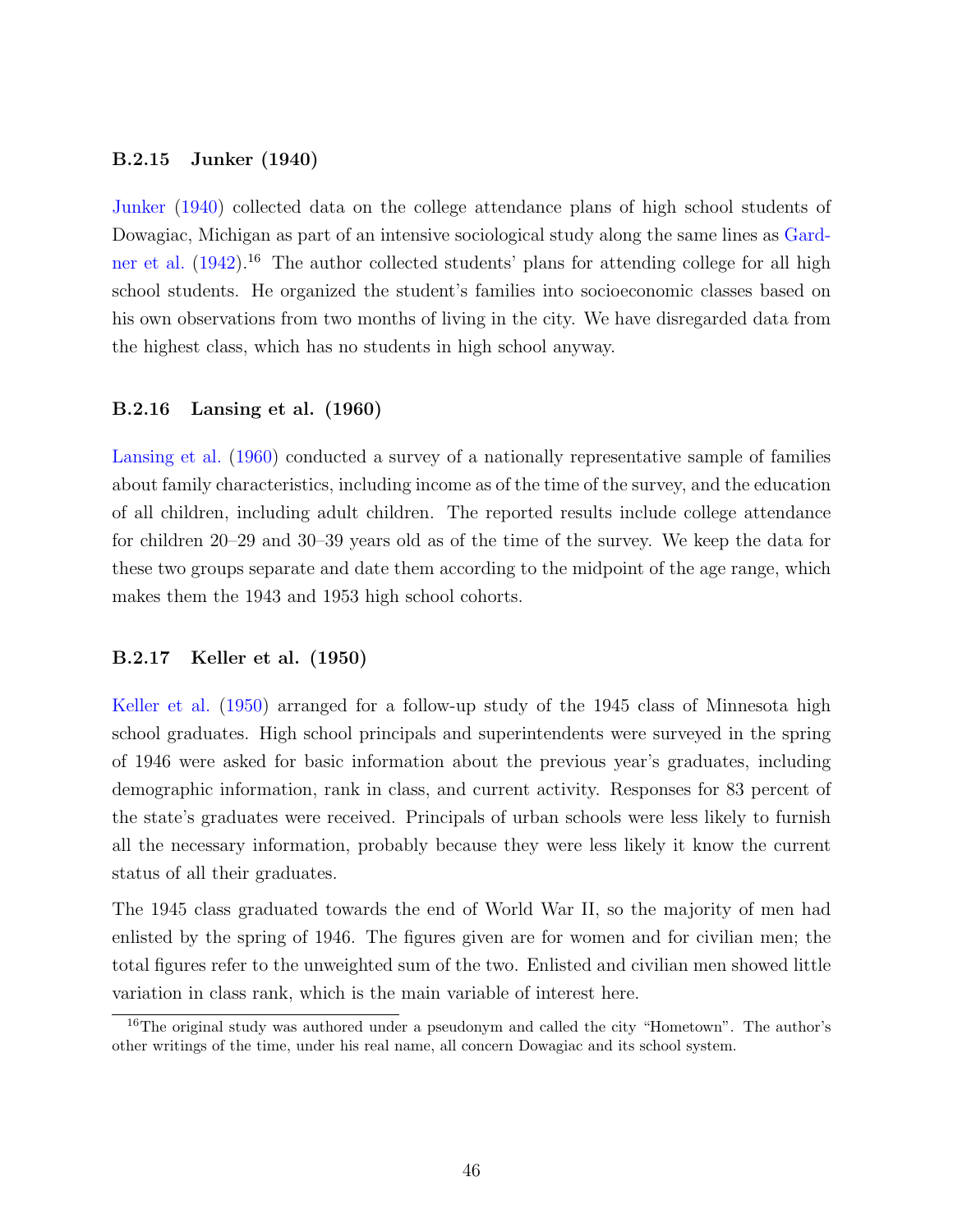#### B.2.18 Phearman (1948)

[Phearman](#page-32-5) [\(1948\)](#page-32-5) utilized test score data from Iowa high schools that administered the Iowa Tests of Educational Development to senior in the fall. He requested that the principals of high schools administering the exam furnish additional details about the seniors a year later, including whether they had graduated and enrolled in college, and their address. Roughly half of the principals participated. The researchers used the addresses to mail questionnaires to the students, which allowed them to collect information on family background such as father's occupation. More than half the students replied to the questionnaires.

#### B.2.19 Roper (1949)

[Roper](#page-33-2) [\(1949\)](#page-33-2) arranged for interviews of a nationally representative sample of 10,000 high school seniors. The interviewers collected data on class rank from the high school principal and asked students about their plans for college. The survey distinguished between those who had applied and been accepted and those who had been applied but not (yet) accepted. The interviewers followed up with the latter group to find out their enrollment status in the next fall. Interviewers also asked about other family characteristics, including father's occupation.

A second volume, [Davis and Roper](#page-28-10) [\(1949\)](#page-28-10), reports more findings from the same underlying study. We use any novel tabulations or those that include more detail.

### B.2.20 Morehead (1950)

[Morehead](#page-32-6) [\(1950\)](#page-32-6) collected data from selected high school superintendents scattered throughout the state of Arkansas to report on the activities of 1.727 high school graduates from the class of 1949. Most of these schools had also participated administration of the American Psychological Examination, which furnished test scores for most of these seniors.

#### B.2.21 Berdie (1954)

[Berdie](#page-27-9) [\(1954\)](#page-27-9) arranged for 93 percent of high school seniors in the Minnesota class of 1950 to fill out a short questionnaire and complete an aptitude test, the American Council Examination. The questionnaire asked about the student's family background, including their assessment of family in broad groups ("frequently have difficulty making ends meet",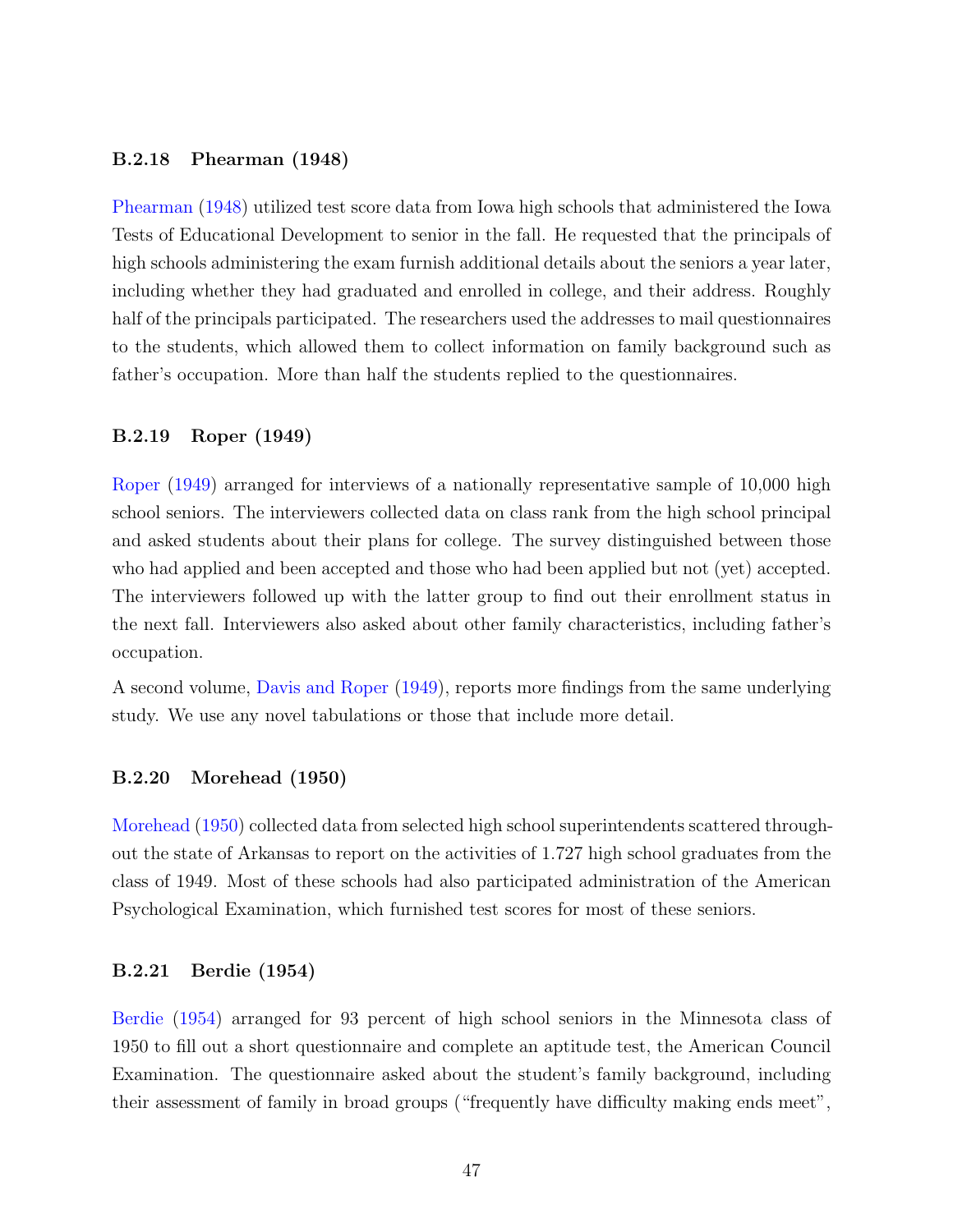"sometimes have difficulty in getting the necessities", "have all necessities but not many luxuries", "comfortable but not well-to-do", "well-to-do", and "wealthy"), as well as their plans for college. A follow-up questionnaire was conducted by mail with a sample of students the next year to determine whether they had actually enrolled in college or not. Threefourths of selected students responded to the follow-up questionnaire.

The authors report plans for attending college by class score and test rank, but report actual college attendance by family income from the follow-up. We use both sources of data.

### B.2.22 White (1952)

[White](#page-34-2) [\(1952\)](#page-34-2) selected a sample of high schools in Northeast Ohio and then interviewed over 1,000 seniors at those high schools shortly before graduation. The researchers created an index of socioeconomic status based on replies about father's occupation, source of family income, and neighborhood of residence. Students were asked about their intention to go to college. The researchers recorded scores on an unspecified IQ test from the students' transcripts. The researchers also followed up with all transcript requests made to the high school to discern whether students had applied to and were enrolled in any colleges. Most of the necessary tabulations are provided using actual college attendance, but tabulations by gender are only given for intention to go to college.

#### B.2.23 Wiegman and Jacobsen (1955)

[Wiegman and Jacobson](#page-34-3) [\(1955\)](#page-34-3) arranged or a sample of more than 1,000 high school seniors in Oregon to fill out a short questionnaire that included information on their class rank and chances of attending college. A follow-up survey was mailed to the principals of their high schools the next year to determine who had actually enrolled in college.

#### B.2.24 State University of New York (1955)

[State University of New York](#page-33-7) [\(1955\)](#page-33-7) arranged for more than 20,000 high school seniors in three geographic subregions of the state of New York to fill out a short questionnaire. The questionnaire asked about the student's family background and plans for college. Students who were not sure as to their plans were re-surveyed in the fall to determine whether or not they had enrolled in college. The student's class rank and standardized test score (on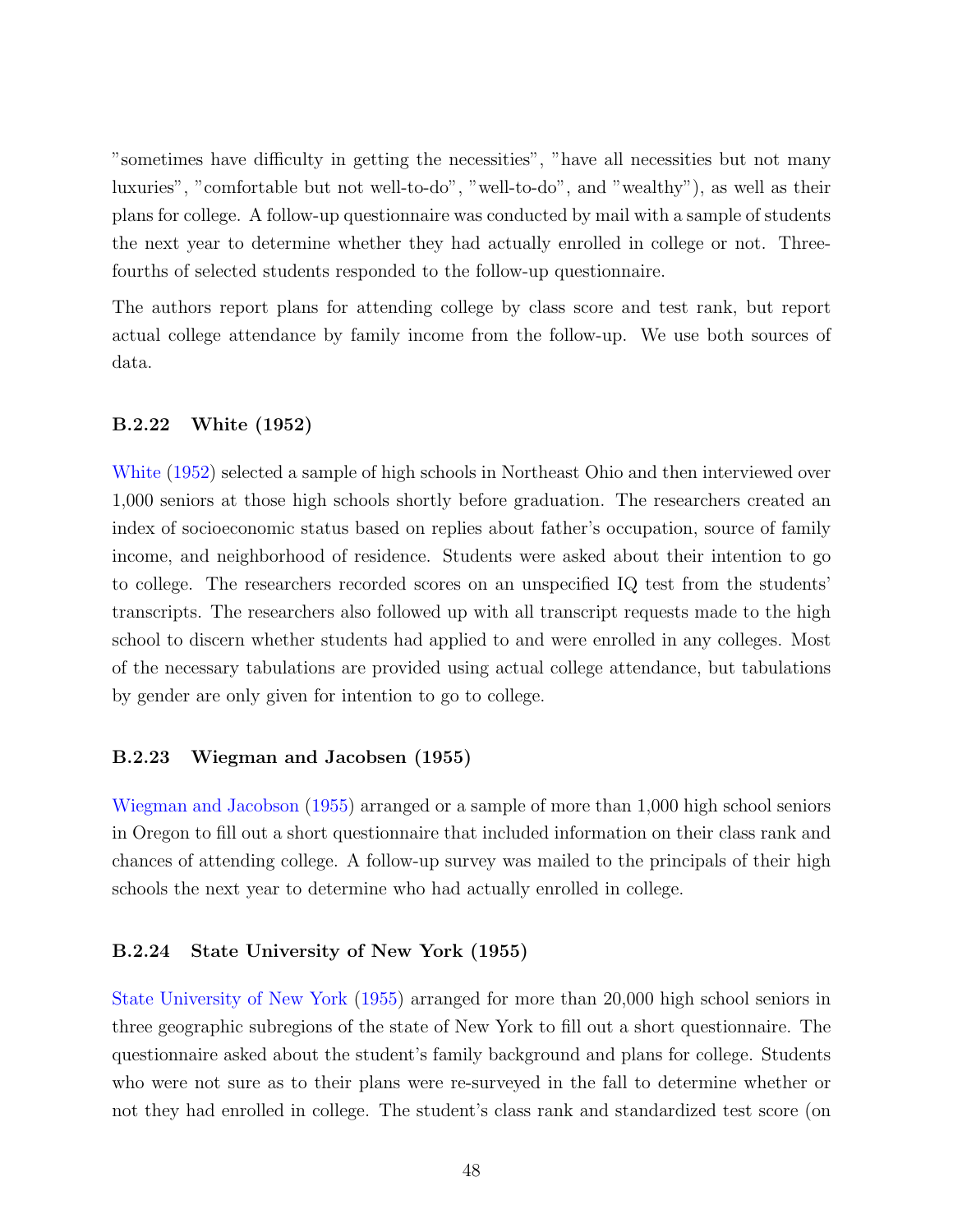an unspecified IQ test) were collected from administrative records at the school. Finally, the researchers collected family income from the New York Department of Taxation and Finance for students above a minimum score cutoff on the standardized test.

The tabulations give two sets of results. First, they give college-going as a function of test score for all students. Second, they give college-going as a function of family income and test score, but only for students whose test scores put them in roughly the top thirty percent of the test score distribution. We repeat this procedure in the NLSY by first selecting only the top-scoring students on the AFQT, then classifying the remaining sample based on family income and studying college-going as in the original study.

### B.2.25 Jones (1956)

[Jones](#page-31-10) [\(1956\)](#page-31-10) used data from Arkansas' statewide testing program, which administered the American Council Examination to more than 98 percent of the Arkansas high schools. The author questioned principals about whether the graduating seniors had enrolled in college the subsequent fall. Notably, this is the first study in a Southern state to present results separately for black and white students.

#### B.2.26 Daughtry (1956)

[Daughtry](#page-28-11) [\(1956\)](#page-28-11) collected data in the fall of 1955 on student class rank in terciles and college plans of the previous spring's graduates from high school principals covering 94 percent of Kansas' graduating class.

#### B.2.27 Educational Testing Service (1957)

[Educational Testing Service](#page-29-9) [\(1957\)](#page-29-9) describes the results from a study of more than 35,000 high school seniors at a sample of schools chosen to be nationally representative of public high schools. Students took a very brief (20 question) ability test, then filled out a questionnaire about their plans for college and family background. School principals provided details on students' grades. A follow-up with a sample of about one-fifth of schools the following fall was used to provide data on actual enrollment as well as plans for college. We use the results based on actual enrollment for the subsample of students in the follow up.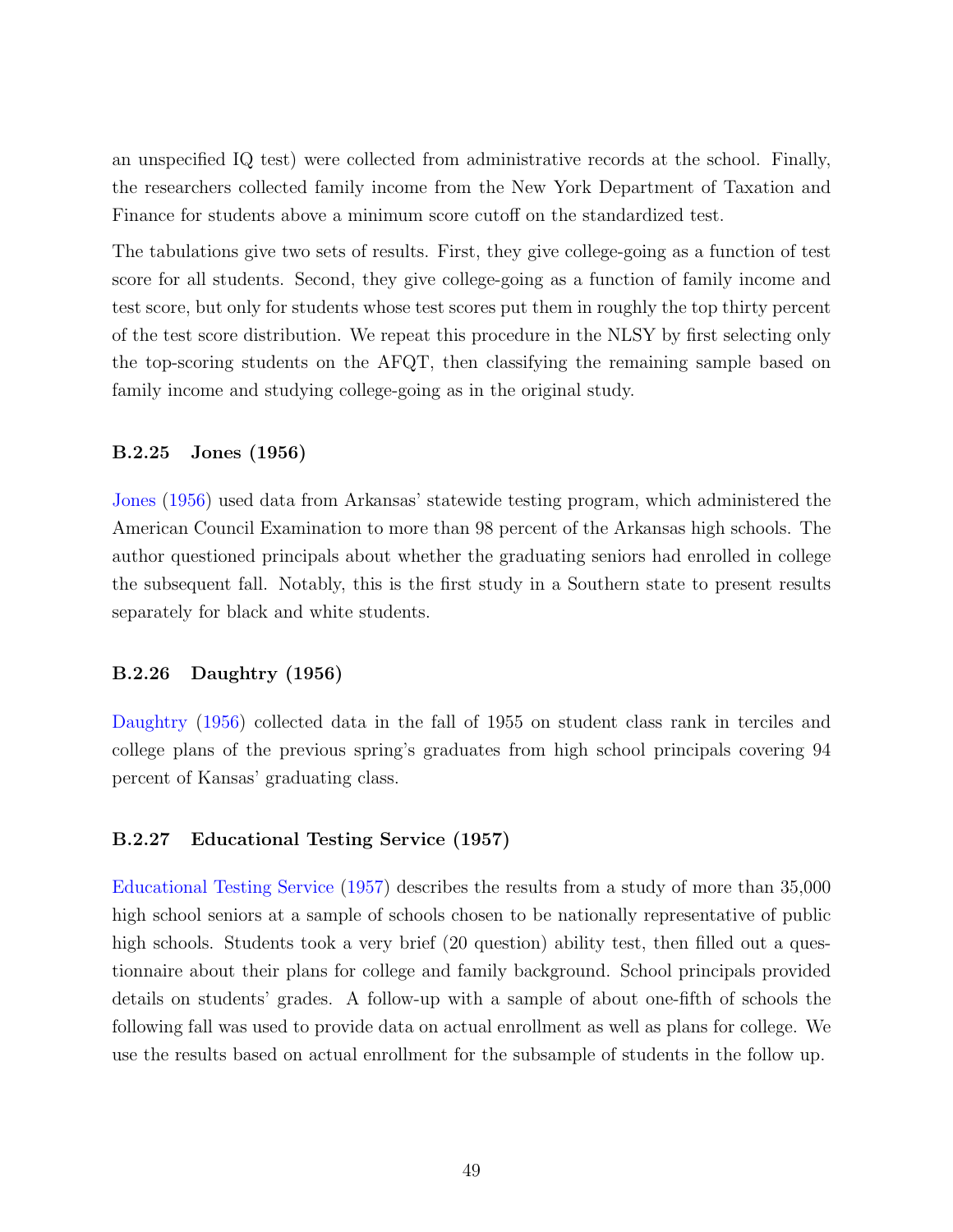#### B.2.28 Cowen (1957)

[Cowen](#page-28-12) [\(1957\)](#page-28-12) arranged for a representative sample of more than 65,000 high school seniors in the state of New York to fill out a short questionnaire and complete an aptitude test, the New York State Scholastic Ability Test. The questionnaire asked about the student's plans for college and the certainty of those plans. The results are split into two because the sample includes roughly one-sixth of New York City school seniors but more than half of the upstate seniors, and the author cautions against combining results.

### B.2.29 Little (1958)

[Little](#page-31-11) [\(1958\)](#page-31-11) arranged for 36,000 high school seniors representing almost 95 percent of the state of Wisconsin to fill out a short questionnaire and complete an aptitude test, the Henmon-Nelson Test of Mental Ability. The questionnaire asked about the student's family background (including self-assessed family income) and plans for college. The author also asked school officials to provide each student's class rank. Results of this study concern only a working subsample of approximately one-sixth of the total. A questionnaire was sent to the parents of this subsample the next fall to find out if students had followed up on their plans. About one-half of parents replied to this questionnaire. Reported tabulations use only plans for attending college. [Sewell and Shah](#page-33-8) [\(1967\)](#page-33-8) subsequently built on this study, see below.

In a separate phase of the study Little collected data on the 1953 Wisconsin high school graduates who enrolled in Wisconsin high schools and their subsequent progress as of 1957. Tabulations include students who had left the university, who were still enrolled, and who had graduated at the end of the fourth year, as a function of class rank and test score category.

#### B.2.30 Sewell and Shah (1967)

[Sewell and Shah](#page-33-8) [\(1967\)](#page-33-8) report results from a follow-up with one-third of the sample used in [Little](#page-31-11) [\(1958\)](#page-31-11); this subsample formed the basis for the ongoing Wisconsin Longitudinal Survey. The authors sent a follow-up questionnaire to the parents of the subsample seven years later using both mail and phone. 87.2 percent of parents of the subsample replied. The main new measure of interest is a complete record of graduation. [Sewell and Shah](#page-33-8) [\(1967\)](#page-33-8) also report findings by socioeconomic status of the family, which is constructed using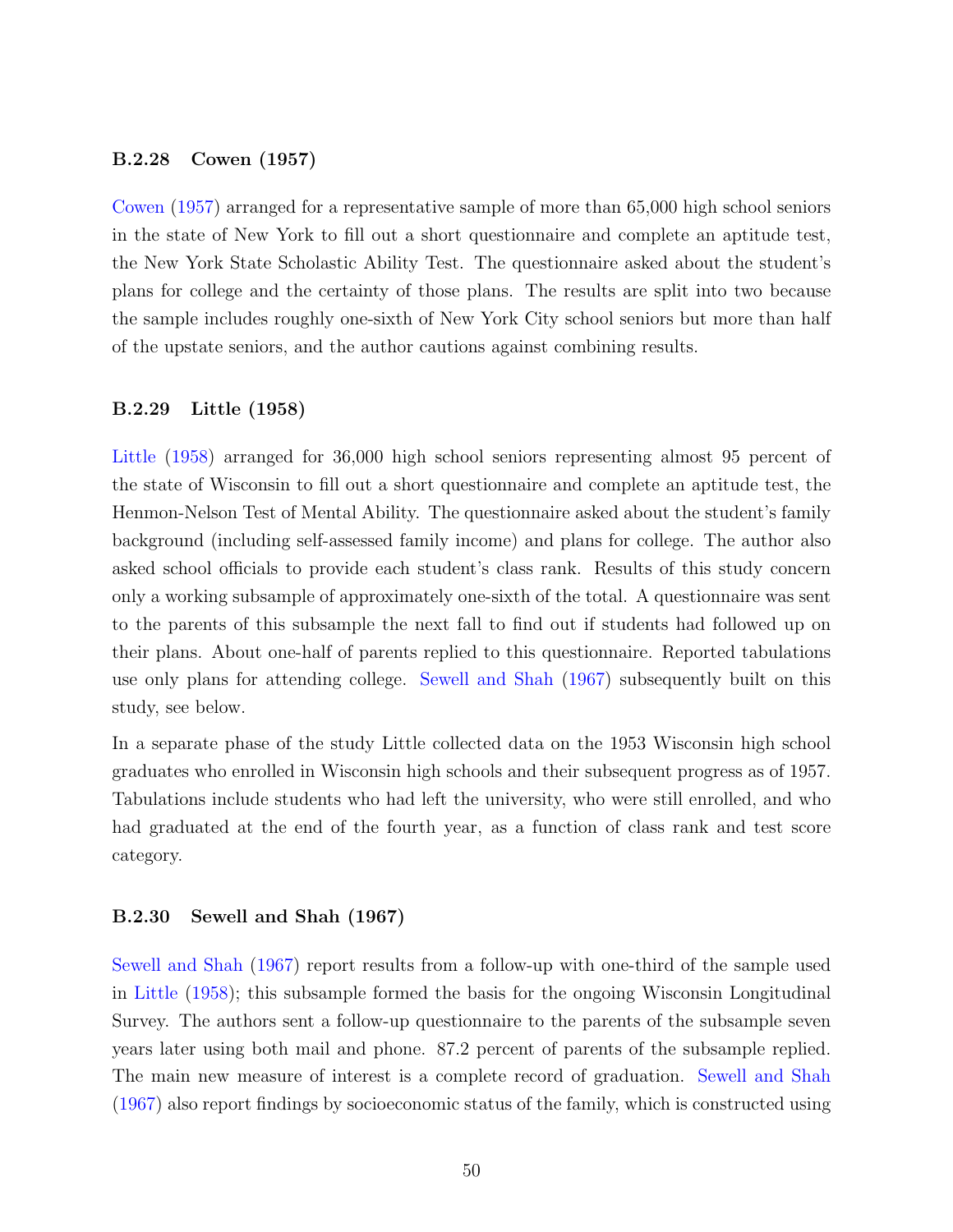a weighted combination of father's occupation, parental education, estimates of funding available to pay for college, and approximate family wealth and income. College attendance and college graduation by gender were reported as a function of this socioeconomic status and scores on the Henmon-Nelson Test of Mental Ability (see above).

### B.2.31 Stroup and Andrew (1959)

[Stroup and Andrew](#page-33-9) [\(1959\)](#page-33-9) administered a questionnaire to the 88 percent of high school seniors enrolled at schools that administered the American Council Examination in the state of Arkansas. The survey included questions about the student's family income in broad categories (such as "difficulty making ends meet" or "wealthy") and college plans, including specific institutions. The authors followed up with high school principals and colleges to verify the enrollment or non-enrollment of students at the colleges they had indicated they had planned to attend. Test scores were collected from administrative records for the testing program.

Basic statistics on college attendance rates are available separately for black and white students. These statistics indicate that a little more than 11,000 students in the sample were white versus 1,300 black, with 3,000 white students continuing to college versus 300 black. All other tabulations are for the two groups combined.

#### B.2.32 Montana (1960)

[Montana State Department of Public Instruction](#page-32-7) [\(1960\)](#page-32-7) reports results from data collected on the 1958 graduates of Montana high schools. Data were collected from high school guidance personnel on the number of graduates, their class rank, whether or not they had enrolled in college, and the location of the college, if any. Substantial effort was made to cross-check this information with the records of the relevant college admissions officers or registrars. College registrars were contacted again after a year to check on the re-enrollment of students at the start of the second year.

#### B.2.33 Nam and Cowhig (1962)

[Nam and Cowhig](#page-32-8) [\(1962\)](#page-32-8) administered a supplement to the Current Population Survey in October of 1959 that collected data on family background and college plans of high school seniors, in addition to the standard CPS questions on demographics, work, and income of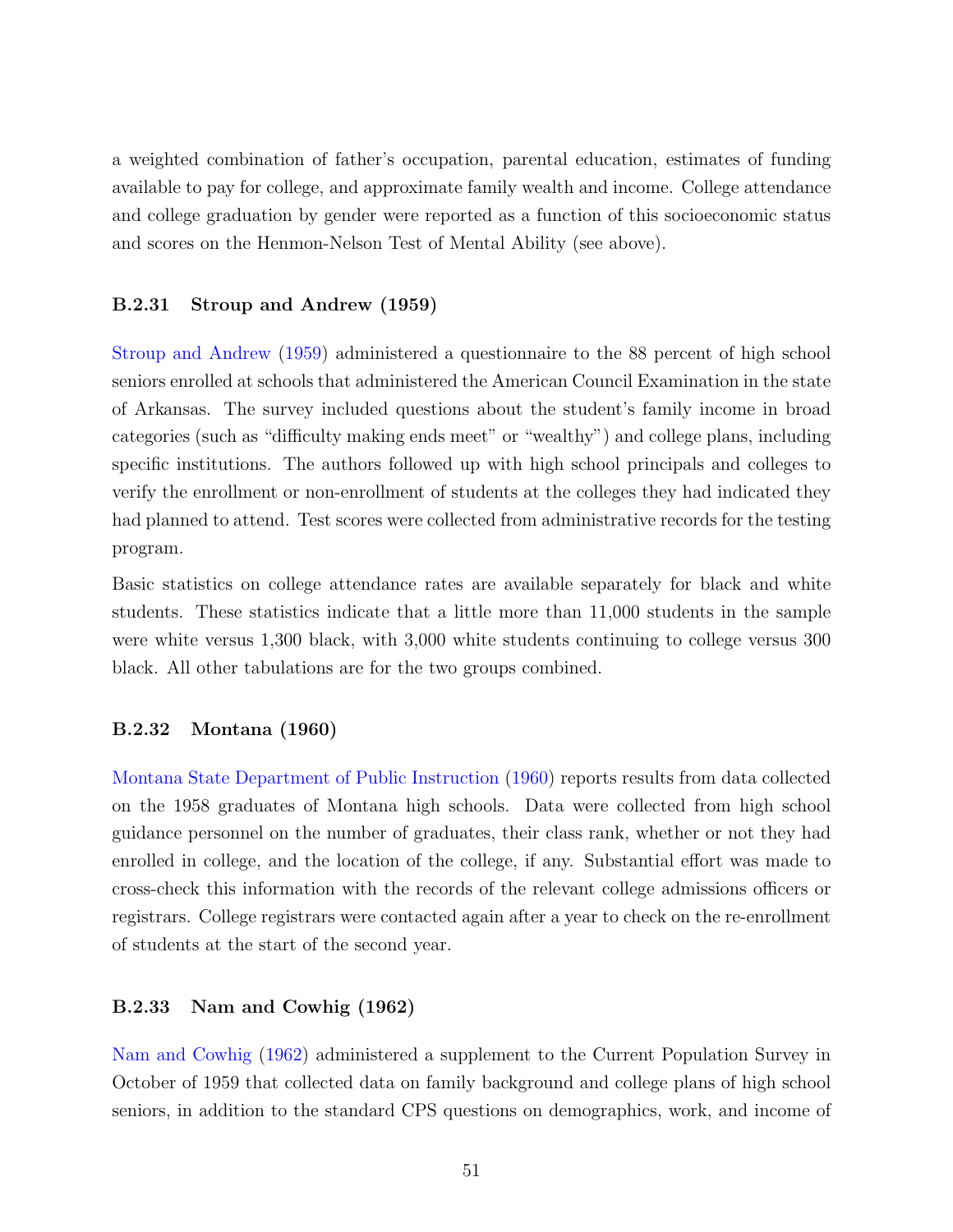household members. The authors also administered a follow-up survey to principals of the students' high schools the following fall to collect data from school records and actual college attendance. The authors collected scores from a wide variety of tests and harmonized them using equivalence tables. They also collected class rank from principals. Family income was measured using parental responses to the usual CPS questions.

#### B.2.34 Medsker and Trent (1965)

[Medsker and Trent](#page-32-9) [\(1965\)](#page-32-9) arranged for an intensive study of more than 10,000 high school students from 16 selected communities in the Midwest and California. Students took a short aptitude test and responded to a questionnaire. Data on class rank and intelligence test score were collected, presumably from administrative records. The scores were from a number of different exams and were equated to a common scale, the School and College Ability Test. Students were mailed a questionnaire the October after their graduation to learn whether they had enrolled in college; more than ninety percent replied.

Preliminary results on one-year college persistence are available in the original study [\(Medske](#page-32-9)r [and Trent,](#page-32-9) [1965\)](#page-32-9). The authors also conducted a four-year follow up questionnaire in 1963. More than half of the original sample responded to this questionnaire, which was used to determine whether the college students had graduated, were still enrolled in (any) college, or had left college. Results of this study are given in [Trent and Medsker](#page-33-10) [\(1968\)](#page-33-10) by gender and for three academic ability groups.

#### B.2.35 Flanagan et al. (1971)

[Flanagan et al.](#page-29-2) [\(1971\)](#page-29-2) report the results from Project Talent, a nationally representative survey of 440,000 high school students in 5 percent of the nation's high schools. Students took an extensive battery of aptitude and ability tests. They also filled out lengthy surveys about their backgrounds, plans, interests, and activities. The Project Talent team created an index of socioeconomic status using value of home, family income, books in home, appliance and durable good ownership, whether the child had his or her own room, father's occupation, and parental education. The results here come from a five-year follow-up study that tracks actual college student enrollment. Project Talent generally had high response rates and used weights to help reduce any bias from nonresponse.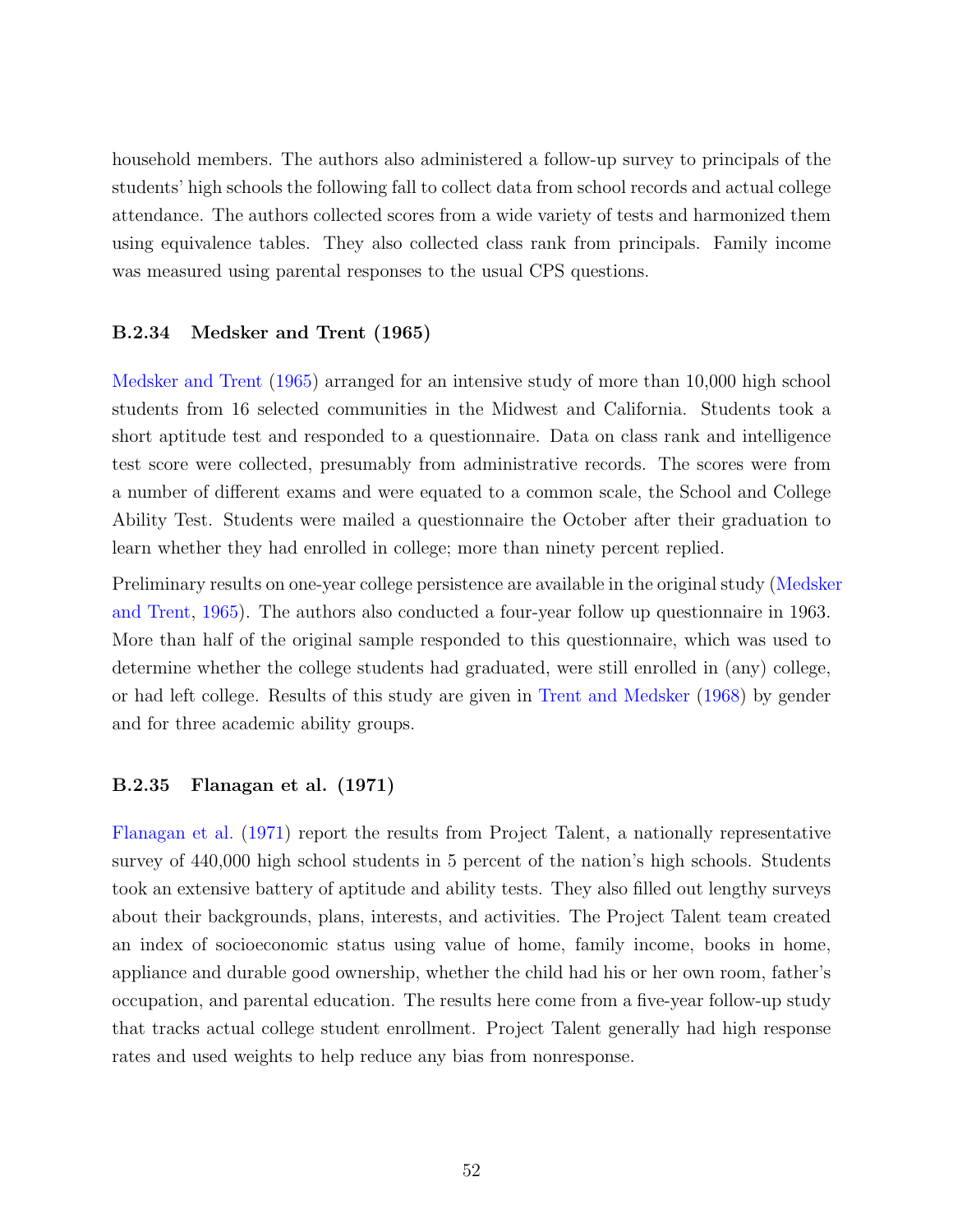#### B.2.36 Berdie and Hood (1963)

[Berdie and Hood](#page-27-10) [\(1963\)](#page-27-10) arranged for a second study very similar in design and execution to Berdie's 1954 study (see above). The authors arranged for 97 percent of high school seniors in the Minnesota class of 1950 to fill out a short questionnaire that asked about the student's family background, including their assessment of family in broad groups ("frequently have difficulty making ends meet", "sometimes have difficulty in getting the necessities", "have all necessities but not many luxuries", "comfortable but not well-to-do", "well-to-do", and "wealthy"), as well as their plans for college. The students' test scores were taken from a junior year administration of the Minnesota Scholastic Aptitude Test, while class rank was taken from administrative records. Unlike the prior study, this one had no follow-up. Usable information on family income was not provided.

### B.2.37 Tillery (1973)

[Tillery](#page-33-11) [\(1973\)](#page-33-11) reports the results from the SCOPE Project, which was a large survey of students in the ninth and twelfth grades of high school. 34,000 seniors from four states (California, Illinois, Massachusetts, and North Carolina) took an aptitude exam, the Academic Ability Test, and filled out a questionnaire about their family background and college intentions. The key background indicator is family income relative to the national average (which they were given) in five groupings. For college plans, they were also asked for details on where they were applying. This information was used in an intensive follow-up the next year to determine which students had actually enrolled in college.

#### B.2.38 Eckland and Henderson (1981)

[Eckland and Henderson](#page-29-10) [\(1981\)](#page-29-10) analyses the National Longitudinal Study of the High School Class of 1972 (NLS72), a nationally representative sample of about 21,000 high school seniors from the spring of 1972. Students were administered a battery of tests and then filled out a questionnaire that asked about a number of family background characteristics. The test score is a composite derived from vocabulary, reading, letter groups, and mathematics test scores. Socioeconomic status is an index derived from information on father's and mother's education, parental income, fathers occupation, and an index for ownership of various household items.

The NLS72 involves substantial efforts to follow up with students to measure their post-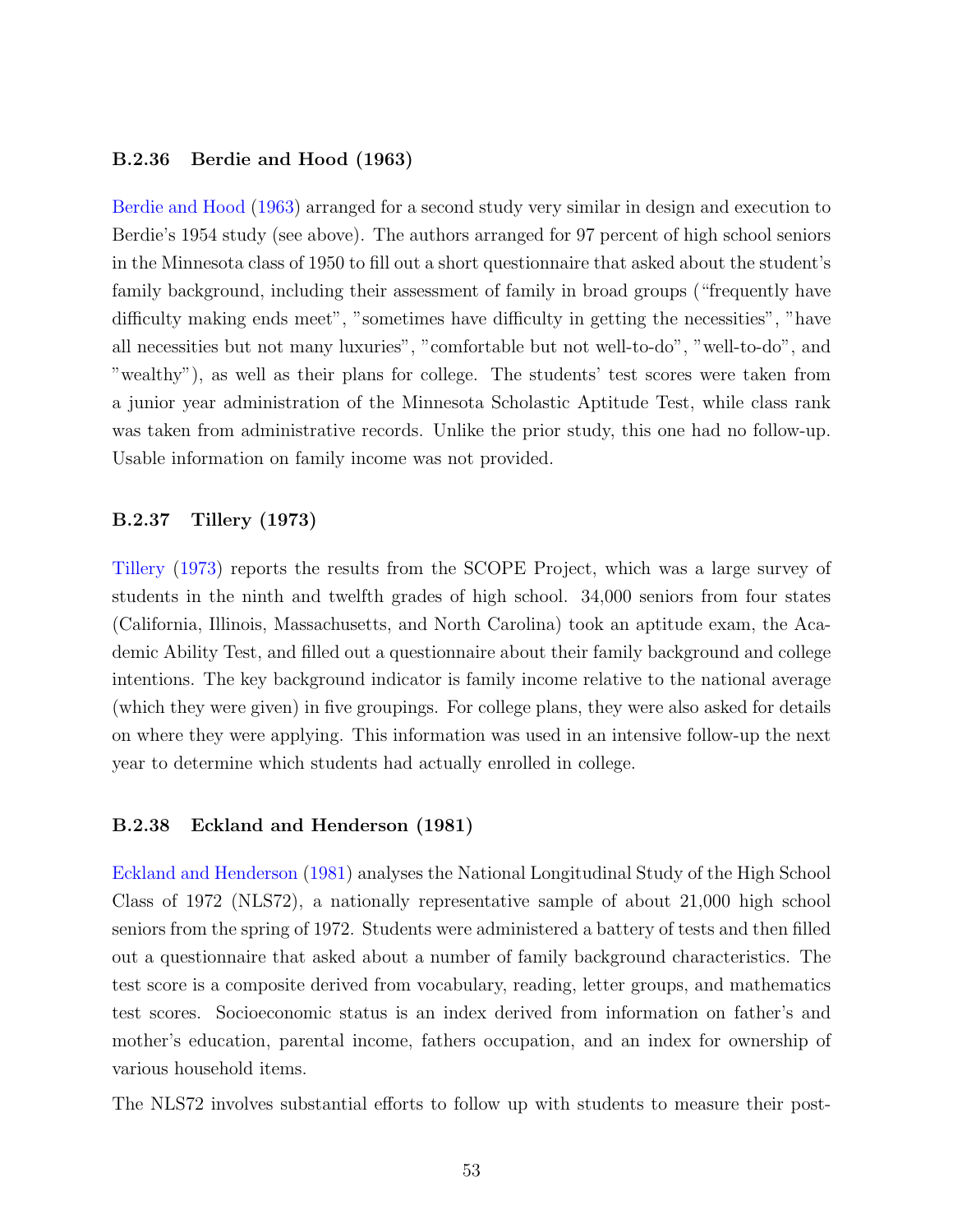graduation education and work. This study presents results from 4.5 years after graduation. We focus on results for those who have ever attended college as a function of socioeconomic status and family background. The authors break these results out by race at several points. We also use information on the college progress of those who entered in the fall of 1972; results are given for those who have graduated (in four years); those still and continuously enrolled (but have no degree yet); and those who dropped out at various points. The authors note that roughly one-third of students who drop out re-enroll at some point. Re-enrollment is positively correlated with academic aptitude.

### B.2.39 Gardner (1987)

[Gardner](#page-29-11) [\(1987\)](#page-29-11) analyses the High School & Beyond Survey, a nationally representative sample of 28,000 high school seniors from the spring of 1980. Seniors were administered a battery of test, which was combined into a composite test score rating. They, or in a subsample of cases their parents, were asked to report family income. Students reported income in seven broad categories, while parents reported any dollar value. The dollar values of parents were recoded into the seven broad categories given to students. Students also reported the education and occupation of each parent; several variables on the learning environment in the home; and several variables on the household possession of consumer durables. These variables were combined with income to form a socioeconomic status variable. 11,500 seniors were randomly chosen for Follow-up two years later, at which time data on school enrollment was collected.

For most of our analysis we define college-going as someone who attended any school. The reported tabulations for college-going by family income and test score report only those who went to college at least six months instead of those who had ever attended college.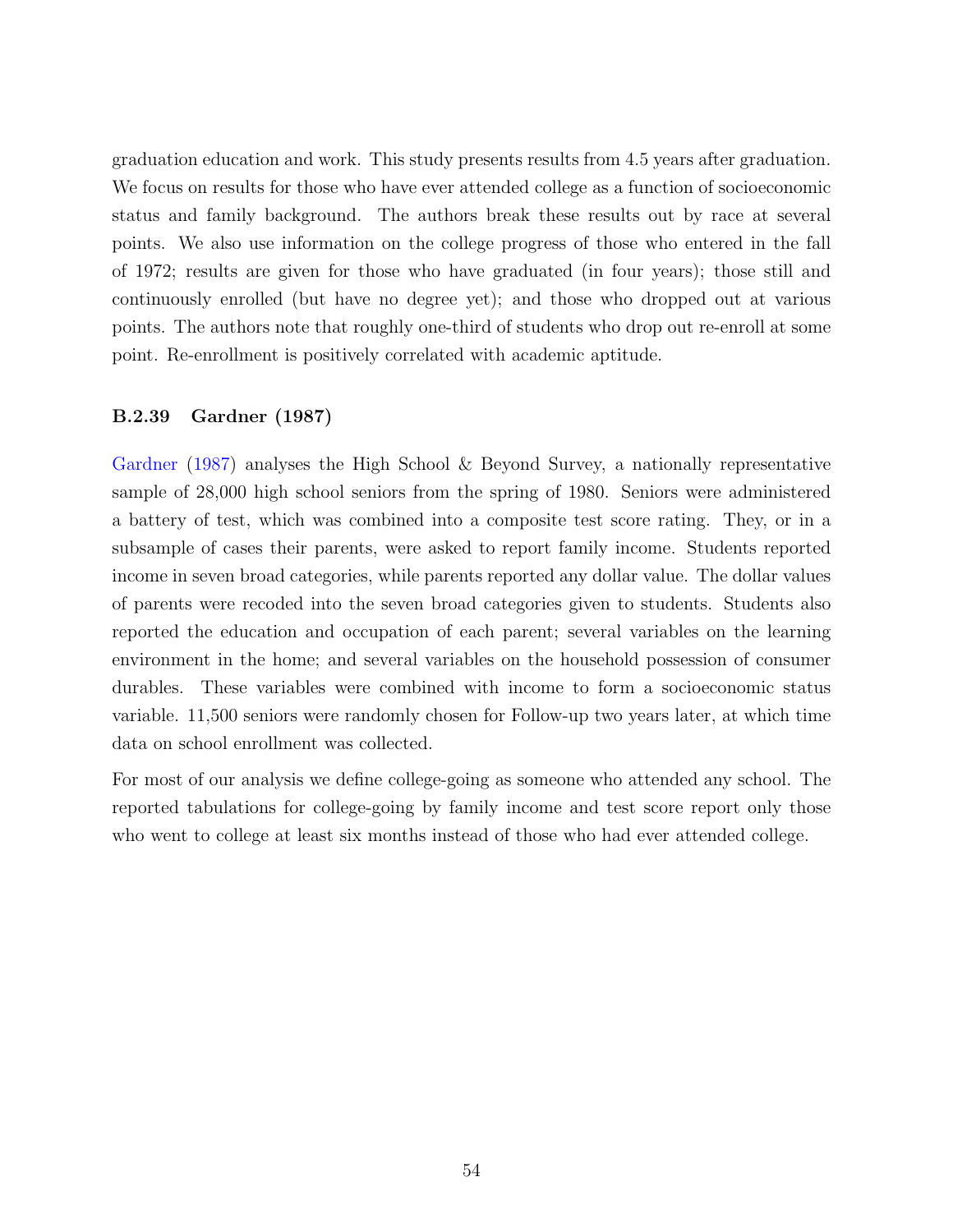<span id="page-54-0"></span>

| No.            | Source                              | Location           | <b>Breadth</b> | Cohort      | Type                                       |
|----------------|-------------------------------------|--------------------|----------------|-------------|--------------------------------------------|
| $\mathbf{1}$   | <b>Book</b> (1922)                  | Indiana            | Large Sample   | 1919        | Prospective                                |
| $\sqrt{2}$     | <b>OBrien</b> (1928)                | Kansas             | Large Sample   | 1921 & 1922 | Follow-up (several yrs.)                   |
| $\,3$          | Mann (1924)                         | North Carolina     | Selected       | 1923        | Prospective                                |
| $\overline{4}$ | Colvin and MacPhail (1924)          | Massachusetts      | Large Sample   | 1923        | Prospective                                |
| 5              | Odell (1927)                        | Illinois           | Large Sample   | 1924        | Follow-up $(1 \text{ year})$               |
| 6              | Ames (1926)                         | Montana            | Large Sample   | 1925        | Prospective                                |
| $\overline{7}$ | <b>Benson</b> (1942)                | Minneapolis        | Large Sample   | 1929        | Follow-up (several yrs.)                   |
| 8              | Henmon and Holt (1931)              | Wisconsin          | Statewide      | 1929        | Follow-up $(1 \text{ year})$               |
| 9              | Updegraff $(1936)$                  | Pennsylvania       | Large Sample   | 1933        | Follow-up $(1$ year)                       |
| 10             | Barker (1937)                       | Iowa               | Large Sample   | 1934        | Follow-up (several yrs.)                   |
| 11             | Gardner et al. (1942)               | Natchez, MS        | Citywide       | 1934        | Follow-up (multiple years)                 |
| 12             | Livesay $(1942)$                    | Hawaii             | Statewide      | 1936        | Follow-up (1 year)                         |
| 13             | Goetsch (1940)                      | Milwaukee          | Citywide       | 1937        | Follow-up $(1 \text{ year})$               |
| 14             | Sibley $(1948)$                     | New York           | Sample         | 1940        | Follow-up $(1$ year)                       |
| 15             | <b>Junker</b> (1940)                | Dowagiac, MI       | Citywide       | 1940        | Prospective                                |
| 16             | Lansing et al. $(1960)$             | National           | Sample         | 1943 & 1953 | Follow-up (multiple years)                 |
| 17             | Keller et al $(1950)$               | Minnesota          | Large Sample   | 1945        | Follow-up (1 year)                         |
| 18             | Phearman (1948)                     | Iowa               | Large Sample   | 1947        | Follow-up $(1$ year)                       |
| 19             | Roper (1949)                        | National           | Sample         | 1947        | Prospective                                |
| 20             | Morehead (1950)                     | Arkansas           | Large Sample   | 1949        | Follow-up $(1$ year)                       |
| 21             | Berdie (1954)                       | Minnesota          | Statewide      | 1950        | Prospective & Follow-up $(1 \text{ year})$ |
| 22             | <b>White (1952)</b>                 | Northeast Ohio     | Sample         | 1950        | Prospective & Follow-up $(1 \text{ year})$ |
| $\bf 23$       | Wiegman and Jacobson (1955)         | Oregon             | Sample         | 1950        | Follow-up $(1$ year)                       |
| 24             | State University of New York (1955) | New York           | Sample         | 1953        | Prospective & Follow-up $(1 \text{ year})$ |
| 25             | Jones (1956)                        | Arkansas           | Statewide      | 1954        | Follow-up $(1$ year)                       |
| 26             | Daughtry (1956)                     | Kansas             | Statewide      | 1955        | Follow-up (1 year)                         |
| 27             | Educational Testing Service (1957)  | National           | Sample         | 1955        | Prospective & Follow-up $(1 \text{ year})$ |
| 28             | Cowen $(1957)$                      | New York           | Sample         | 1956        | Prospective                                |
| $\,29$         | Little (1958)                       | Wisconsin          | Statewide      | 1957        | Follow-up (1 year)                         |
| 30             | Sewell and Shah (1967)              | Wisconsin          | Statewide      | 1957        | Follow-up (multiple years)                 |
| 31             | Stroup and Andrew (1959)            | Arkansas           | Large Sample   | 1957        | Follow-up $(1$ year)                       |
| 32             | Montana $(1960)$                    | Montana            | Statewide      | 1958        | Follow-up $(1$ year)                       |
| 33             | Nam and Cowhig (1962)               | National           | Sample         | 1959        | Follow-up (1 year)                         |
| 34             | Medsker and Trent (1965)            | Midwest/California | Sample         | 1959        | Follow-up $(1$ year)                       |
| 35             | Flanagan et al. (1971)              | National           | Sample         | 1960        | Follow-up (5 year)                         |
| 36             | Berdie and Hood (1963)              | Minnesota          | Statewide      | 1961        | Follow-up (1 year)                         |
| 37             | Tillery $(1973)$                    | Four States        | Large Sample   | 1966        | Follow-up $(1 \text{ year})$               |
| 38             | Eckland and Henderson (1981)        | National           | Sample         | 1972        | Follow-up (4 years)                        |
| 39             | Gardner (1987)                      | National           | Sample         | 1980        | Follow-up $(1$ year)                       |

# Table D1: Basic Sample Details